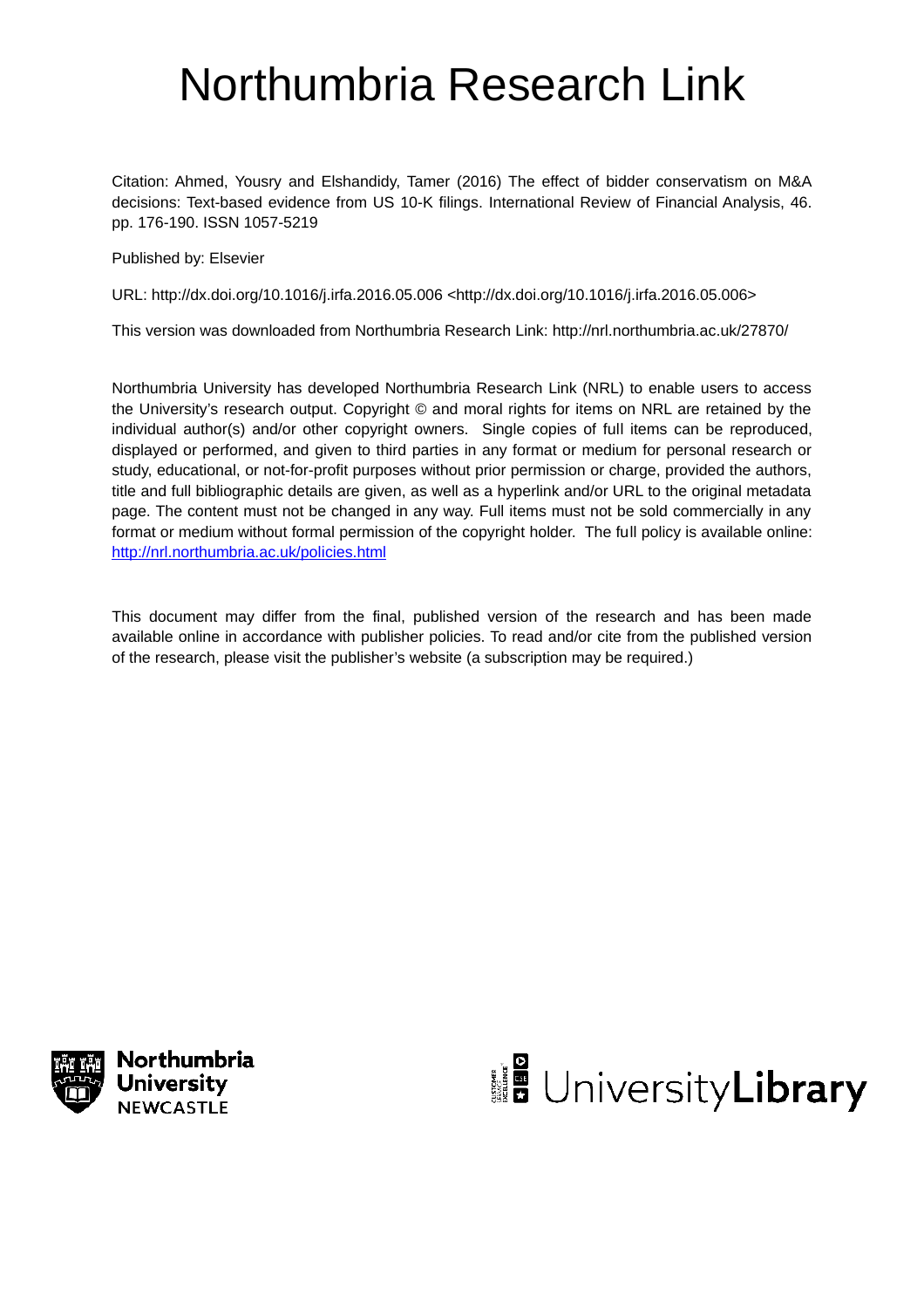# **The effect of bidder conservatism on M&A decisions: Text-based evidence from US 10-**

**K filings\*** 

# **Yousry Ahmed**

University of Bristol, UK [Yousry.ahmed@bristol.ac.uk](mailto:Yousry.ahmed@bristol.ac.uk) 

**Tamer Elshandidy\*\*** 

University of Bristol, UK

[Tamer.Elshandidy@bristol.ac.uk](mailto:Tamer.Elshandidy@bristol.ac.uk)

\_\_\_\_\_\_\_\_\_

\*\*Correspondence should be addressed to Tamer Elshandidy, School of Economics, Finance and Management, University of Bristol, 8 Woodland Road, Clifton, Bristol, BS8 1TN. Email: [Tamer.Elshandidy@bristol.ac.uk](mailto:Tamer.Elshandidy@bristol.ac.uk)

<sup>\*</sup> We are grateful to Professor Brian M Lucey (The Editor) and the two anonymous referees for helpful comments and suggestions. We would also like to thank Kenneth R. Ahern, Margaret Greenwood, Semi Kedia, Sandy Klasa, Gordon Phillips, Tim Loughran, Nick Taylor, Fanis Tsoligkas, Jon Tucker, Steven Young and Osman Yukselturk, and participants at the PhD Conference in Monetary and Financial Economics at [University of the West of England](http://www.uwe.ac.uk/)  Bristol, the BAFA doctoral conference and the SWAG BAFA conference for their useful comments and constructive suggestions. Ahmed appreciatively acknowledges the financial support of Zagazig University in Egypt for funding this study.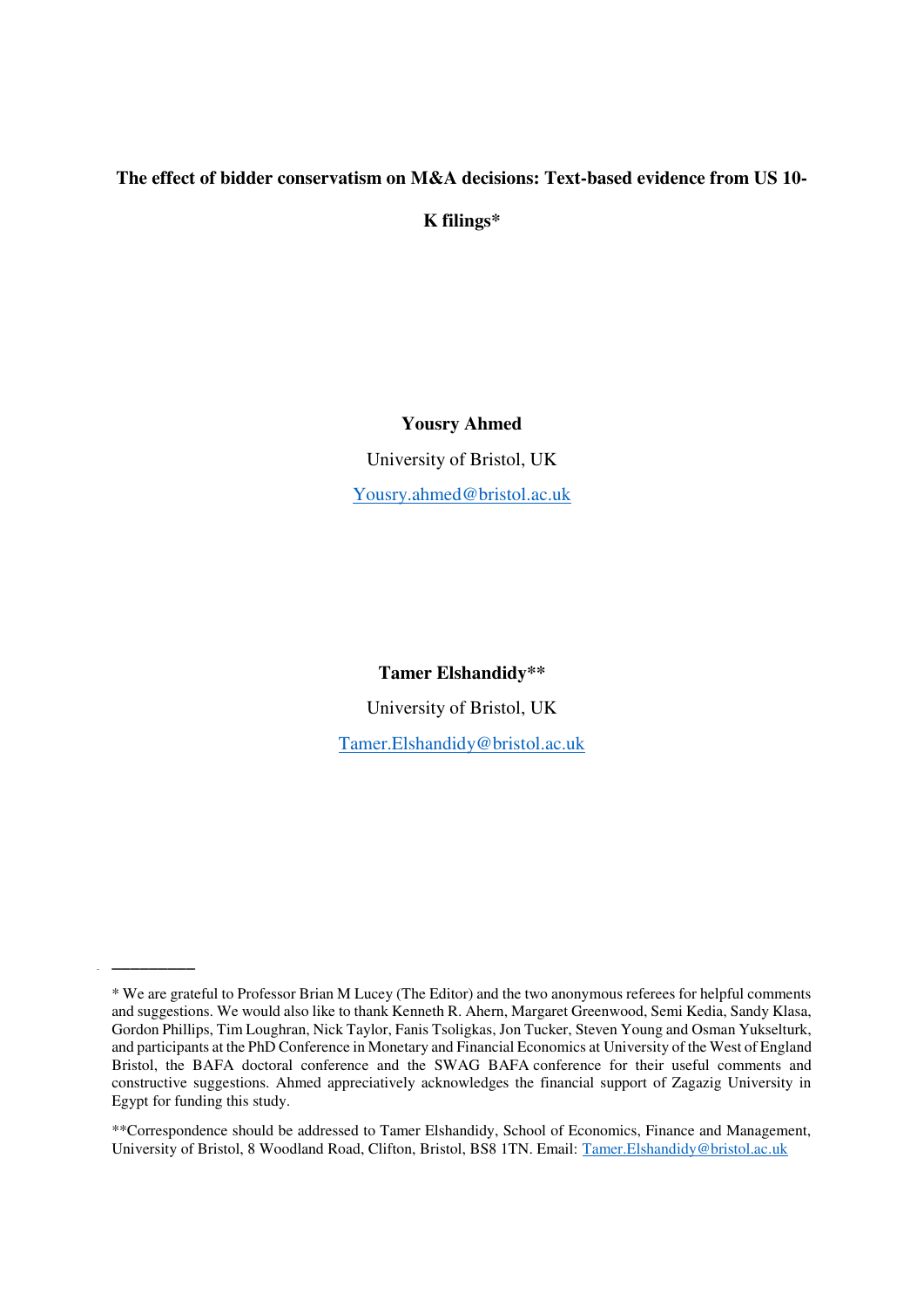# **The effect of bidder conservatism on M&A decisions: Text-based evidence from US 10- K filings**

# **Abstract:**

This paper examines whether and how bidders' conservative tone in 10-K filings influences the subsequent merger and acquisition (M&A) investment decisions of these US firms from 1996 to 2013. Based on 39,260 firm-year observations, we find, consistent with behavioural consistency theory, that conservative bidders are less likely to engage in M&A deals. Further, those that decide to engage in M&As are likely to acquire public targets and within-industry firms. These bidders are inclined to employ more stock acquisitions than cash acquisitions. Our results also indicate that conservative bidders experience abnormally poor stock returns around the announcements of M&A investments. This provides new insights on the mechanism through which bidders' sentiments influence shareholders' wealth. Overall, these findings highlight the implications of the textual sentiment of corporate disclosure for the forecasting of corporate investment and financing decisions. Our results have practical implications, since they shed light on the value relevance of the information content of major Securities Exchange Commission (SEC)-mandated 10-K filings.

**Keywords:** Textual sentiment, Bidders' conservative tone, Behavioural consistency theory, Risk averse, Payment method, Market reaction, Types of acquisitions.

**JEL classification:** G02, G32, G34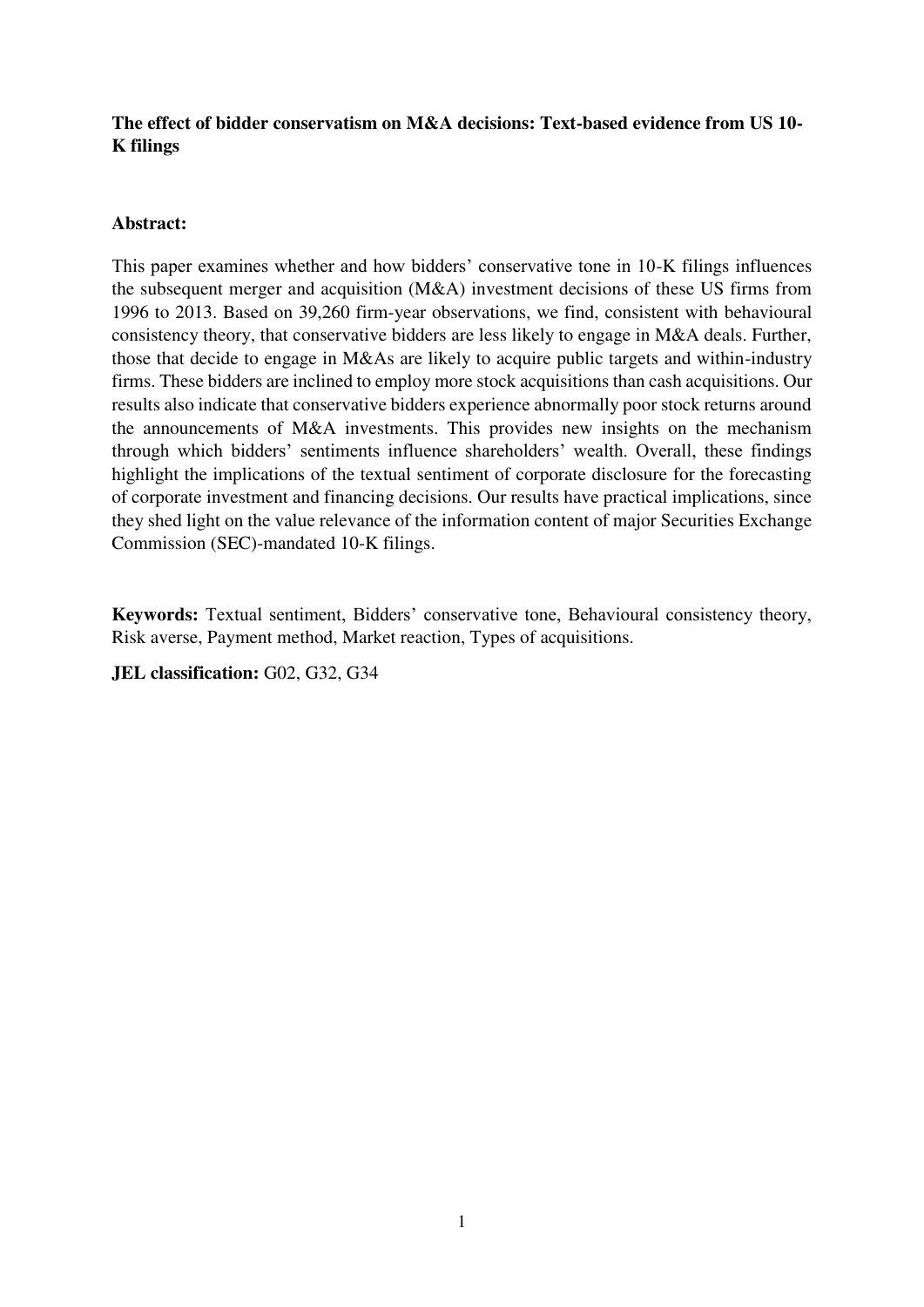# **1. Introduction**

 $\overline{a}$ 

The textual analysis of corporate disclosure provides insights into managerial expectations and identifies important qualifiers and caveats that are absent from financial measures (Loughran & McDonald, 2015a). Barber and Odean (2008) and Engelberg and Parsons (2011) document that the sentiment of qualitative corporate news drives market trading. Feldman, Govindaraj, Livnat, and Segal (2010) find that the disclosure tone of the 10- K has incremental information content beyond that of financial measures. Loughran and McDonald (2011) observe that firms that convey more negative tones in their 10-K filings experience negative market reactions around the filing dates. Arnold, Fishe, and North (2010) quantify the words used in the risk factors sections of IPO prospectuses and find that they capture most of the IPO returns. Yan (2015) shows that the tone of 10-Ks gives accurate predictions of firms' long-term performance. Thus, extant literature suggests that words selected by managers in textual corporate communications have significant predictive power for firms' future stock returns, earnings, and performance. However, relatively little is known about whether the sentiment of corporate disclosure could be employed to anticipate investment activity. This paper addresses this gap by investigating the impact of textual sentiment on corporate merger and acquisition (M&A) investment decisions.<sup>1</sup>

Further, Ferris, Hao, and Liao (2013) introduce the concept of issuer conservatism, measured as the proportion of negative words in the IPO prospectus. They find that issuer conservatism is inversely related to subsequent operating and stock return performance.<sup>2</sup> We adopt the same proxy of the proportion of negative tone in the 10-K to examine the effect of

<sup>&</sup>lt;sup>1</sup> Kearney and Liu (2014) argue that the textual sentiment of corporate disclosure provides a good reflection of firms' internal and external conditions and thus has significant power to explain subsequent corporate investment decisions.

<sup>&</sup>lt;sup>2</sup> In line with that, Tetlock, Saar-Tsechansky, and Macskassy (2008) find that the proportion of negative words in firms' specific news stories forecast firms' future earnings and returns above and beyond stock analysts' forecasts and historical accounting data.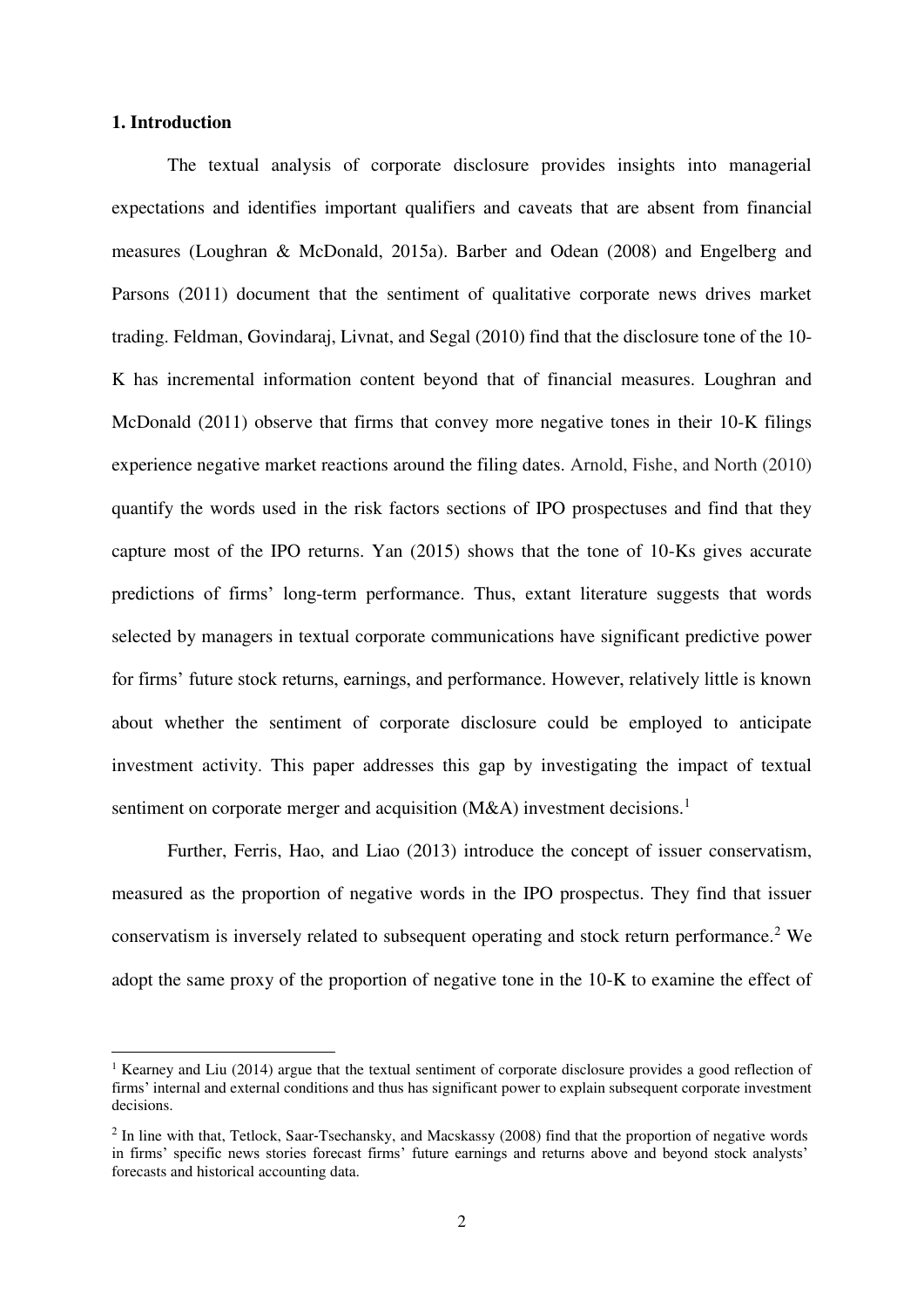textual conservatism on M&A decisions. M&A deals constitute one of the most strategic investment decisions, with substantial effects on firms' current and future value (Custódio & Metzger, 2013). The 10-K is a major and critical public document that provides a comprehensive review of corporate policies and practices. It is also more informative than any other business communication (Loughran & McDonald, 2014). Consequently, this paper examines the impact of cautionary language in 10-K reports (henceforth bidder conservatism) on subsequent M&A decisions.<sup>3</sup>

Cronqvist, Makhija, and Yonker (2012) argue that, consistent with the notion of the endogenous matching of managers with firms' mechanisms, firms choose managers with characteristics that fit their own beliefs and behaviours. They find that CEOs who are more conservative in terms of their personal leverage are optimal at managing firms with more conservative debt policies. They further observe that a firm may even replace a CEO with another who has the same attributes and behaviours. Accordingly, examining the information content of the 10-K provides a strong understanding of board, manager and firm-matched traits and their implications for future investment decisions. In view of the nature of M&A deals, which require intense board-manager discussions in the bid for final approval (Levi & Zhang, 2014), such deals constitute an ideal platform on which to test the ex-ante impact of bidder conservatism on M&A investment decisions. These M&A investment decisions include the likelihood of making an acquisition, the type and size of acquisitions (public vs. non-public, within-industry vs. cross-industry targets), the payment method, and how the market perceives those investment decisions.

Behavioural consistency theory states that the behaviour of an individual in one situation could forecast his/her future behaviours in other situations (Funder & Colvin, 1991).

<u>.</u>

<sup>&</sup>lt;sup>3</sup> We focus on the negative tone of firms' 10-K filings, since our main independent variable is bidder conservatism, which is proxied by the ratio of negative words to total words, as in Ferris et al. (2013).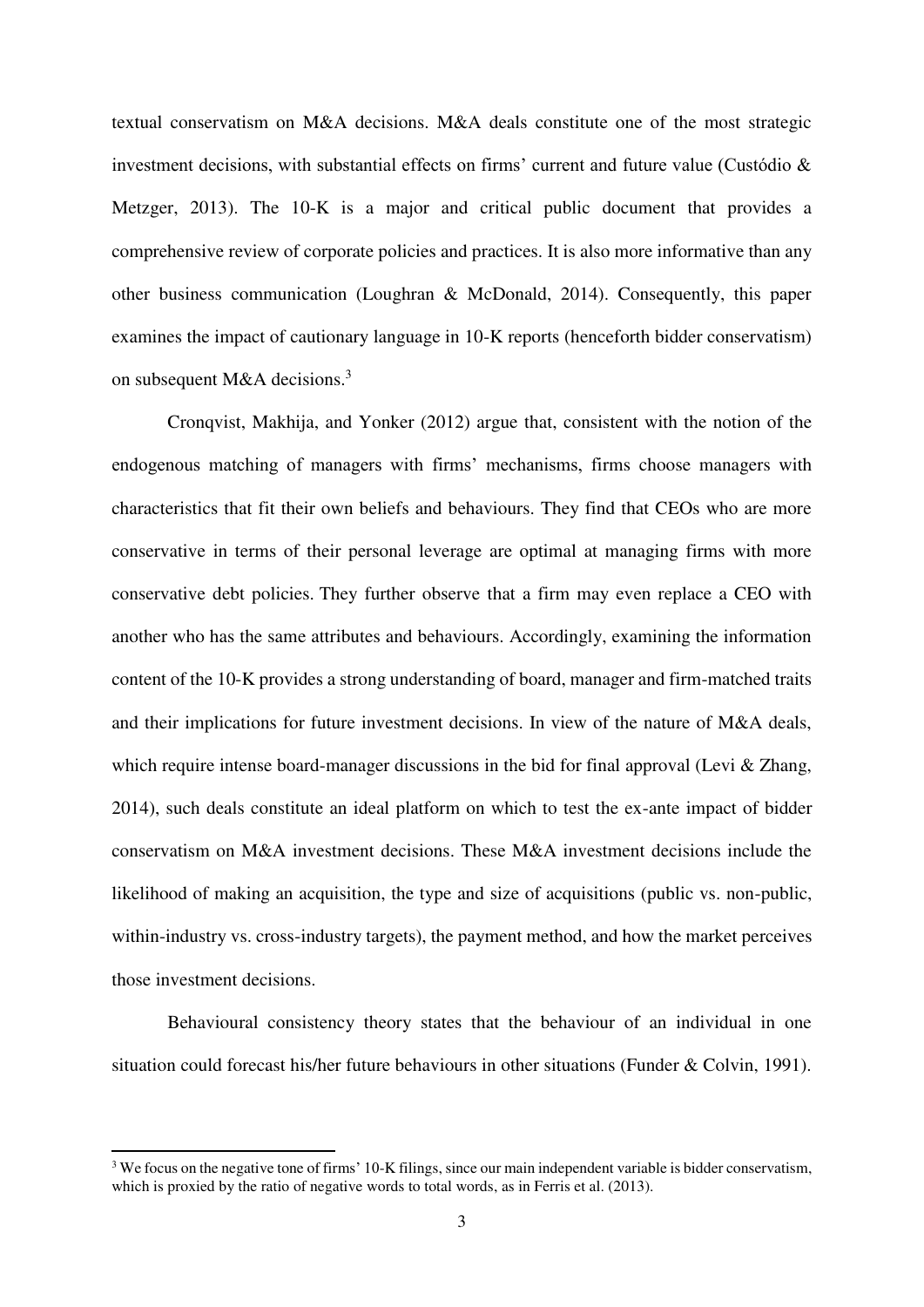Motivated by this theory, we posit that managers who convey a conservative tone in their 10- K filings can be expected to later make conservative corporate decisions. Conservative behaviour is defined as opposition to change and a tendency toward risk aversion (Wilson, 2013). On the other hand, M&As are viewed as risky investments due to the uncertainty associated with forecasting their outcomes (Levi & Zhang, 2014).<sup>4</sup> Thus, we expect that bidders with a prior conservative tone will be less likely to engage in M&A activities. Further, bidders might have better access to the information needed to estimate the real value of public targets than that required for non-public targets (Capron & Shen, 2007). Consequently, we posit that conservative bidders will want to avoid the uncertainty and asymmetry of information related to acquiring non-public targets. Similarly, we expect that conservative bidders will prefer to acquire familiar and same-industry targets rather than risky industrially diversified acquisitions.<sup>5</sup> Eckbo (2009) documents that bidders prefer stock financing if there is more uncertainty about the target. Consequently, we conjecture that conservative bidders are likely to engage in stock acquisition deals. Prior literature (i.e., Tetlock, 2007; Ferris et al., 2013; Loughran & McDonald, 2011) documents that the market reacts negatively to a conservative tone in different business communications. Accordingly, we expect that conservative bidders will experience negative market reactions around the announcements of M&A deals.

Based on 39,260 firm-year observations over the period between January 1996 and December 2013, we find significant evidence that firms with a more negative tone in their prior 10-Ks are less likely to be involved in subsequent acquisitions and have a small portion of M&A investments. This confirms our conjecture that conservative behaviour is related to risk-

<u>.</u>

<sup>&</sup>lt;sup>4</sup> Potential outcomes of M&As might be positive, negative or even losses that exceed the initial investment value (Christensen, Dhaliwal, Boivie, & Graffin, 2014). For instance, Microsoft Corporation experienced a loss of \$12.6 billion in their market value after announcing they had acquired Nokia's mobile phone business for \$7.2 billion (Amihud, DeLong, & Golubov, 2013).

 $<sup>5</sup>$  Berger and Ofek (1995) report that, in 1995, multiple-segment firms with valuation discounts experienced total</sup> value losses of \$800 billion. This issue is known as a diversification discount problem.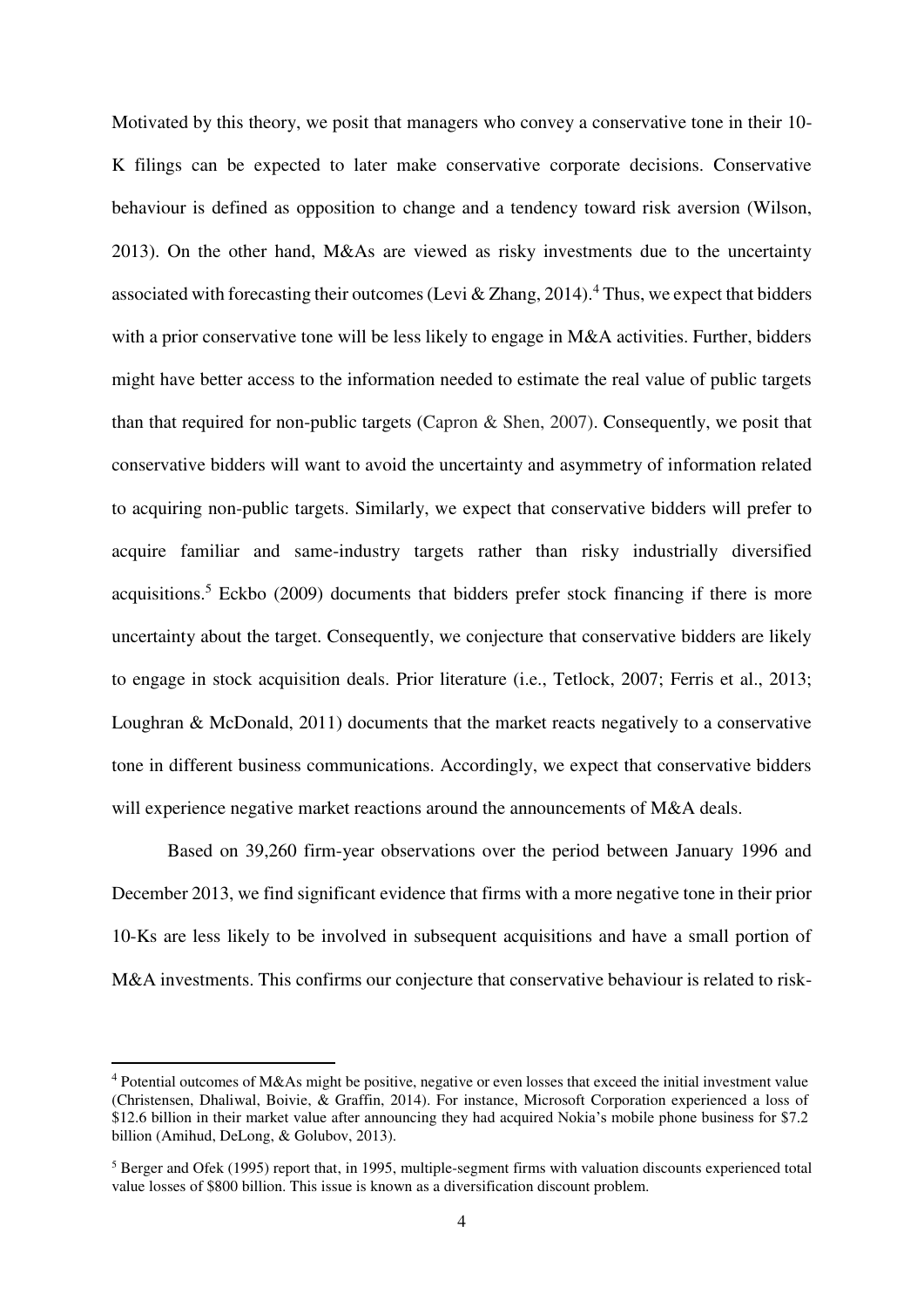averse attitudes and a lower tendency to invest in risky investments such as M&As. We further find that, conditional on the making of acquisitions, conservative bidders are more willing to acquire public targets. This might be due to information asymmetry between public and nonpublic firms (Capron & Shen, 2007). In addition, these firms prefer to pursue within-industry acquisitions. This finding is consistent with the proposition that corporate conservatism is more inclined towards familiar and safe than unfamiliar stimuli (Glasgow, Cartier, & Wilson, 1985). Our results also indicate that conservative bidders prefer stock acquisitions over cash acquisitions. Finally, we find that these firms experience a negative market reaction after engaging in these kinds of investments. This supports the notion that the sentiment of qualitative corporate reports drives market trading (e.g., Barber & Odean, 2008; Engelberg & Parsons, 2011).

Our paper contributes to the area of the information content and value relevance of Securities Exchange Commission (SEC)-mandated filings, the 10-K. To the best of our knowledge, no previous study has explored the link between the sentiment of corporate disclosure and subsequent corporate investment decisions in the context of M&As. We provide novel evidence that cautionary language plays a significant role in predicting the likelihood of a firm making an acquisition, and its value. These findings support the prior premises that conservative behaviour is associated with risk aversion and preserving the status quo. Similarly, we add to the literature by showing that the textual analysis of 10-Ks provides significant predictive power for not only the likelihood, but also the type and size, of subsequent acquisitions. These findings confirm the ability of the non-financial information revealed in the narrative sections of 10-Ks to forecast managers' decisions regarding M&As. They also add to the emerging evidence on the usefulness of SEC filings, including 10-Ks (Loughran & McDonald, 2011, 2014, 2015a).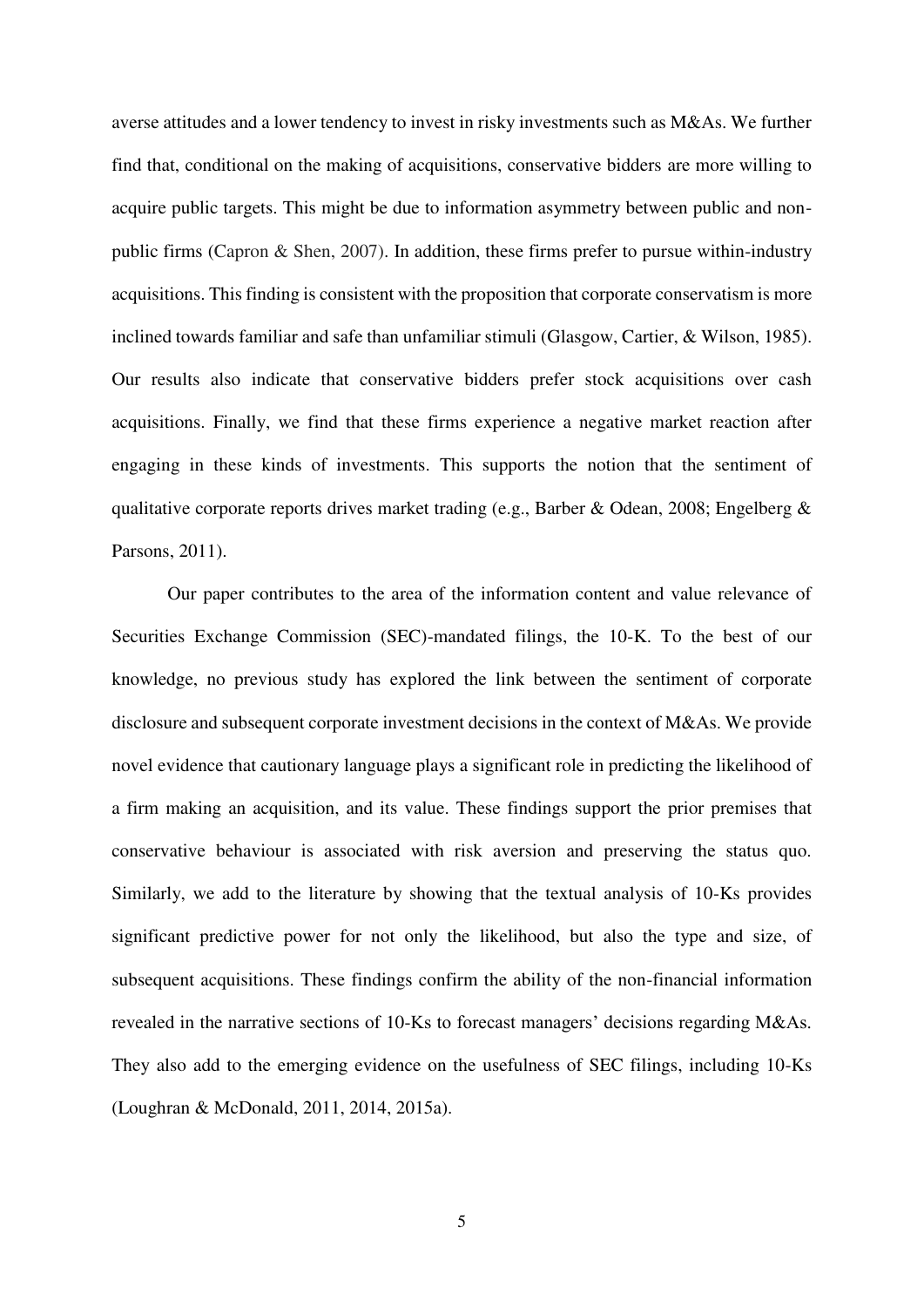We contribute to a growing literature that uses text analysis in finance, by investigating the implications of bidders' pre-textual sentiment for the anticipation of sources of finance in M&A deals. We observe that bidders that use a conservative tone in their corporate disclosure also have conservative financing policies. Our findings provide new evidence to support the proposition of behavioural consistency theory that individuals behave in a consistent way across different situations (Funder & Colvin, 1991). Further, this paper provides novel evidence on the interdependence between corporate disclosure and shareholders' wealth. We find evidence that soft information embedded in the descriptive sections of the 10-Ks plays a significant role in how the market evaluates firms' stock returns after they have engaged in M&A events. Collectively, these results confirm that a conservative tone in bidders' 10-Ks conveys information that is economically relevant to the prediction of corporate M&A decisions.

Our findings have several implications for both theory and practice in the area of corporate disclosure and behavioural finance. First, with regard to theory, our results provide some insights on the implications of bidders' sentiment and attitude for future M&A investment choices. Our findings reveal that investors and stakeholders might not be able to fully grasp corporate policies and decisions unless they carefully analyse the sentiment of the narrative sections of the 10-K. This suggests the interesting possibility that major corporate investment decisions are derived from more than traditional economic trade-offs and incentives. It also confirms that the textual sentiment of the 10-K enables us to gain an in-depth understanding of firms' conditions, private information, managers' incentives, and expected behaviours by seeing the world through their eyes. Besides this, managers should comprehend the mechanism through which their corporate communications influence their firms' value and shareholders' wealth. They should assess their prior negative disclosure tone before engaging in M&A deals, since it will have a significant effect on how the market will perceive the deals. Second, for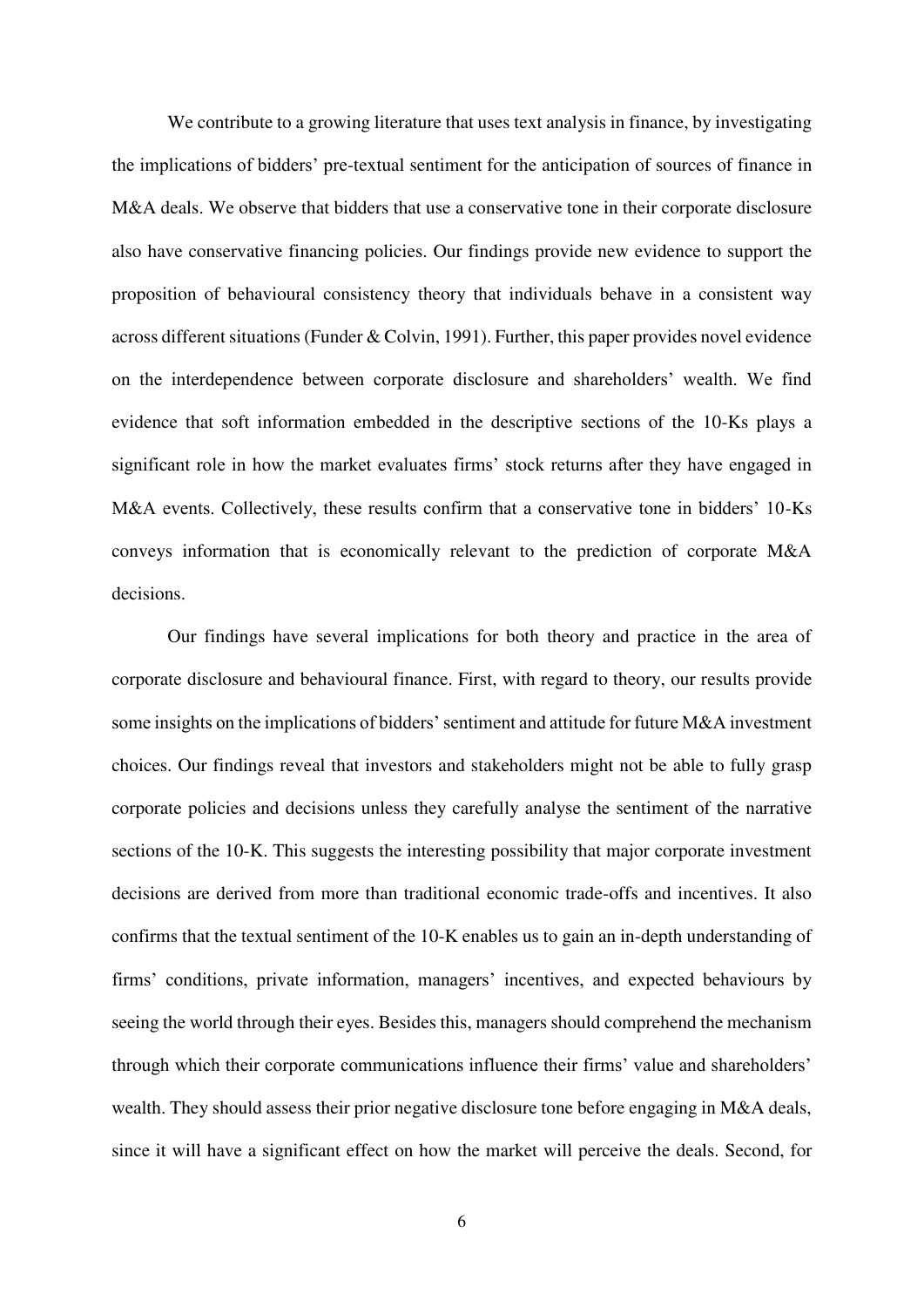practice, our findings present new insights for policy makers, showing the incremental valuation-relevance of SEC filings and mandatory disclosures, since the textual sentiment of the 10-K could be used to predict corporate investment actions and their consequences.

The remainder of the paper is organised as follows. Section 2 presents our main hypotheses. Section 3 explains our methodology and empirical models. Section 4 introduces our empirical results. Section 5 reports some robustness checks. Section 6 presents our main conclusions.

#### **2. Hypothesis development**

## *2.1. Bidder conservatism and the likelihood of making an acquisition*

Behavioural consistency theory advocates the notion that individuals behave in a consistent way across different situations (Funder & Colvin, 1991). Empirically, Cronqvist et al. (2012) show that managers exhibit consistent behaviour in their personal and corporate leverage policies. Motivated by this theory, we conjecture that bidders that use a conservative tone in their corporate disclosure can be expected to make conservative investment decisions. Conservative behaviour is also associated with a high tendency for uncertainty avoidance and preserving the status quo (Jost, Glaser, Kruglanski, & Sulloway, 2003). According to Schneider and Lopes [\(1986\)](http://www.jstor.org/stable/10.1017/S0022381609990806#ref47), individuals can be classified according to their attitude towards risk, into the risk-averse and the risk-seekers. The risk-averse group is driven by a desire for security or avoiding negative outcomes, while the risk-seekers group is driven by a desire for high returns. Using a survey experiment on a sample of 761 individuals, Kam and Simas (2010) observe that individuals with highly risk-averse attitudes have a greater preference for policies with certain outcomes than do individuals with high risk tolerance.

On the other hand, M&A deals are risky investments, since it is hard to predict their outcomes due to their uniqueness, scope, size, value and other factors that will affect the bidders' overall performance (Levi & Zhang, 2014). Bidders might thus experience positive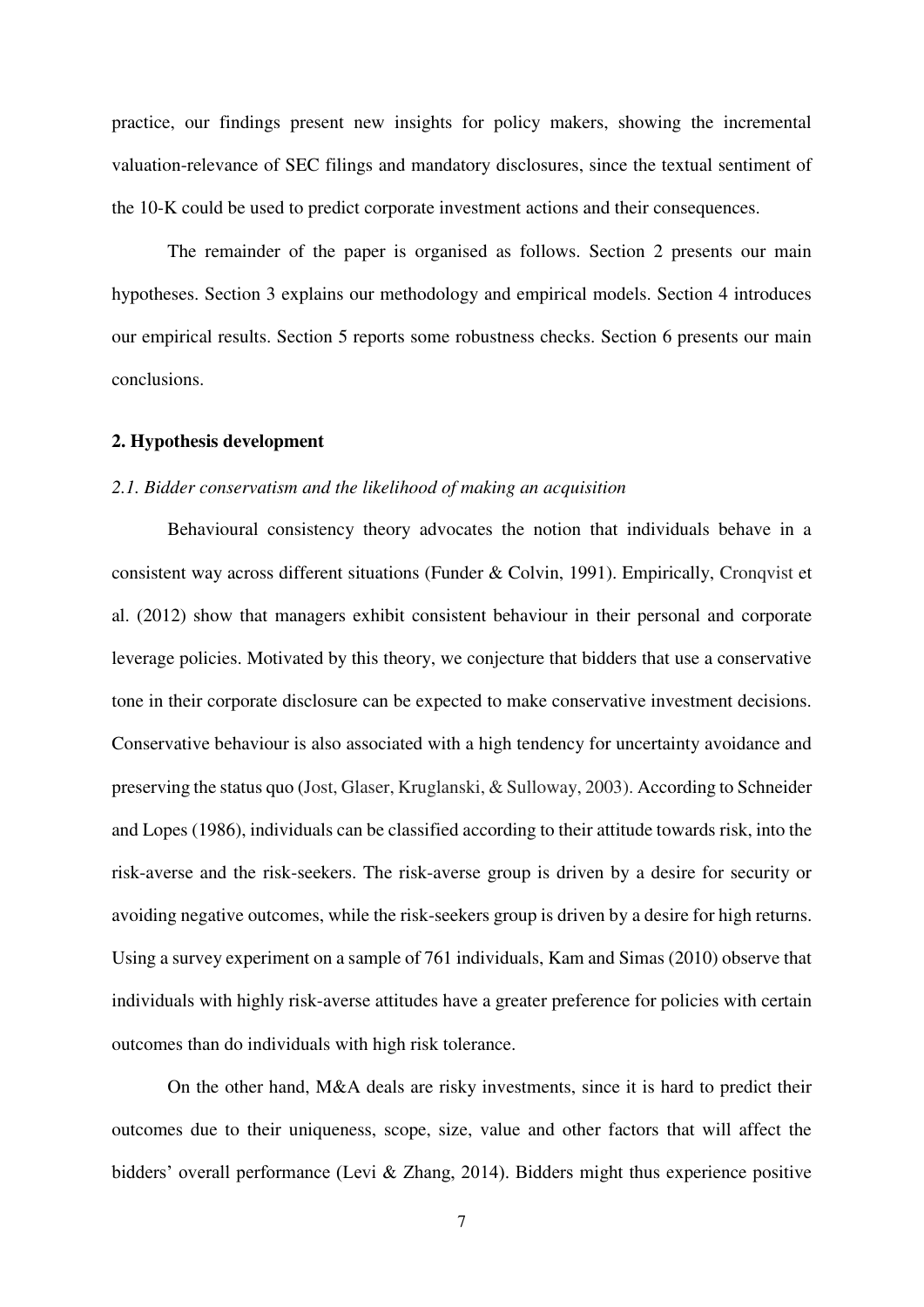outcomes, negative outcomes, or even losses that exceed the initial value of the M&A deal (Christensen et al., 2014). For instance, Rakuten experienced a drop of \$2 billion in stock value that exceeded the original \$900 million acquisition value of the Viber internet messaging corporation (Yasu & Mukai, 2014). Therefore, motivated by behavioural consistency theory, we expect firms that convey a conservative tone in their 10-Ks are less likely to be involved in subsequent M&A deals. This discussion leads to the following hypothesis:

*H1*. There is a negative relationship between bidder conservatism and the likelihood of making an acquisition.

## *2.2 Bidder conservatism and type of acquisition*

In the previous section we proposed that conservative bidders might prefer their current status quo and would therefore make fewer M&A transactions. In this section, we review the literature to find out, in the case of conservative bidders that do decide to make M&A deals, which type of M&A they might prefer.

The first aspect of acquisition type is whether the acquired firm is a public or a nonpublic firm. According to Jost et al. (2003), conservative individuals exhibit a strong disposition towards preserving the status quo and avoiding uncertainty. They also prefer safe and traditional forms of organisation (Wilson, 2013). Conservative bidders' choice between public and non-public targets could be explained by the difference in information availability for those types of target. Officer (2007, p.573) states, *"While information asymmetry is endemic to all mergers or acquisitions, this problem is likely to be most severe ... [for unlisted targets], in which standards for information disclosure are not as high as for publicly traded firms and information about subsidiaries may be obscured by the parent's financial reporting choices".* Thus, managers of non-public firms typically have better control over the information they want to communicate (Reuer & Ragozzino, 2008). The relaxed disclosure requirements for non-public firms increase the uncertainty about their value relative to public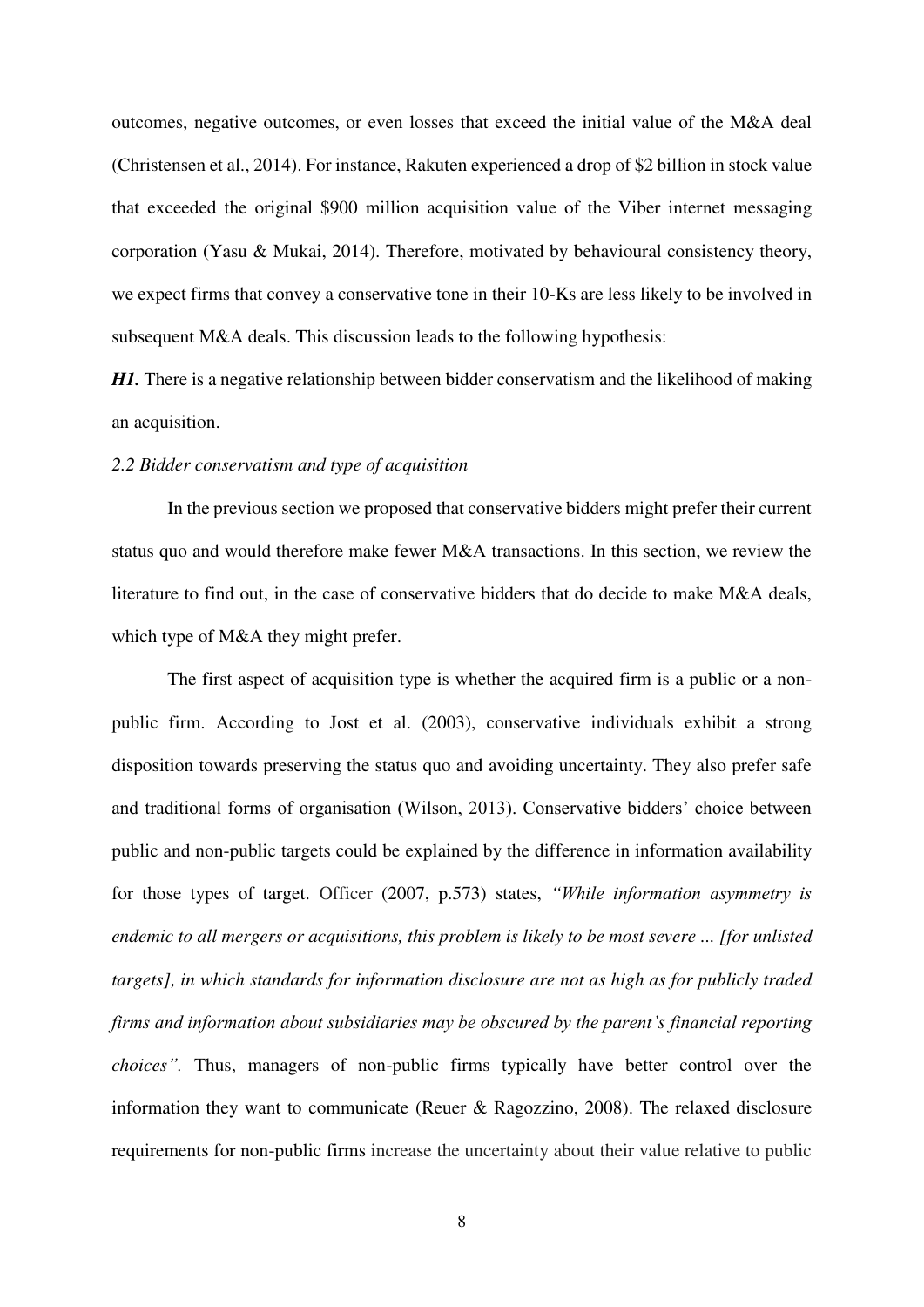firms (Officer, Poulsen, & Stegemoller, 2009). In contrast, public firms are already priced by the markets and are subject to mandatory disclosure requirements and analysts' coverage (Capron & Shen, 2007). Thus, we presume that a US-quoted conservative bidder might acquire public targets to avoid the increased uncertainty and asymmetric information associated with acquiring non-public targets.<sup>6</sup> This discussion leads to the following hypothesis:

*H2*. There is a positive relationship between bidder conservatism and the likelihood of making a public acquisition.

The second aspect of acquisition type is whether the target comes from the same industry as the bidder or from a different one. If the target firm operates outside the bidder's industrial segment, the acquisition deal is viewed as an industrially diversified acquisition (Duchin, 2010). Previous studies (i.e., Lang & Stulz, 1994; Lins & Servaes, 1999; Lamont & Polk, 2001) document the negative influence of diversified acquisitions on firms' value. Berger and Ofek (1995) find that, during 1986-1991, US conglomerate firms operating in multiple business segments are priced at a mean discount of about 13% to 15% below the sum of the imputed values of their segments. This is known as the diversification discount. Morck, Shleifer, and Vishny (1990) observe that bidders that acquire targets from a different industry experience negative returns. According to Wilson (2013), a conservative attitude is viewed as opposition to change and a tendency toward risk aversion. Glasgow et al. (1985) note that a conservative person is more inclined toward familiar and safe stimuli than unfamiliar stimuli.

 $\overline{a}$ 

<sup>&</sup>lt;sup>6</sup> This conjecture does not contradict previous empirical evidence (e.g., Fuller, Netter, & Stegemoller, 2002; Ang & Kohers, 2001; Moeller, Schlingemann, & Stulz, 2004) that, unlike public acquisitions, non-public acquisitions achieve significant gains around bid announcements and thus could be viewed as less risky investments. Ekkayokkaya, Holmes, and Paudyal (2009) find the superior gains from non-public acquisitions in the short run to be attributable to a lack of information about their value. They also show that those non-public deals suffer a subsequent drop in stock returns in the long run, while the returns on public acquisitions break even over periods of up to three years. These findings support the view that limited information at bid announcements leads the market to overestimate the value effects of non-public acquisitions. However, in the long run, when better-quality information becomes available, the market corrects for its initial overestimation and values non-public acquisition deals downwards. In unreported tables, we run an event study after making a distinction between a short window (3 days around the announcement date) and long windows (12, 24, 36, 48, and 60 months), similarly to Ekkayokkaya et al. (2009), and obtain consistent results.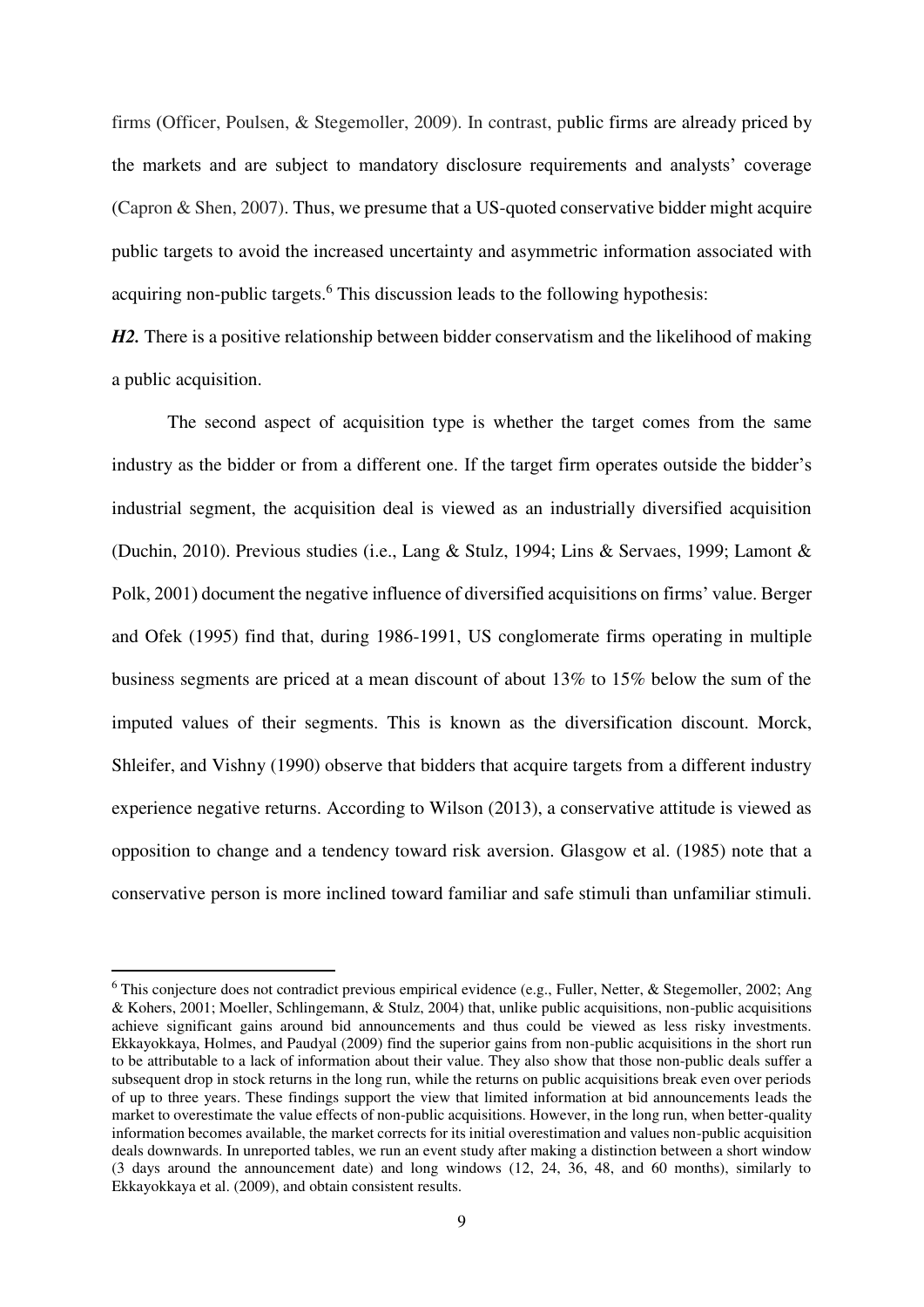They have greater sensitivity to the possibility of loss and are more cautious about making major changes (Jost et al., 2003). Consequently, we expect that conservative bidders would prefer to acquire familiar and same-industry targets rather than industrially diversified ones. This discussion leads to the following hypothesis:

H3. There is a negative relationship between bidder conservatism and the likelihood of making an industrially diversified acquisition.

#### *2.3. Bidder conservatism and M&A payment method*

Bharadwaj and Shivdasani (2003) observe that debt issuance is the main way of raising the cash required to pursue M&A deals. Hutton, Jiang, and Kumar (2014) find that managers who adopt conservative ideologies are more likely to take more conservative financial decisions, such as lower leverage ratios. Motivated by behavioural consistency theory, we presume that bidders that use cautionary language in their 10-Ks are likely to maintain a conservative debt level. Thus, they are likely to finance their acquisitions using their own stock. In addition, Martin (1996) shows that stock acquisition is preferable when the acquiring firm considers the target a risky investment. According to our previous assumptions, a conservative bidder might view M&A deals as risky investment decisions due to the increased variance in their expected outcomes (Christensen et al., 2014). Collectively, conservative bidders might have conservative debt policies and consider M&A transactions unsafe investments. Thus, we expect that conservative bidders are likely to rely more on their own equity to finance M&A deals. This discussion leads to the following hypothesis:

*H4*. There is a positive relationship between bidder conservatism and the likelihood of making a stock acquisition deal.

## *2.4. Bidder conservatism and market reaction*

Previous studies (e.g., Baker & Wurgler, 2006; Tetlock et al., 2008) find that soft information embedded in corporate disclosure has a superior impact on the market's evaluation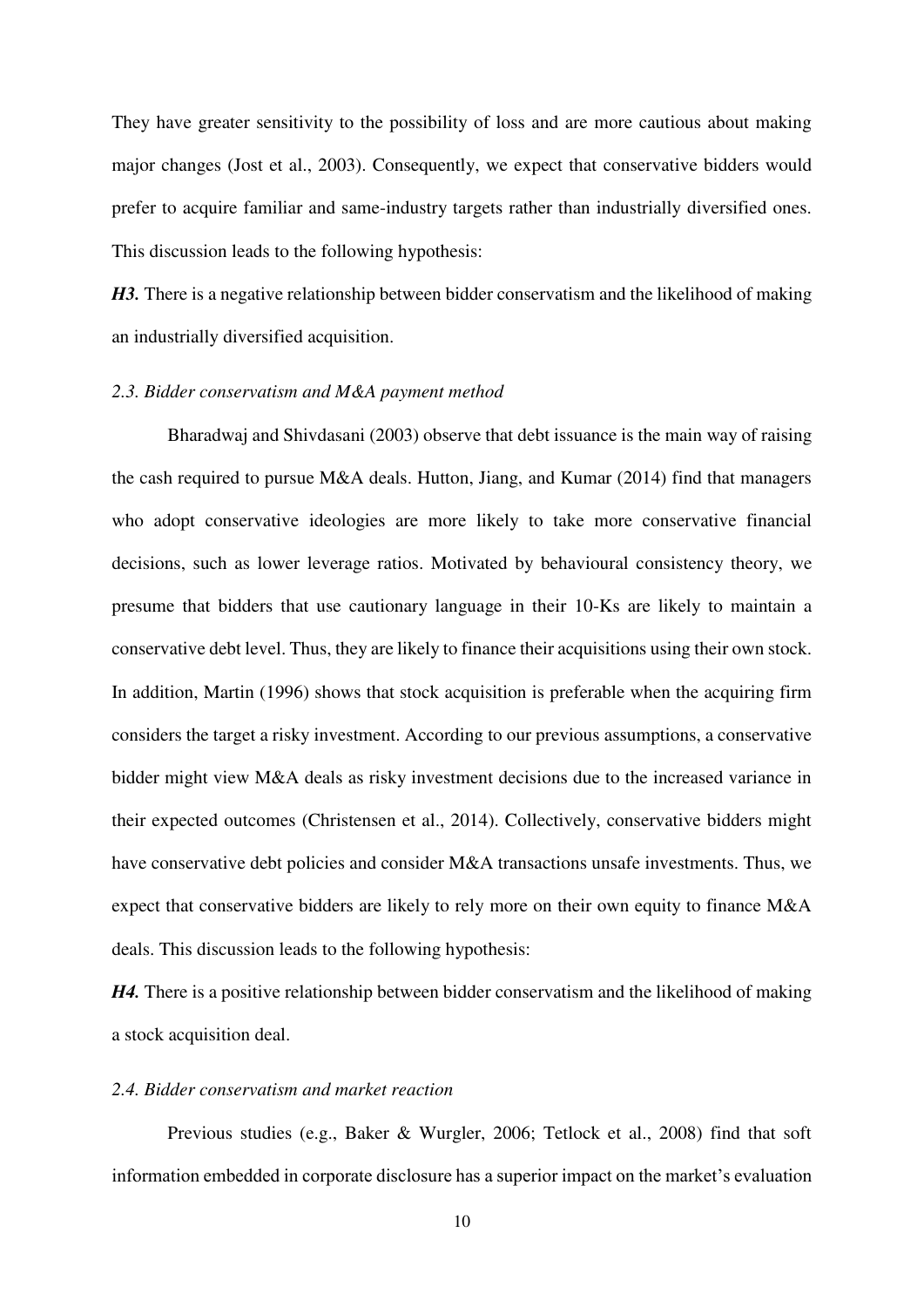of firms' stock returns than quantitative measures of firms' fundamentals. Tetlock (2007) finds that the proportion of negative words of firm-specific news significantly explains the movement in the stock market. Ferris et al. (2013) show that the market reacts negatively to IPO prospectuses when the tone of the issuer is conservative. Arnold et al. (2010) quantify the words used in the risk factors section of the IPO prospectus and find that they explain most of the initial and subsequent stock returns. Loughran and McDonald (2011) find that a conservative tone in 10-K filings has a negative effect on firms' stock returns around the filing dates. These studies confirm that firms' stock market prices efficiently incorporate the linguistic information disclosed in corporate reporting. They also show that firms that convey a conservative tone experience poor market reactions. Thus, we expect that the market will react negatively to announcements of M&A transactions by conservative bidders. This discussion leads to the following hypothesis:

*H5.* There is a negative relationship between bidder conservatism and market reactions around the announcements of M&A deals.

# **3. Methodology**

## *3.1. Sample*

<u>.</u>

We collect annual 10-K filings of US publicly traded firms from the Electronic Data Gathering, Analysis, and Retrieval (EDGAR) database maintained by the SEC. 10-K filings have a similar basic structure across most firms, as regulated by the SEC. Thus, we exclude amended filings from our sample (Balvers, Gaski, & McDonald, 2015).<sup>7</sup> We further eliminate HTML, encoded images, and tables from each 10-K file, since we are interested in the narrative

<sup>&</sup>lt;sup>7</sup> Following Loughran and McDonald (2014), if the 10-K is not available, we use some other type of 10-K such as the 10-K405, 10-KSB, or 10-KSB405. These types represent 9% of our sample. A 10-K405 filing is similar to the 10-K except that it indicates that the CEO did not disclose insider trading activities in time. This form was abolished at the end of 2002. A 10-KSB is an annual report filing designed for small firms and was abolished at the end of March 2009. A 10-KSB405 is a 10-K405 for small US firms and was abolished at the end of 2002.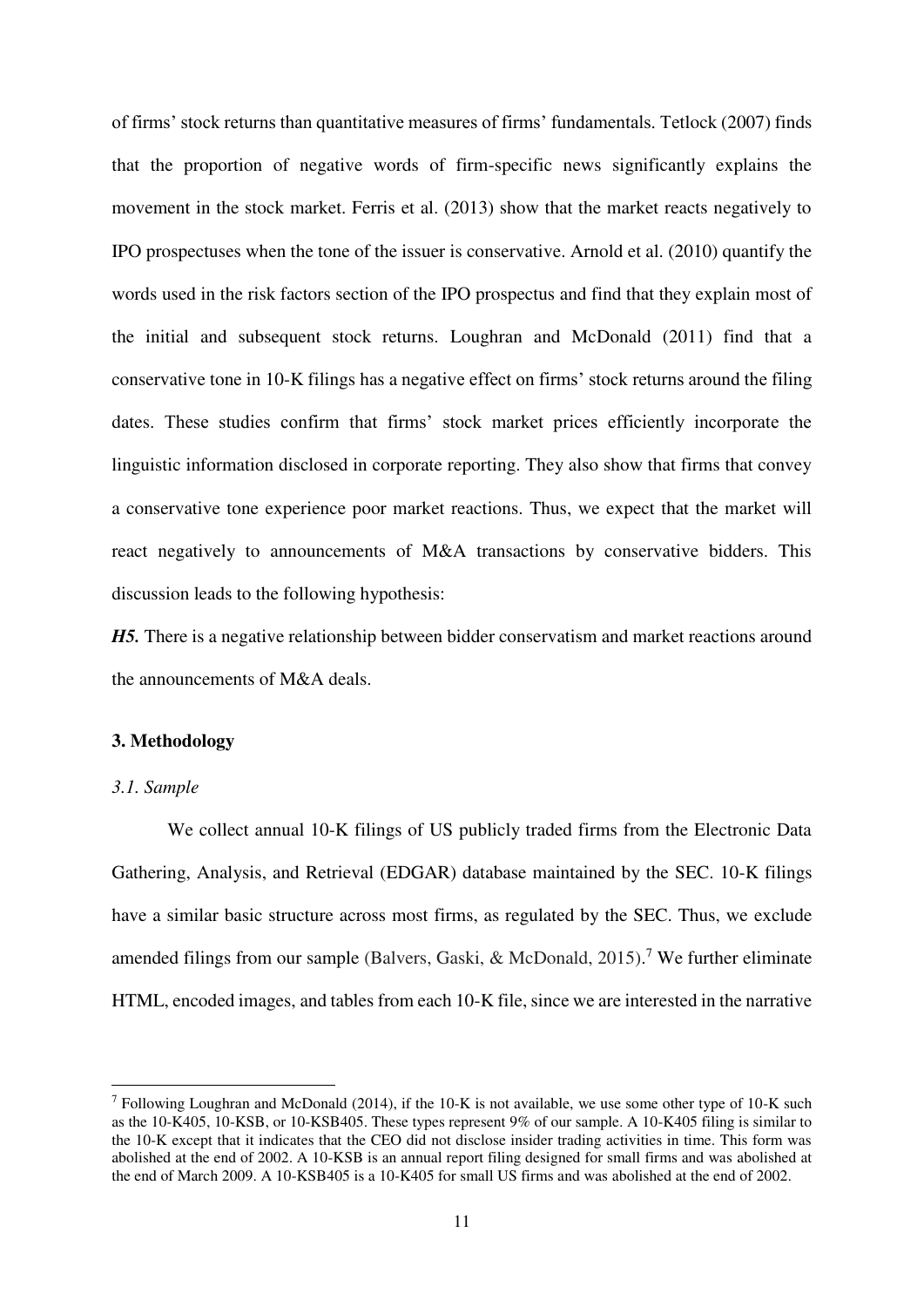sections of these reports (Loughran & McDonald, 2014). From May 1996 onwards, all US public firms have been required by the SEC to disclose 10-K reports electronically.<sup>8</sup> Our main independent variables are measured in the fiscal year preceding the announcements of M&A deals. Thus, our 10-K sample covers the period between January 1996 and December 2013.

We then link the 10-K documents with the Compustat and CRSP databases using different identifiers, including the Central Index Key (CIK) number associated with each filing, the Compustat GVKEY and the CRSP PERMNO.<sup>9</sup> This merging reduces the original sample of 10-Ks from 67,681 to 46,410 observations during our sample period. We eliminate financial firms (SIC 6000–6999) and utilities (SIC 4900–4999) from the sample, since words such as risk and causality that have negative connotations for non-financial firms might not be perceived in the same way for financial firms (Jegadeesh  $& Wu, 2013$ ). Additionally, these firms are subject to regulatory constraints and different accounting considerations (Uysal, 2011). We omit firm-year observations with missing data for any variable that we use in our empirical models during the sample period. The above steps lead to a sample of 39,260 firmyear observations.<sup>10</sup>

From the Thomson One database, we download M&A data for non-financial US public acquirers for the period between 1st January 1997 and 31st December 2014. Following Uysal (2011) and Karampatsas, Petmezas, and Travlos (2014), to be included in our sample a target may be a public, a private or a subsidiary firm. Acquisition deals should be completed and may be either domestic or foreign. The payment method has to be cash, stock, or a combination of

 $\overline{a}$ 

<sup>&</sup>lt;sup>8</sup> Electronic filings of 10-Ks were phased in over a three-year period prior to being made compulsory in May 1996. Thus, 10-K filings during those three years were biased toward large firms. We obtain the same results when we start our sample in 1993.

<sup>9</sup> We thank Bill McDonald for affording us access to his data file so that we could create a list of CIK numbers and filing dates for our sample of 10-K reports.

<sup>10</sup> Loughran and McDonald (2014) keep only those 10-K filings with at least 2,000 words. Lehavy, Li, and Merkley (2011) eliminate filings with fewer than 3,000 words to minimise errors arising from filing transmission or incomplete filing. It is notable that excluding those files from our sample does not affect the results.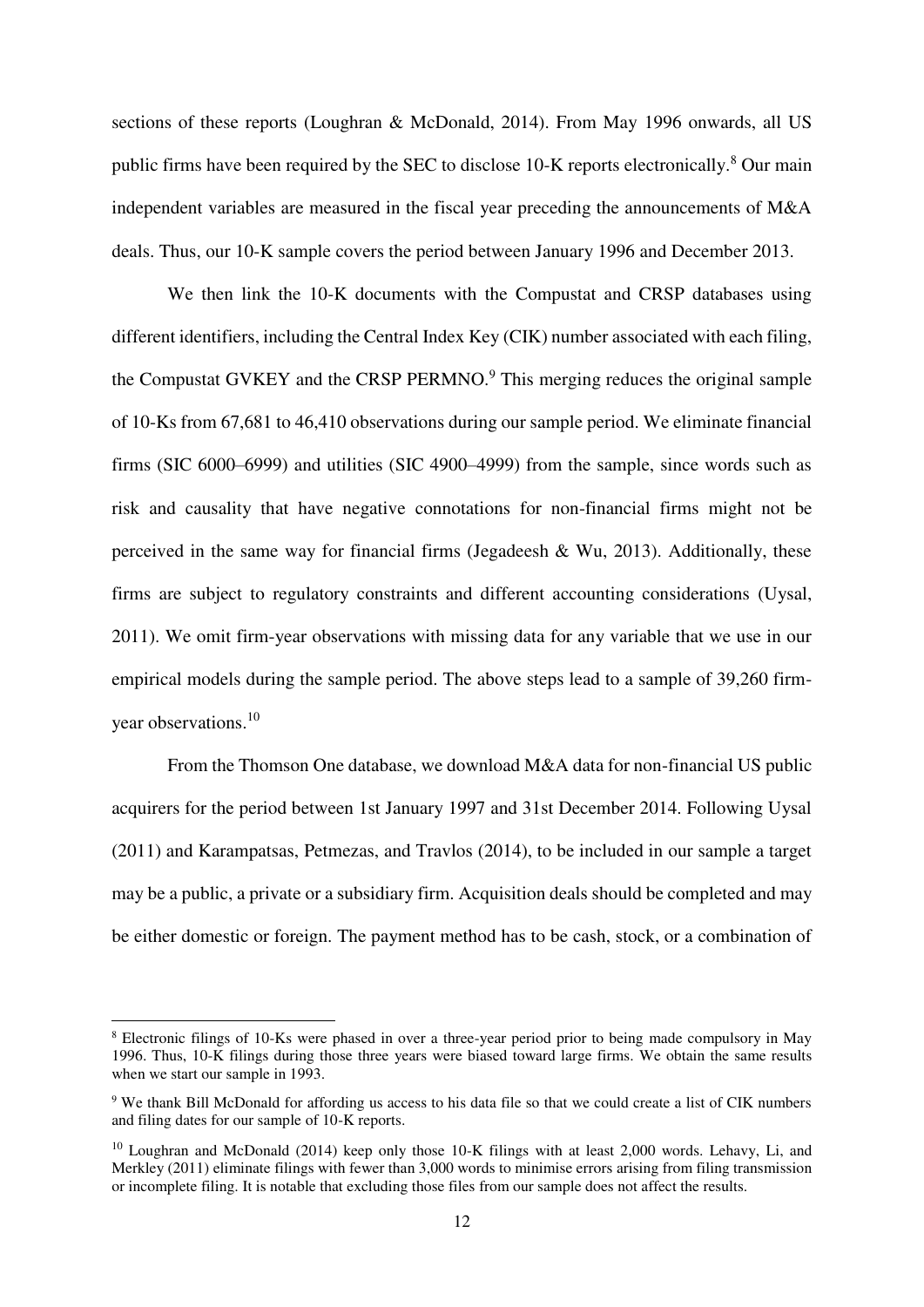both. The acquisition deal represents at least 50% of the target. We exclude all transactions labelled as minority stake purchases, acquisitions of remaining interest, privatisations, leveraged buyouts, spinoffs, recapitalisations, self-tenders or exchange offers, and repurchases (Alexandridis, Fuller, Terhaar, & Travlos, 2013). We employ, as a cut-off point, a minimum deal value of \$1 million in order to avoid obtaining results generated by very small targets (Uysal, 2011).

#### *3.2. Bidder's conservative tone*

Following Ferris et al. (2013), we measure conservative tone as the number of negative words divided by the total number of words in the narrative sections of the 10-K filings, multiplied by 100. We employ Loughran and McDonald's (2011) negative word list, since it is more relevant in a business communication context than other lists (e.g., Harvard's General Inquirer (GI); Diction; Henry, 2008). Harvard GI and Diction's negative word lists are drawn from a broader social science context and thus some of their entries might not have negative connotations in business disclosure (Kearney & Liu, 2014). Loughran and McDonald (2011) report that almost 75% of the Harvard GI's negative words are inappropriate for capturing a negative tone in business applications. Harvard words such as "*tax, cost, capital, board,* and *depreciation*" do not have a negative meaning when used in 10-K reports (Kearney & Liu, 2014). Diction has 920 pessimistic words that can be obtained by combining the three subcategories of blame, hardship, and denial. Using a sample of 77,158 10-Ks, Loughran and McDonald (2015b) report that 70% of Diction's negative words are misclassified and do not generally indicate a pessimistic tone. For instance, the word "vice" is one of Diction's negative words that does not have the same negative effect in regards corporate textual information (Ferris et al., 2013). Henry (2008) introduces a negative list that contains 85 words developed from corporate earnings press releases. The main drawback is the limited number of words included in this list, which means that it misses important negative words such as "loss, losses,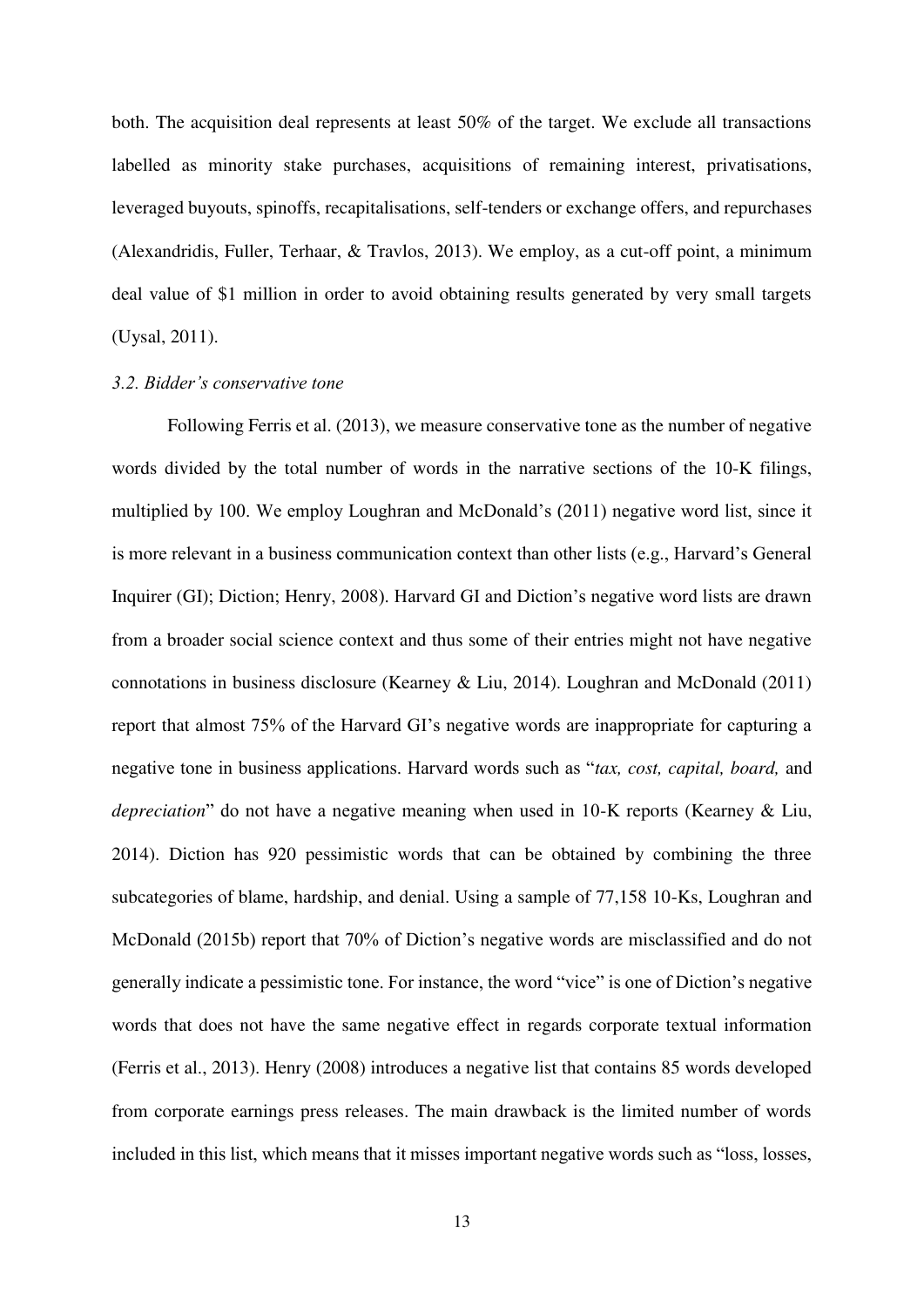adverse and impairment" (Loughran & McDonald, 2015b). Consequently, we use Loughran and McDonald's (2011) comprehensive negative world list extracted from a large sample of 10-K reports and created specifically for analysing corporate documents.

We also employ a negative word list only, and not a positive one, since we are interested in evaluating the issue of bidder's conservatism. Furthermore, negative words are clearer than positive words. Managers will rarely negate negative words in order to deliver a positive statement. Conversely, many positive words may be employed to make a negative statement (Loughran & McDonald, 2011). Tetlock et al. (2008), Loughran and McDonald (2015a), and Garcia (2013) clarify that a negative word list provides more incremental information and has significantly better explanatory power than a positive list. Loughran and McDonald's (2011) negative list contains 2,329 words commonly used by company managers. Several studies confirm that this negative word list is appropriate for gauging tone in different business contexts, for instance, for analysing the sentiment of the MD&A section of the 10-K report (Feldman et al., 2010), analyst reports (Huang, Zang, & Zheng, 2014), earnings conference calls (Matsumoto, Pronk, & Roelofsen, 2011), and the IPO prospectus (Ferris et al., 2013; Loughran & McDonald, 2013).

Our measure of bidder conservatism using the ratio of negative words to total words has several advantages over a manual scoring of the 10-K documents. It avoids potential misinterpretations or inconsistencies that are associated with a subjective categorisation of 10- Ks (Li, 2010). It is a continuous variable that improves the power of our empirical tests in comparison to the subjective dummy variables used in prior literature (e.g., Christensen et al., 2014; Hutton et al., 2014). It is also divided by the total number of words in the 10-K, which enables comparisons to be made between 10-Ks of different lengths. It is objective and could easily be replicated for large quantities of corporate disclosures, through the power of computer analysis (Rogers, Buskirk, & Zechman, 2011). In contrast, manual content analysis has a small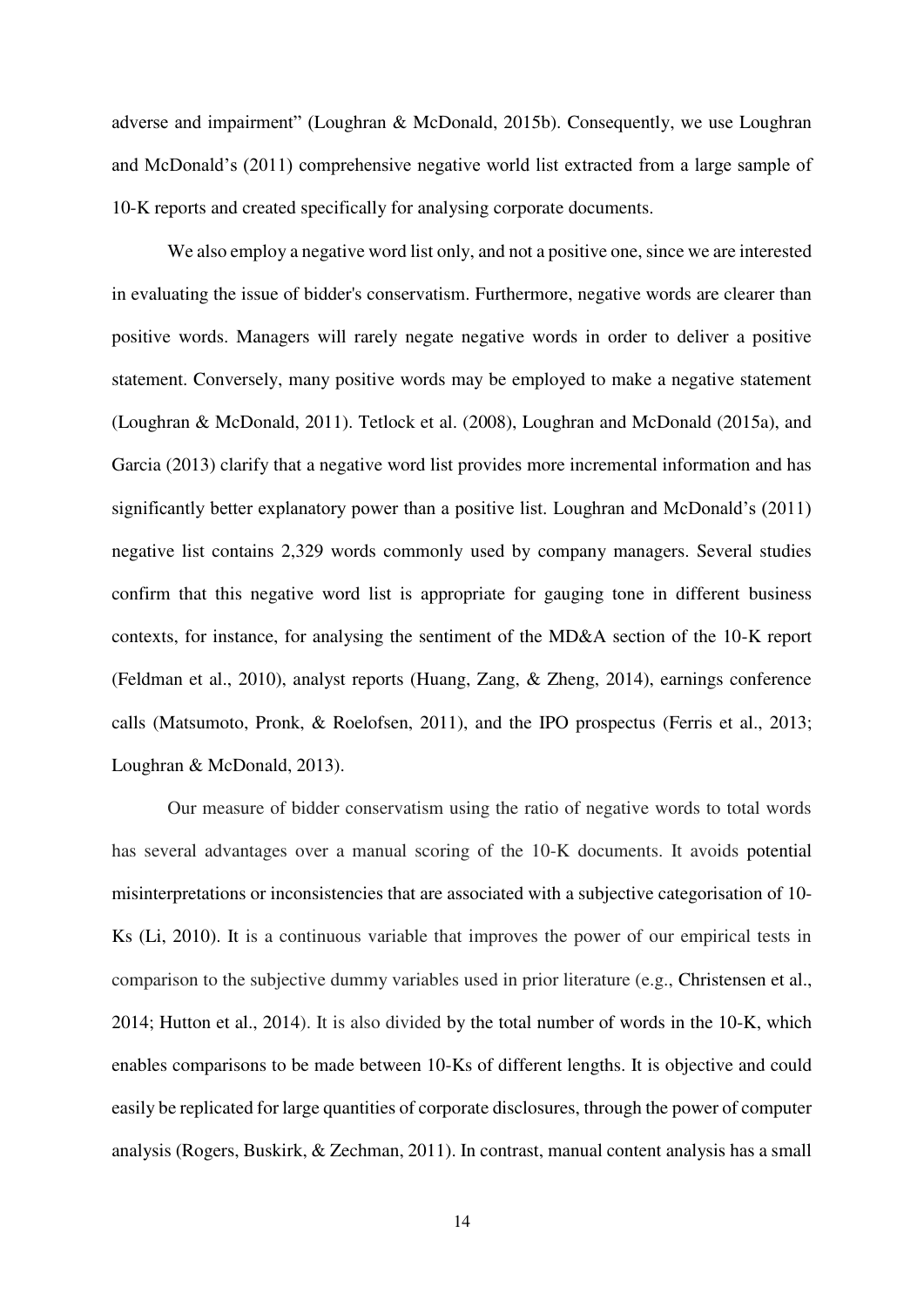sample size that affects the power of the analysis and the generalisability of the results (Li, 2010).

Further, our word-list methodology might be better than a complicated technique such as the naïve Bayesian algorithm. The naïve Bayesian methodology is always viewed as a "black box procedure", since little is known about the rules and filters used to analyse the contexts of documents (Loughran & McDonald, 2015a). Usually, a small sample of documents is used to train the program. Then, the naïve Bayesian algorithm starts to classify the tone of the documents according to unseen classification filters (Buehlmaier & Whited, 2014; Antweiler & Frank, 2004). We cannot tell which sentences are classified as positive, negative and neutral, or which phrases or words dominate the analysis (Loughran & McDonald, 2015a). In some cases, texts are manually coded by non-native speakers (see Li, 2010; Huang et al., 2014). Thus, it is hard to replicate the results or test their reliability. Finally, the naïve Bayesian methodology is more time consuming and costly than the word-list approach (Kearney & Liu, 2014).

#### *3.3. Empirical models*

We use the estimated prior conservatism of the bidder to investigate its impact on the subsequent M&A investment decisions and economic consequences. First, we combine M&A data with all US public firms from 1996 to 2013 to create a variable that represents the likelihood of a firm undertaking an acquisition. Then, we employ the following probit model to test H1, which addresses the effect of bidder conservatism on the likelihood of pursuing an acquisition:

P (Acquisition=1) =  $\Phi$  ( $\beta_0$  +  $\beta_1$  Bidder conservatism  $_{i,t-1}$  +  $\sum \beta_i$  Controls  $_{i,t-1}$ ) (1)

Here, Acquisition is a dummy variable that takes the value one if the firm makes an acquisition and zero otherwise. Bidder conservatism is the negative word count scaled by the total number of words in the 10-K with a filing date preceding the announcement date of an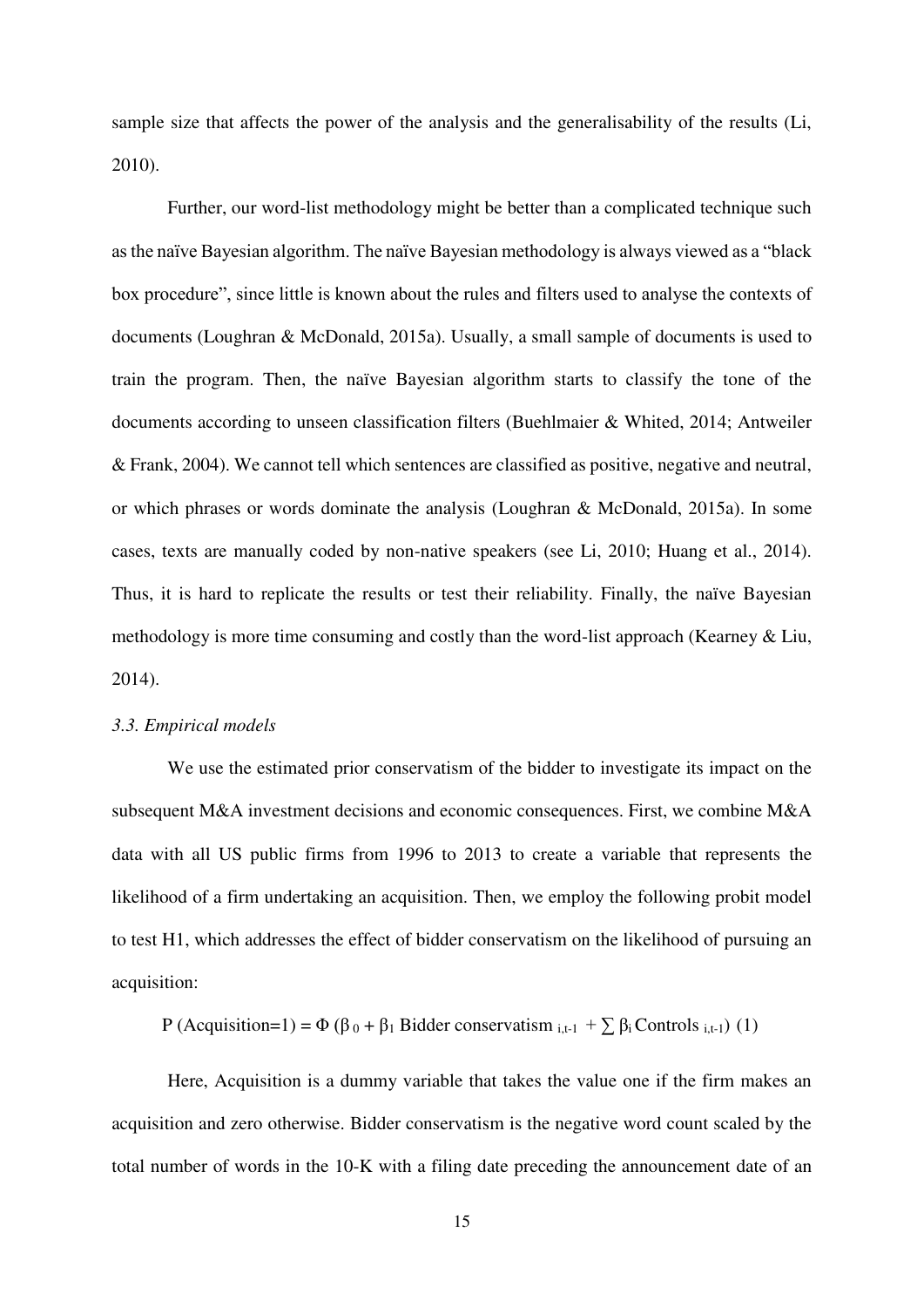acquisition. To control for firm characteristics, we include several variables based on prior literature. Uysal (2011) finds that firms with higher profitability ratios have a greater ability to acquire other firms. The profitability ratio is measured as earnings before interest, tax and depreciation (EBITD) divided by total assets, at the fiscal year-end preceding the acquisition (Harford, 1999). Uysal (2011) shows that firms with high leverage ratios are less likely to make acquisitions. The firms' market leverage equals total debt divided by the sum of total debt plus the market value of equity (Harford, Klasa, & Walcott, 2009). Large firms are more likely to make acquisitions than smaller firms (Titman & Wessels, 1988). Bidder size is defined as the natural logarithm of sales (Almazan, De Motta, Titman, & Uysal, 2010). Firms with higher market-to-book (MTB) ratios and stock returns have high likelihoods of acquiring other firms in order to reap the benefits of overvaluation (Uysal, 2011). We use the stock return ratio and the MTB ratio at the fiscal year-end preceding the acquisition announcement date to control for the potential confounding impact of these variables.

To control for industry characteristics, following Schlingemann, Stulz, and Walkling  $(2002)$ , we employ an industry M&A liquidity index to account for corporate asset liquidity in each industry. We define the industry M&A liquidity index as the total acquisition value, for each year and three-digit SIC code, divided by the total assets of all Compustat firms from the same three-digit SIC code and year. Further, Uysal (2011) finds a negative relationship between industry concentration and the likelihood of acquisitions. Industry concentration is measured by the Herfindahl index, which equals the sum of the squares of sales of a firm divided by the sum of sales of all firms sharing the same three-digit SIC code (Hou & Robinson, 2006). We include industry dummies based on Fama and French's 12-industry classification to account for unobserved time-invariant heterogeneity in industry characteristics. We use year-fixed effects in the regression model to control for unobserved effects over time. We employ random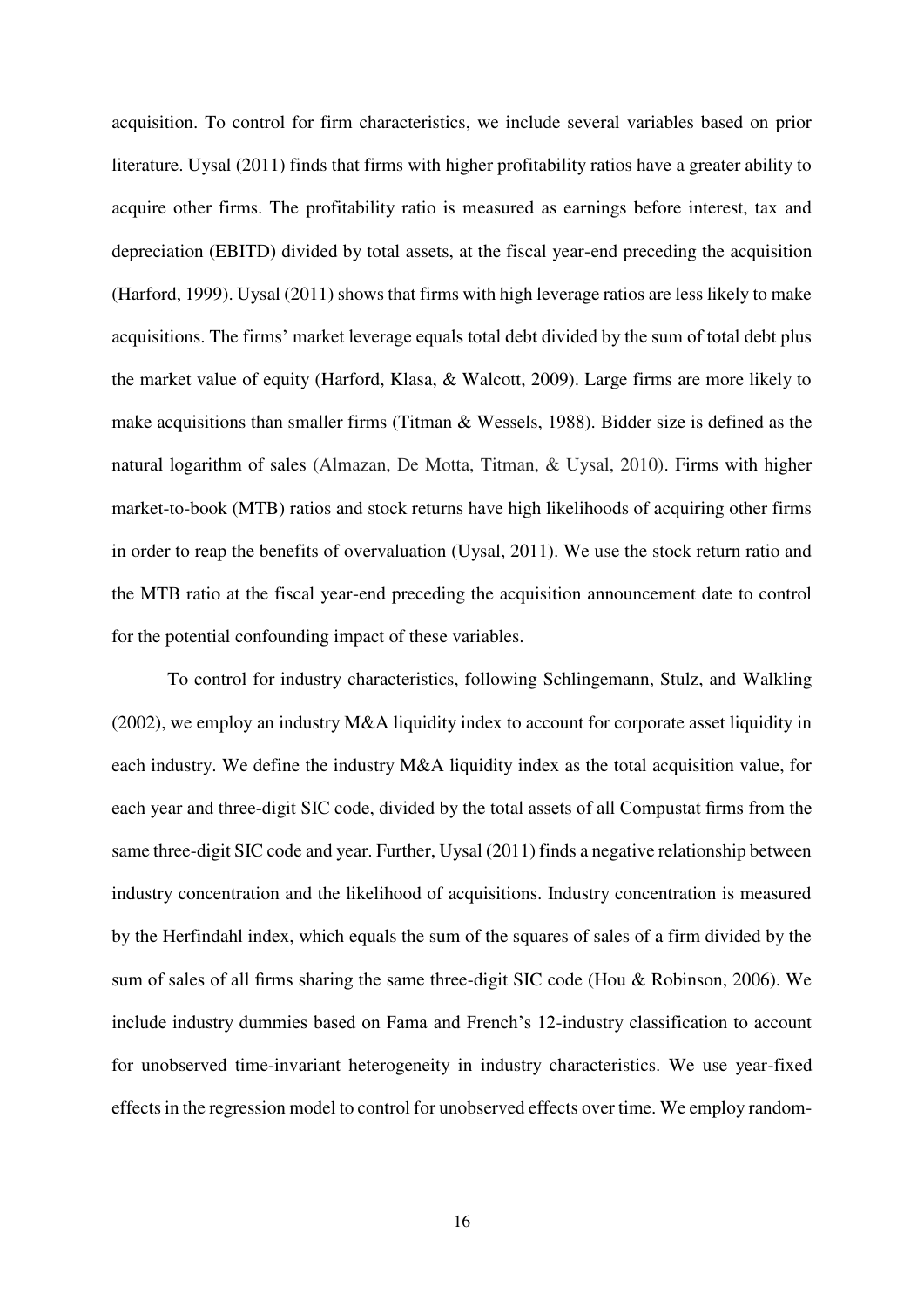effects models to control for unobserved heterogeneity that might be correlated with the likelihood of making an acquisition.<sup>11</sup>

As a further check, we construct another dependent variable that equals the sum of the acquisition value divided by total assets, to address the same relationship as is proposed in H1. Then, we regress this variable on the prior conservatism of the bidder and the same control variables as in model (1) using the random-effects Tobit model, since the dependent variable is censored at zero. We do not use Tobit fixed-effects models because the maximum estimates of these models are biased and Tobit models are non-linear models. Moreover, it is difficult to cluster the standard error in the presence of censored data. Thus, in all the estimations, the robust standard errors are clustered at the firm level, except in the random-effects Tobit models where we use bootstrapping. Bootstrapping is a non-parametric randomisation technique that draws N clusters of observations from firm clusters rather than individual firm-year observations. In our Tobit models we employ 500 bootstrap datasets to estimate standard errors that are robust to heteroscedasticity, correlation, and autocorrelation (Efron, 1979).

Next, for those firms that have engaged in acquisition transactions, we test H2 and H3, which explore the impact of bidder conservatism on target type. We adopt the following probit models to address these issues:

P (Public acquisition=1) =  $\Phi$  ( $\beta_0$  +  $\beta_1$  Bidder conservatism  $_{i,t-1}$  +  $\sum \beta_i$  Controls  $_{i,t-1}$ ) (2)

P (DIV2SIC= 1) =  $\Phi (\beta_0 + \beta_1 \text{ Bidder conservation }_{i,t-1} + \sum \beta_i \text{Contents }_{i,t-1})$  (3)

The dependent variable in model (2) takes the value one if a firm acquires a public target and zero if it acquires a non-public target. In model (3), the dependent variable DIV2SIC is an industrially diversified acquisition dummy that takes the value one if the bidder's two-

 $\overline{a}$ 

<sup>&</sup>lt;sup>11</sup> Due to the small amount of within-firm variation in M&A activity levels, using logit fixed-effects models would exclude more than 50% of our sample observations. In unreported tables, we employ firm-fixed-effects models and standard models and obtain consistent results.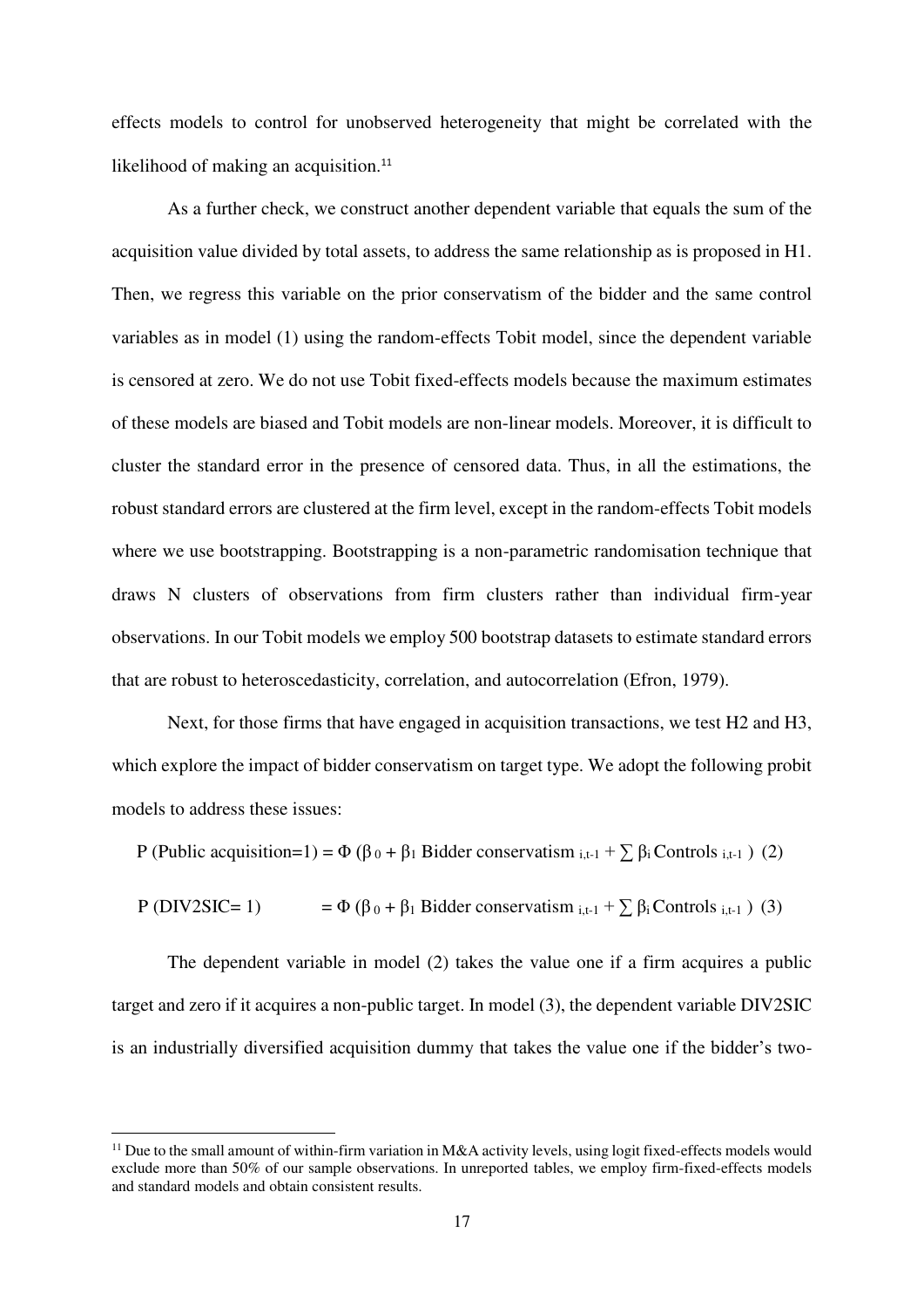digit SIC code differs from that of the target and zero otherwise (Karampatsas et al., 2014). We further employ a Tobit analysis using the ratio of the acquisition value of each type to the bidders' total assets, since the dependent variable is censored at zero.

We also explore the impact of the conservative ratio on bidders' choice between stock and cash acquisitions. Following Karampatsas et al. (2014), we construct a dependent variable that takes the value one if the deal is financed with more than 50% stock and zero if it is financed with more than 50% cash. We use the following probit model to address H4:

P (Stock dominated=1) =  $\Phi$  ( $\beta_0$  +  $\beta_1$  Bidder conservatism <sub>i,t-1</sub> +  $\sum \beta_i$  Controls <sub>i,t-1</sub>) (4)

We also examine the impact of bidder conservatism on the market reaction to the announcement of acquisition deals. We estimate CARs (cumulative abnormal returns) over a three-day event window (one day before and one day after the announcement date) using a market model. We use two benchmark returns, namely, an equally weighted and a valueweighted index of returns. Then, we use these CARs to run the following fixed-effects ordinary least squares (OLS) regression models to test  $H5$ <sup>12</sup>

CAR  $i,t = \beta_0 + \beta_1$  Bidder conservatism  $i,t-1 + \sum \beta_i$  Controls  $i,t-1 + \epsilon_{i,t}$  (5)

Finally, we run all the above models again after replacing the bidder conservatism variable with a highly conservative variable that takes the value one if the conservatism ratio of the bidder is higher than the sample median and zero otherwise. We do so in order to test whether the potential impact of the bidder conservatism ratio highlighted in the previous research questions is identical for highly conservative and less conservative firms.

 $\overline{a}$ 

<sup>&</sup>lt;sup>12</sup> We run fixed-effects OLS to control for endogeneity problems resulting from unobserved heterogeneity of a firm-specific and/or time-invariant nature. In unreported tables, estimating standard OLS and random-effects OLS regressions yields qualitatively similar results.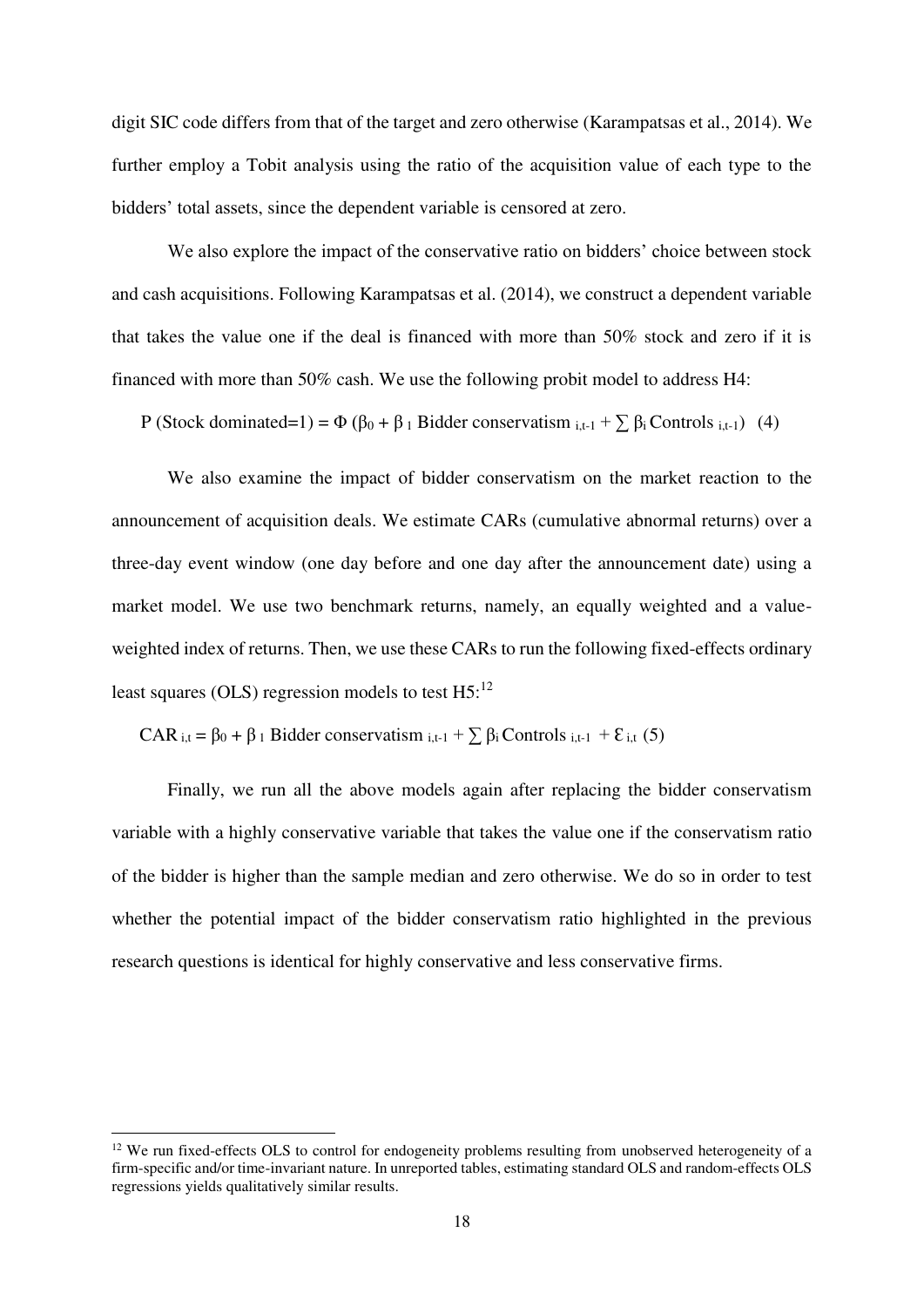#### **4. Empirical findings**

#### *4.1. Descriptive statistics*

Panel A of Table 1 reports descriptive statistics for the dependent variables used in our analysis, as described in the previous section and to be discussed in the following sections. The panel shows that 25.3% (9946= 0.253\*39260) of US firms, over the sample period of 18 years, make acquisitions, among which 18% (82%) are public (non-public) acquisitions. Around 40% (60%) are industrially diversified (focused) acquisitions. Over the period of the study, on average 24% (76%) of the US firms funded their acquisitions in a stock-dominated (cashdominated) manner.

Panel B of Table 1 reports the main statistics for the explanatory variables used in our analysis. These descriptive statistics are calculated from a sample of 39,260 firm-year observations. We find that, over the sample period, US non-financial firms' bidder conservatism is on average 1.630, implying the number of negative words relative to total words revealed in the 10-K is 1.63%. The bidder conservatism variable ranges from 0.575 to 2.740, on average, suggesting significant variation in firms' conservative tone over the period of our study. Such variation is further confirmed in Panel C of Table 1, which presents the differences in means for our independent variables, according to whether a firm makes an acquisition. The difference-in-means is tested using the parametric t-statistics. We find that 29,314 firms decide not to make an acquisition, while 9,946 firms make an acquisition during the sample period. Panel C reports the mean conservative tone for non-acquiring firms as 1.635, while that for acquiring firms is 1.607. The observed difference in conservative tone between non-acquiring and acquiring firms is significant at the  $1\%$  level based on a t-test (t= + 4.995), lending preliminary support for our first hypothesis that firms with a more conservative tone would be likely to acquire fewer targets. Panel C reveals that the mean values of market leverage and the Herfindahl index for non-acquiring firms are significantly greater than those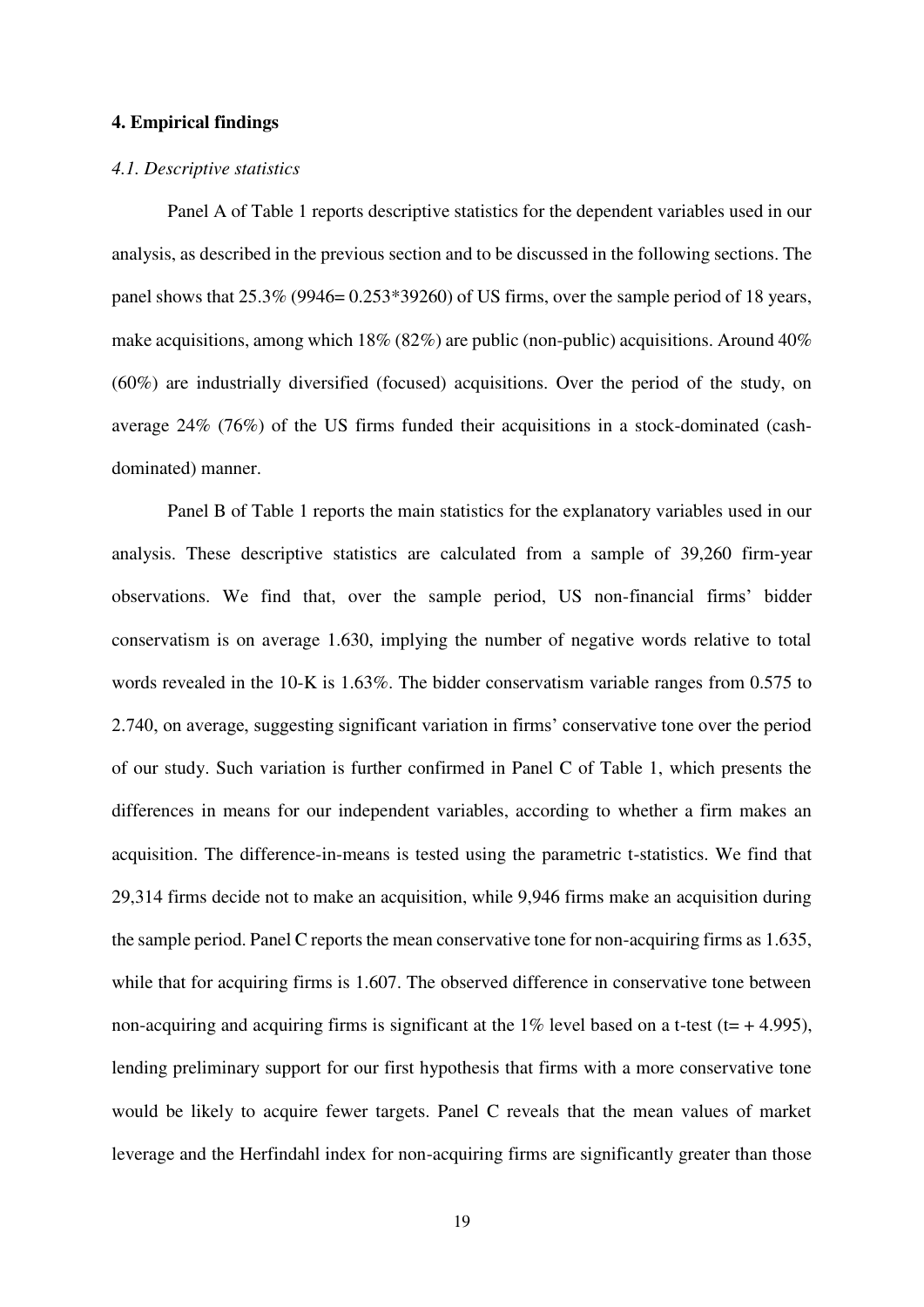for acquiring firms. In contrast, the mean values of other variables, including profitability, bidder size, MTB, stock return, and industry liquidity, for the non-acquiring group are significantly lower than the mean values for the acquiring group.

Panel D reports the differences between highly conservative and less conservative firms in terms of the means and medians of key variables used in our analysis. It reveals that there are significant differences between highly and less conservative firms regarding their profitability, bidder size, stock return, Herfindahl index, and industry liquidity, at the 1% level, based on a t-test. Our results also show that highly conservative firms have significantly lower levels of market leverage (conservative debt levels) and lower levels of MTB than less conservative firms. Our results suggest that highly conservative firms acquire significantly smaller targets (sum of acquisition/TA) than less conservative firms. Accordingly, highly conservative firms might be interested in acquiring these relatively smaller targets so as to manage their risk levels.

# [**Insert Table 1]**

## *4.2. Testing H1: Does bidder conservatism influence the likelihood of making an acquisition?*

This section investigates whether bidder conservatism affects a firm's decision to make an acquisition. To address this question, we undertake a probit analysis using a dataset of 39,260 firm-year observations. We also run a Tobit model to test whether bidder conservatism affects the size of an acquisition. Table 2 reports the empirical results for the impact of bidder conservatism on the probability of pursuing an acquisition.

## [**Insert Table 2]**

Table 2 reports the coefficient estimates of the probit models in columns 1 and 2 and of the Tobit models in columns 3 and 4. We find that bidder conservatism variable reduces both the likelihood of engaging in an acquisition and the size of this acquisition as reported in columns 1 and 3, respectively. These findings support the premise of the behavioural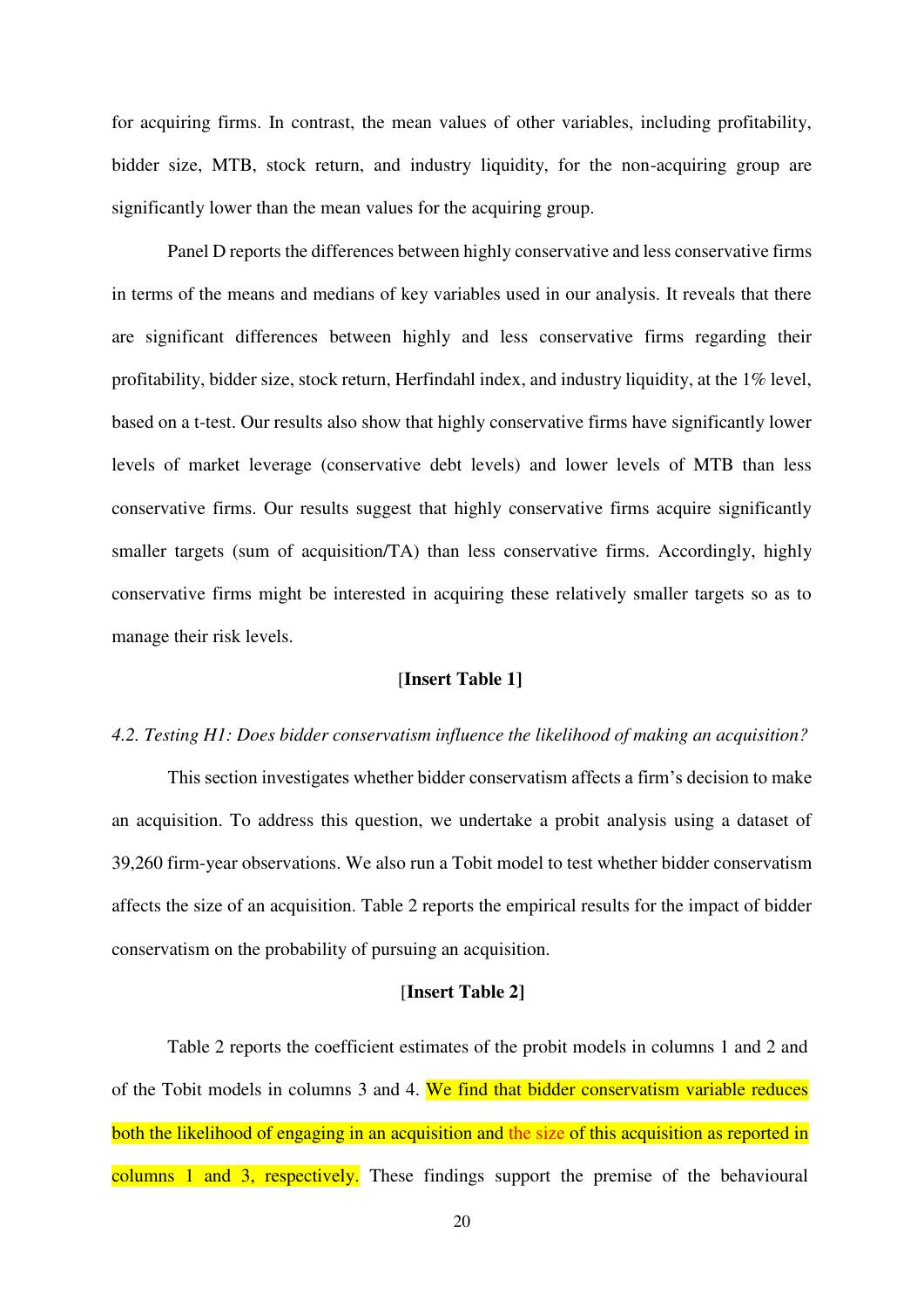consistency theory, which states that firms conveying a conservative tone in their corporate annual reporting will exhibit the same behaviour in implementing conservative corporate investment policies. Our results are also robust to controlling for firm characteristics, industry characteristics, year-fixed effects and unobserved heterogeneity; this provides evidence in support of H1 in that the disclosure tone of 10-K filings could predict firms' subsequent M&A investment decisions.<sup>13</sup> Table 2 reports the average marginal effects to assess the economic significance of the bidder conservatism variable. Given that the average marginal effects of bidder conservatism is -0.021 and its standard deviation is 0.442. Thus, a one-standard deviation increase in bidder conservatism variable is related to a  $-3.67\%$  (=  $-0.021\times0.442$ / acquisition dummy sample mean of 0.253) decline in the likelihood of making an acquisition. These findings imply that bidder conservatism seems to have a reasonable economic impact on the likelihood of M&A investments.

Further, we examine the impact of bidder conservatism on the probability of making acquisitions after splitting the effect of highly conservative firms from that of less conservative firms. Column 2 shows that highly conservative firms are less likely to make acquisitions. The marginal effects of the variable for highly conservative firms show that it has a non-trivial economic impact. This shows that moving from a less conservative position to a highly conservative one (the change from 0 to 1) reduces the likelihood of an acquisition by 0.013, a decrease of 5% (0.013/ acquisition dummy sample mean of 0.253) over the sample average. Consistent with the lower likelihood of acquisitions, column 4 observes that highly conservative firms invest less in acquisition transactions than do less conservative firms.

For the other control variables, consistent with Uysal (2011), firms with high leverage ratios are less able to acquire other firms. We find that more profitable firms are more able to

<u>.</u>

<sup>&</sup>lt;sup>13</sup> In unreported analysis, we run standard models and fixed-effects logit models and obtain similar results.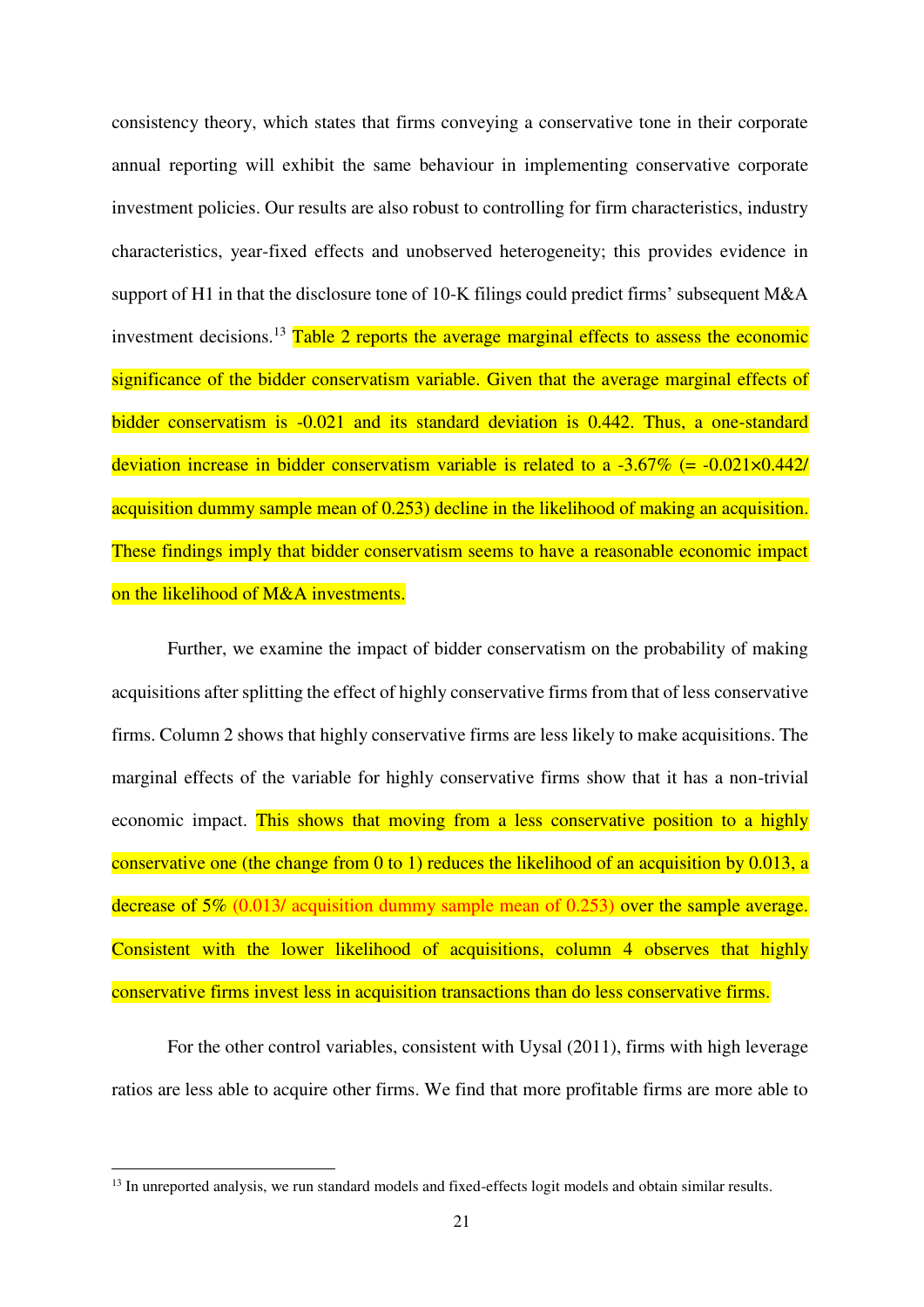make acquisitions. The significant sign of firms' size at the 1% level reveals that bigger firms have a higher probability of acquiring targets than smaller firms. We show that the stock return and the MTB both have significantly positive impacts on the bidder's decision to make an acquisition.

*4.3. Testing H2: Does bidder conservatism influence the likelihood of acquiring a public target?* 

This section examines how a conservative tone affects a firm's decision regarding acquisition type, specifically in terms of public versus non-public acquisitions. We employ a probit model to address this question. Our dependent variable is a dummy that equals one if a firm acquires a public target and zero if it acquires a non-public target. We also use a Tobit model with a dependent variable that equals the total public acquisition value divided by the firm's total assets, and this variable is censored at zero. Table 3 reports the coefficient estimates of the probit models in columns 1 and 2 and the coefficient estimates of the Tobit models in columns 3 and 4.

## [**Insert Table 3]**

Columns 1 shows that bidder conservatism variable has a positive association with the likelihood of undertaking public acquisitions relative to non-public acquisitions. These findings confirm the assumption that conservative bidders exhibit greater aversion to ambiguity and uncertainty related to the value of a target. Thus, they prefer public acquisitions in order to avoid the uncertainty and asymmetry of the information associated with non-public acquisitions (Ekkayokkaya et al., 2009). Further, the marginal effects and the standard deviation of the bidder conservatism variable are 0.026 and 0.442, respectively. This indicates that a one-standard deviation increase in bidder conservatism variable is associated with a  $6\%$ (0.026× 0.442/ public dummy sample mean of 0.180) larger likelihood of acquiring a public target. These results show that bidder conservatism itself is an economically significant driver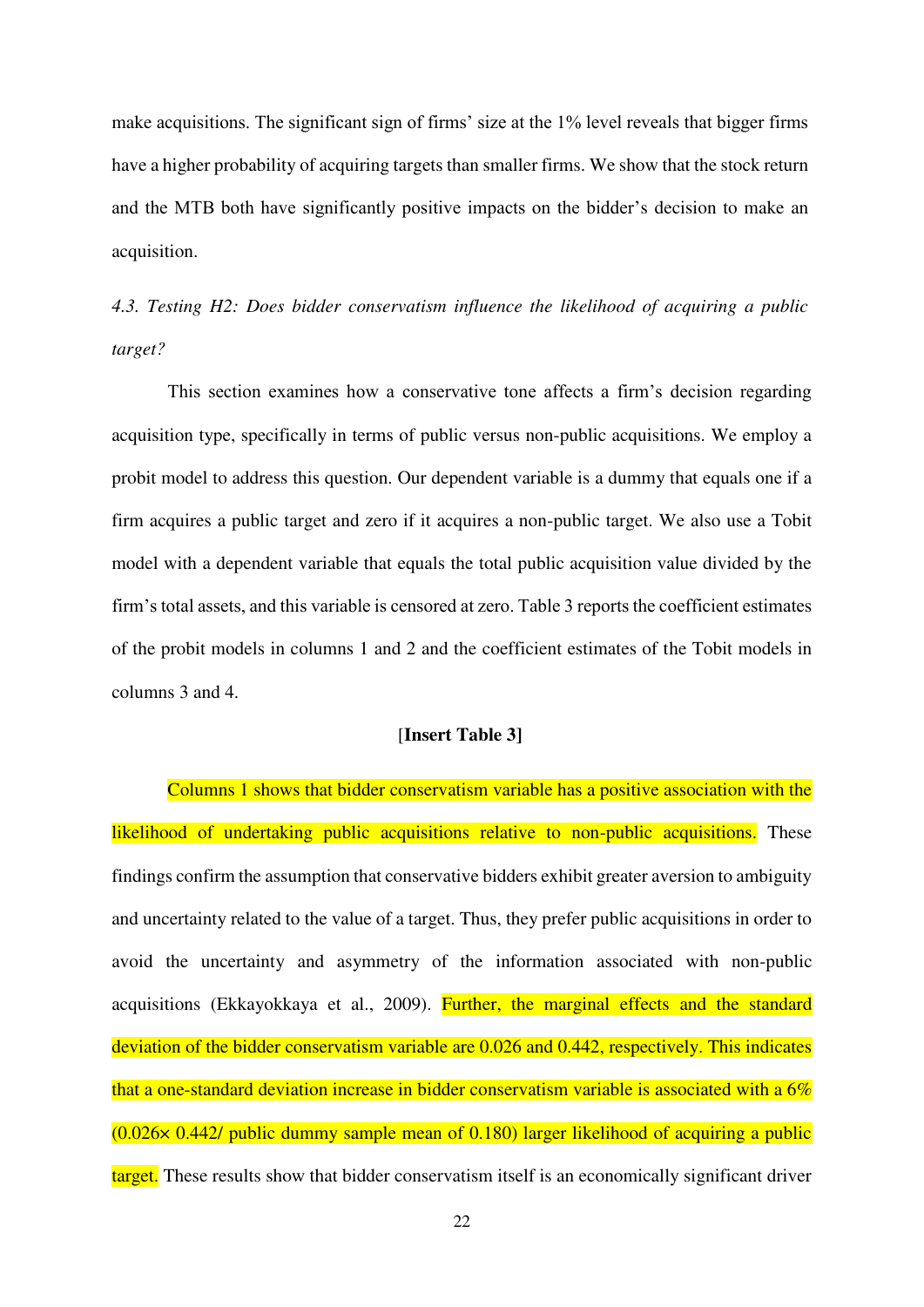of firms' decision over whether to acquire public targets. Thus, we accept H2 that there is a positive relationship between a bidder's conservative tone and their likelihood of making a public acquisition.

Next, we test whether the positive relationship between bidder conservatism and the likelihood of acquiring a public target is identical for both highly and less conservative firms. Column 2 reports that highly conservative firms have a higher tendency to acquire public targets than non-public targets. They also invest in public acquisitions more often than less conservative firms, as reported in column 4. Further, the marginal effects confirm the economic impact of the variable for highly conservative firms. Specifically, column 2 reports that moving from a less conservative position to a highly conservative one (the change from 0 to 1) increases the likelihood of acquiring a public target by 0.019.

*4.4. Testing H3: Does a bidder's conservatism influence its likelihood of making an industrially diversified acquisition?* 

This section investigates the relationship between bidder conservatism and firms' acquisition types, in particular, the likelihood of acquiring industrially diverse versus sameindustry targets. We show the results of the probit models in columns 1 and 2. Our dependent variable takes the value one if a bidder's two-digit SIC code differs from its target's two-digit SIC code and zero otherwise. As a robustness check, we use Tobit analysis since the dependent variable is the sum of diversifying acquisitions scaled by the bidders' total assets and is censored at zero. Table 4 presents the coefficient estimates for the impact of conservative tone on the acquisition of industrially diversified targets.

# [**Insert Table 4]**

Column 1 shows that bidder conservatism variable reduces the likelihood of making industrially diversified acquisitions. These findings are consistent with the conjuncture that conservative firms are more inclined towards familiar and safe than unfamiliar stimuli. Targets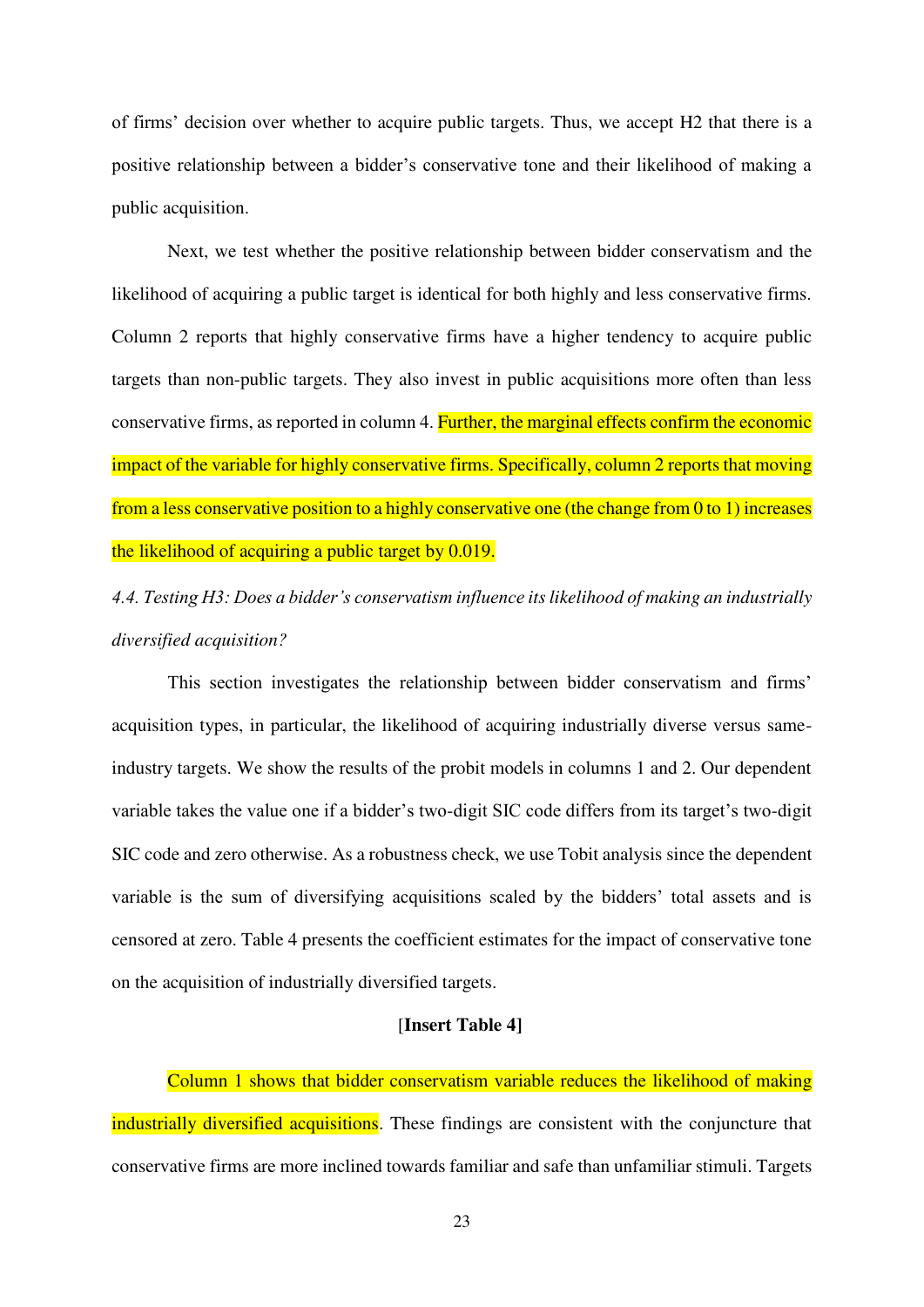from different industries are viewed as unfamiliar stimuli compared to within-industry acquisitions. Column 3 shows that conservative bidders invest less in industrially diversified acquisitions than in focused acquisitions. This confirms Jost et al.'s (2003) view that conservative individuals have a strong resistance to change. Further, the marginal effects of the bidder conservatism variable indicate that this relation is not only statistically significant, but also economically significant. It suggests that a one-standard deviation increase in bidder conservatism reduces the likelihood of a firm making diversifying acquisitions by 4% (-0.040 ×0.442/ DIV2SIC sample mean of 0.40). Accordingly, we accept H3 that conservative bidders prefer focused acquisitions due to the uncertainty and asymmetry of the information associated with acquiring targets from industries outside of their own. Overall, our findings indicate that a conservative corporate tone could predict firms' investment decisions regarding whether or not to pursue same-industry targets.

Next, we address whether the effect of bidder conservatism on the probability of undertaking industrially diversified acquisitions is systematic for highly versus less conservative firms. Column 2 shows highly conservative firms are less likely to acquire targets from other industries. They also invest less in industrially diversified acquisitions than do less conservative firms, as reported in column 4. The marginal effects of the highly conservative variable also confirm the economic significance of our results.

# *4.5. Testing H4: Does bidder conservatism influence the M&A payment method?*

This section examines the impact of bidder conservatism on the financing method for M&A deals. We present the results of the probit models in columns 1 and 2, which test the effect of bidder conservatism on the source of finance used in acquisition transactions. In columns 3 and 4 we adopt Tobit models using the percentage of stock financing in the M&A offer, since this variable is truncated at zero and one.

# **[Insert Table 5]**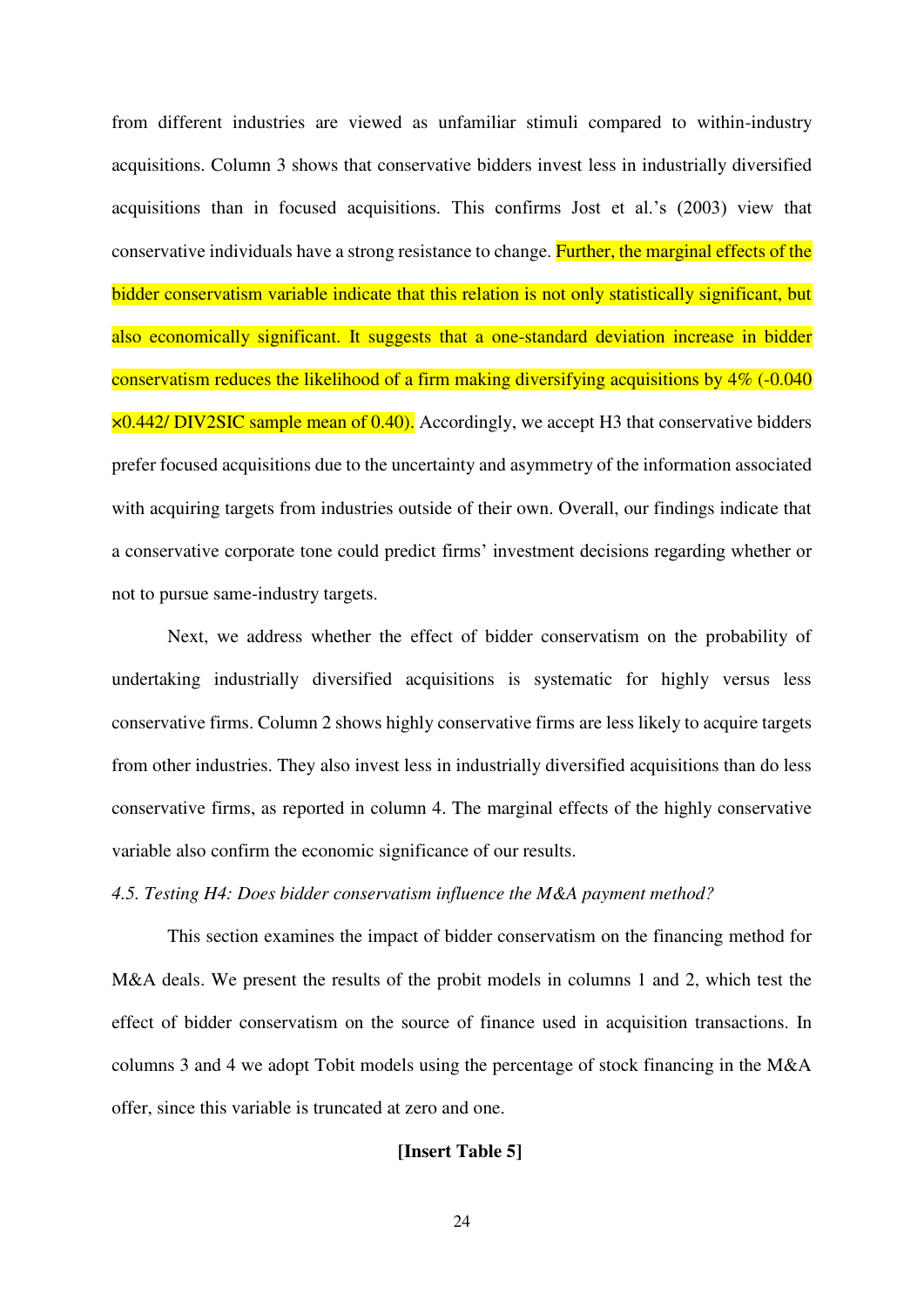Table 5 indicates that bidder conservatism affects the payment method of an acquisition. In particular, column 1 finds that bidder conservatism increases the probability of using stock as a medium of payment in acquisition deals. Similarly, column 3 shows that bidder conservatism variable increases the percentage of stock in the acquisition transaction. These results are in line with the notion that conservative bidders use stock acquisitions in order to reduce the uncertainty associated with the acquisition process. According to Levi and Zhang (2014), acquisition deals are risky investments due to the uncertainty associated with their outcomes. Further, the marginal effects in column 1 suggests that a one-standard deviation increase in bidder conservatism variable is related to a  $4\%$  (0.023  $\times$  0.442 / stock dominated sample mean of 0.237) larger likelihood of undertaking stock acquisitions. The significance of the results is robust even when controlling for the bidder's stock return and MTB ratio. This suggests that the impact of bidder conservatism is not derived from either the firms' overpricing effect, or the impact of firms' growth opportunities. However, it confirms H4, in that the conservative tone of a 10-K could predict the method of payment used by a bidder in M&A transactions.

Next, we test whether the effect of bidder conservatism on M&A payment methods is identical for both highly and less conservative firms. Column 2 shows that highly conservative firms prefer stock acquisitions relative to less conservative firms. Column 4 reports that highly conservative firms use more stock than cash in their acquisition offers. The marginal effects of the highly conservative variable also confirm the economic significance of our results.

For the other control variables, relative size has a significant positive relationship with the likelihood of stock financing at the 1% level. These findings are consistent with Moeller et al.'s (2004) argument that it is difficult to raise sufficient debt for cash offers if the acquisition deal size is larger than the size of the bidder. We also find that bigger firms are more inclined to offer cash for their targets. This relationship is significant at the 1% level. MTB has a positive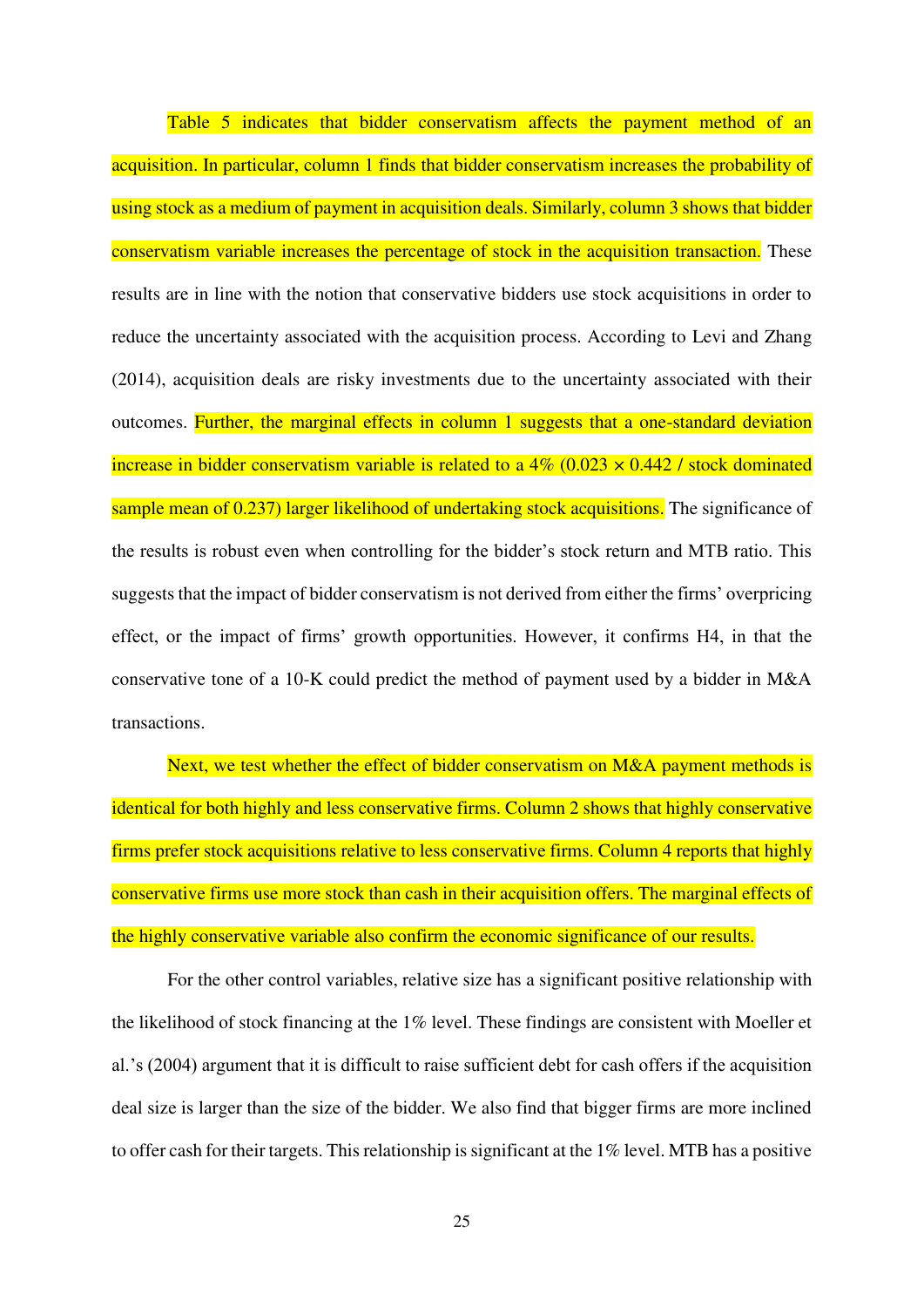association with the probability of using stock as a medium of payment for acquisition transactions. Finally, foreign acquisitions are more likely to be financed by cash.

*4.6. Testing H5: Does bidder conservatism influence abnormal announcement returns around M&A deals?* 

This section investigates whether the conservative tone of prior 10-Ks affects how the market perceives the quality of subsequent acquisition events. Consistent with the market efficiency hypothesis, the market should react accurately and in a timely manner to new information such as acquisition announcements (Fama, 1991). Thus, we use an event study to investigate the immediate impact of acquisition announcements by conservative bidders on shareholders' wealth. Table 6 reports the coefficient estimates of fixed-effects OLS regression models using two different benchmark returns, based on equally weighted and value-weighted indices.

# **[Insert Table 6]**

Table 6 presents the impact of bidder conservatism on CARs to the announcements of M&A events. Columns 1 and 3 show that the market reacts negatively when conservative bidder firms announce their M&A deals. In particular, we find that a one-standard deviation increase in bidder conservatism reduces the three-day cumulative abnormal returns around the announcement of an acquisition by approximately  $0.0035$  (0.008  $\times$  the standard deviation of bidder conservatism variable of 0.442). These results confirm the economic significance of corporate disclosure and its direct impact on how external investors view firms' subsequent investment decisions. Further, columns 2 and 4 show that highly conservative firms experience more negative stock returns than less conservative firms. Our findings are robust to controlling for firm characteristics, industry characteristics, year-fixed effects, and unobserved heterogeneity, and to using different benchmark returns. This supports H5, that a previous conservative tone could predict the market reaction around subsequent acquisition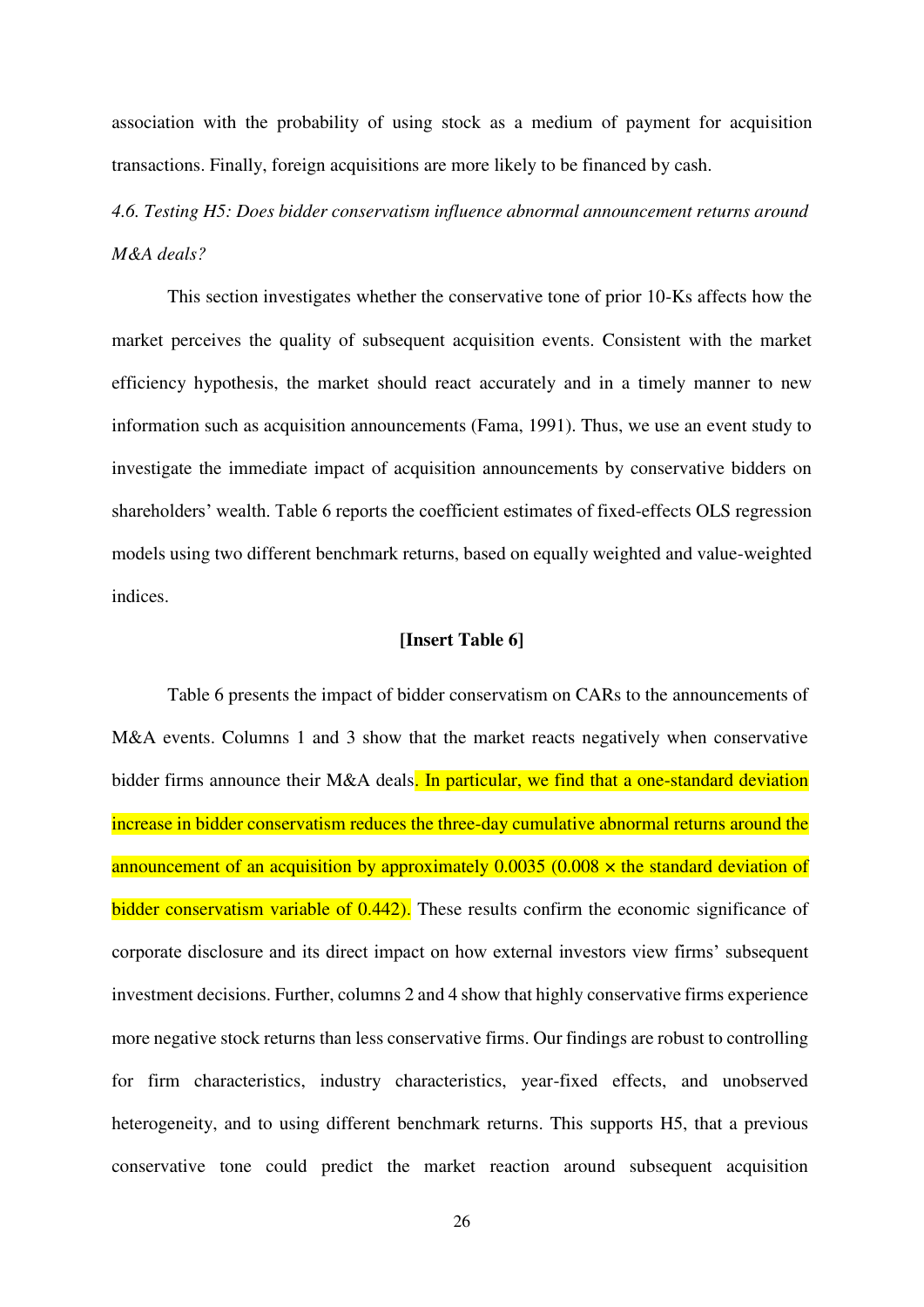transactions. It also highlights the mechanism through which bidder sentiment could influence shareholders' wealth.

For the other control variables, Table 6 shows that, consistent with Uysal (2011), highly leveraged firms are likely to be selective and choose the most value-enhancing acquisitions, and thus likely to experience a positive market reaction around M&A events. In line with Moeller et al. (2004) and Uysal (2011), Table 6 finds that the market reacts positively to announcements of acquisitions of targets that are large relative to the acquirer. Further, due to the hubris effect, our results confirm Moller et al.'s (2004) view that the market reacts more negatively to the acquisition announcements of bigger firms than to those of smaller firms. Table 6 documents the market's reaction in favour of M&A deals that are financed totally with cash, and the abnormally poor stock returns experienced by purely stock-financed acquisition deals. These findings are consistent with that of Fuller et al. (2002), in that cash bids usually give a positive signal to the market about the expected future gains from M&A deals. In contrast, the financing of an acquisition entirely with stock might indicate that the bidders are overvalued or the target is a risky investment (Eckbo, 2009).

#### **5. Robustness checks**

The foregoing empirical findings section documents that adopting alternative estimation techniques provides robust results. As the previous sections showed, we use different proxies for our dependent variables, i.e., dummy variables, continuous variables as reported in Tables 2 to 5, and different market indices as reported in Table 6. We also estimate our main independent variable using continuous and dummy variables (reported in Tables 2 to 6). Further, we employ different regression models, namely probit and Tobit (see Tables 2 to 5) and OLS (Table 6). We adopt different coefficient estimations: random-effects estimations reported in Tables 2 to 5, fixed-effect estimations reported in Table 6 and standard estimation models, in unreported tables, and obtain similar results. We also run, in unreported tests, fixed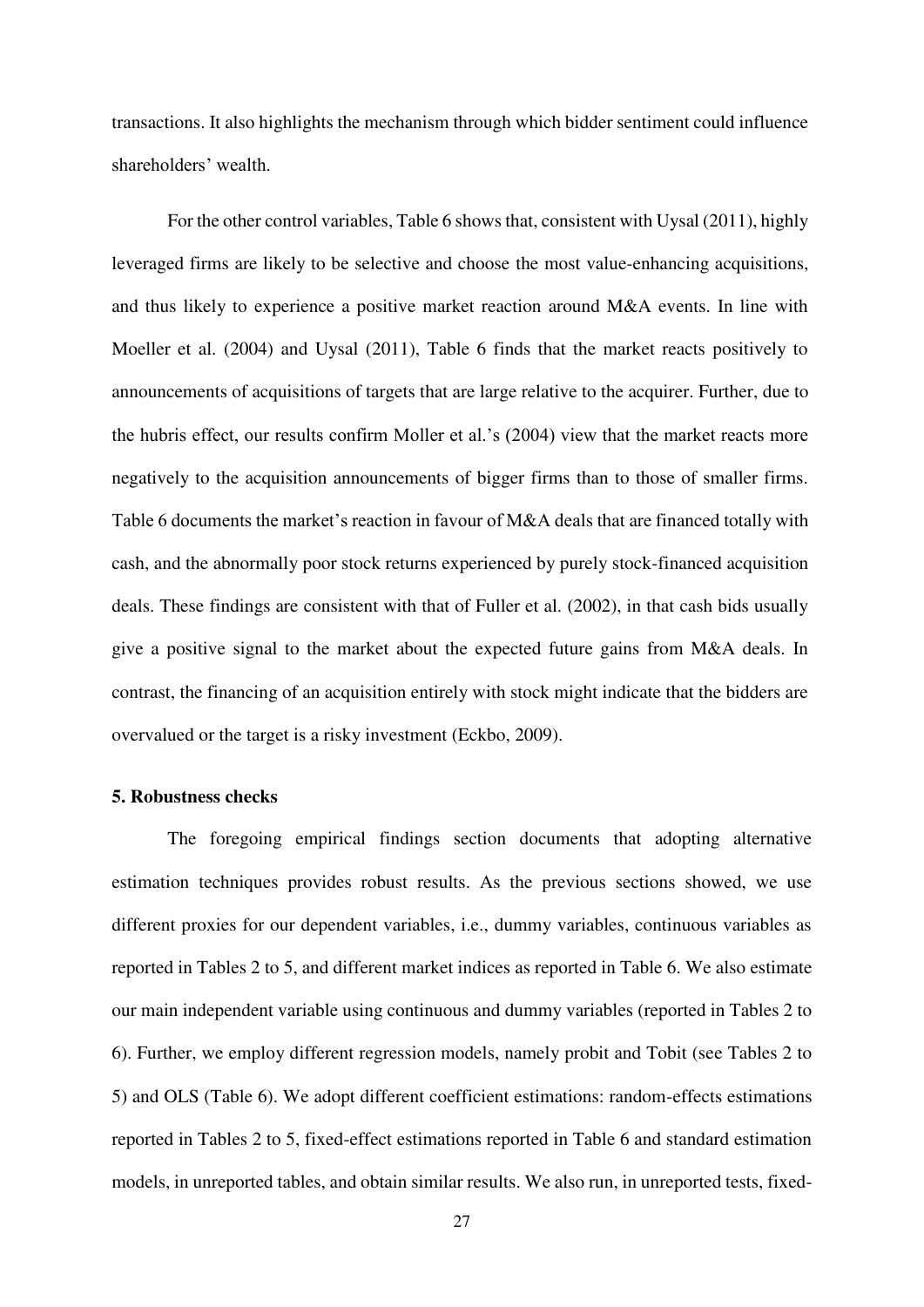effects estimations for Table 2 and random-effects estimations for Table 6 and again obtain similar findings.

# *5.1. Multinomial logit for M&A payment method*

As a further robustness check, we run a multinomial model in **Appendix B** to test the effect of bidder conservatism on the payment method used for acquisition transactions. We employ this model since our dependent variable has three different categories, namely pure stock acquisitions, pure cash acquisitions, and mixed payment methods. The variable for pure stock acquisitions takes the value one if the whole transaction is paid for in stock and zero otherwise. Pure cash acquisitions takes the value one if the whole transaction is paid for in cash and zero otherwise. Mixed payment methods takes the value one if the transaction is paid for in both cash and stock and zero otherwise. We choose pure cash acquisitions as our reference group. Column 1 shows that bidder conservatism have a positive association with stock acquisitions, relative to cash acquisitions. Column 2 shows that highly conservative firms are more likely to use their own stocks to finance their M&A deals, relative to less conservative firms. Column 3 finds that bidder conservatism is associated with larger likelihood of using a mix of stock and cash, relative to financing the entire M&A deal with cash only. We do not observe any significant relationship for highly conservative firms in column 4. Overall, the estimates of this multinomial logit model confirm our previous findings that bidder conservatism has a positive association with the likelihood of stock acquisitions.

# *5.2. Standardised conservatism*

Tetlock et al. (2008) use a standardised proxy of the fraction of negative words in each firm-specific news story to account for non-stationary negative tone. This non-stationarity in the negative sentiment might be due to changes in regimes, coverage, or styles of business communication. Following Tetlock et al. (2008), we develop two proxies to control for nonstationarity of conservative tone in a firm's 10-K filings. In particular, we use a standardised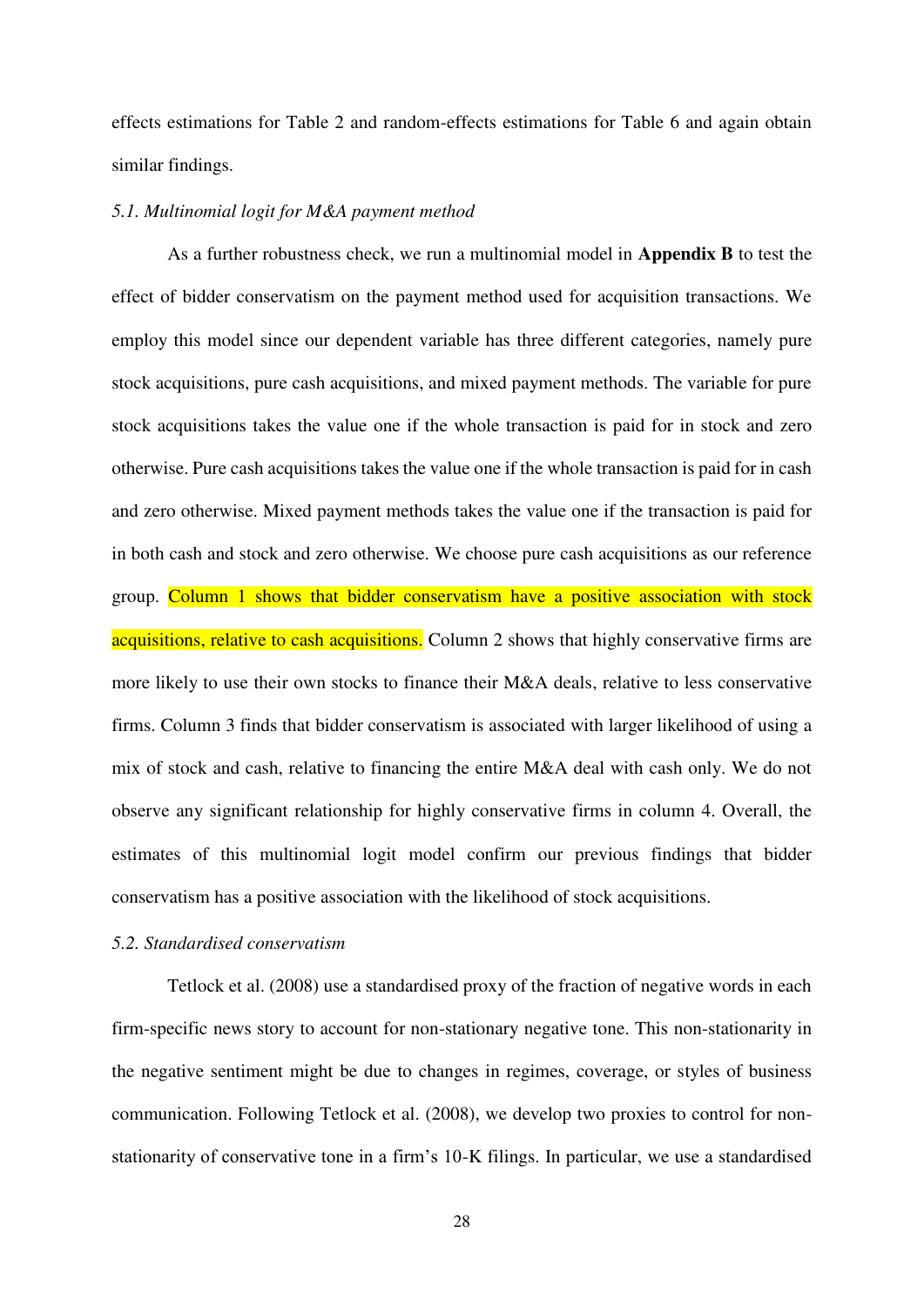conservative words proxy and a standardised bidder conservatism proxy. We estimate the standardised conservative words proxy as the number of negative words in the firm's 10-K minus the mean, divided by the standard deviation, where the mean and standard deviation are calculated at the firm level across the sample period. We similarly define standardised bidder conservatism as the bidder conservatism minus its mean, divided by its standard deviation, again at the firm level. We test the impact of our standardised proxies on the likelihood of making an M&A investment and the consequences of such an investment. **Appendix C** shows, consistent with our previous results, that standardised conservatism has a negative association with the probability of acquiring targets. **Appendix D** supports our previous finding that the market reacts negatively to M&A investments by conservative bidders.

## *5.3. Bidder conservatism and financial crisis*

The collapse of major financial institutions during the financial crisis caused a dramatic fall in global credit markets. This fall led to a severe reduction in the availability of external finance and impeded firms' ability to invest (Duchin, Ozbas, & Sensoy, 2010). Grave, Vardiabasis, and Yavas (2012) find a significant decline in M&A activity during the global financial crisis. Accordingly, it is important to explore the possibility that the negative relationship between bidder conservatism and the likelihood of making an acquisition is driven by the financial crisis shock. We control for the financial crisis effects using three variables, representing the periods prior to, during and after the crisis. The financial crisis variable takes the value one for the years of the financial crisis, 2008 and 2009, and zero otherwise (Frankel & Saravelos, 2012). The dummy variable prior (post) financial crisis takes the value one for the years before (after) the financial crisis period, and zero otherwise. **Appendix E** shows that the expected relationship between bidder conservatism and the likelihood of making an acquisition still exists and is significantly robust to excluding the effects of the financial crisis and the period subsequent to it.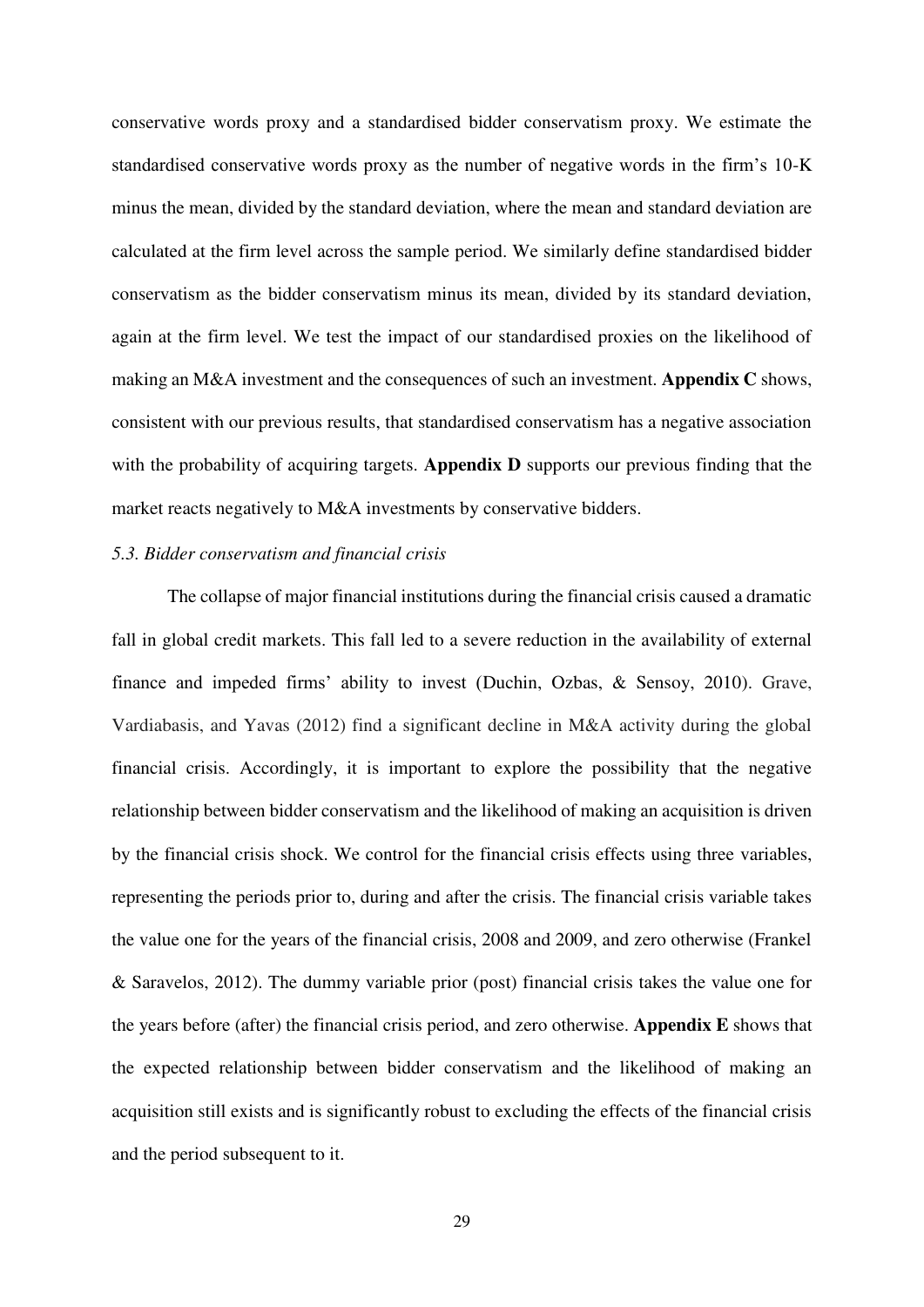Further, [Samarakoon](http://www.sciencedirect.com/science/article/pii/S1042443111000242) (2011) reports that, during the financial crisis, the US stock market plummeted by 43%. Thus, it is essential to test whether the negative market reaction around the announcements of M&A deals by conservative bidders is driven by the effect of the financial crisis. **Appendix F** shows that M&A transactions by conservative bidders still experience poor stock returns after we exclude the effects of the financial crisis and the period subsequent to it.

# **6. Conclusion**

This paper provides new insights in the area of information content and the value relevance of one of the major SEC-mandated filings, the 10-K. The paper explores whether the qualitative sections of the 10-K could predict future M&A investment decisions and related movements in the stock market. In particular, it examines the effects of bidders' conservatism or cautionary language in 10-Ks on the likelihood of making an acquisition, the type of the acquisition, the financing choice for the acquisition, and the market reaction around the announcement of the acquisition. According to behavioural consistency theory, we posit that firms that convey a conservative tone in their corporate annual reporting would be likely to exhibit the same behaviour in conducting conservative corporate investment and financing policies. Consistent with this assumption, we find that conservative bidders are conservative in undertaking acquisitions.

Our findings present evidence that the textual sentiment of 10-K reports influences the types of investment made. In particular, we find that conservative bidders prefer public targets, which have less information asymmetry than non-public firms. They also prefer to acquire familiar, that is, within-industry, targets rather than those outside their own industry. According to Levi and Zhang (2014), acquisition deals are risky investments due to the uncertainty associated with their expected outcomes. We document that conservative bidders are more inclined to use their stocks as the medium of financing M&A deals. These results are in line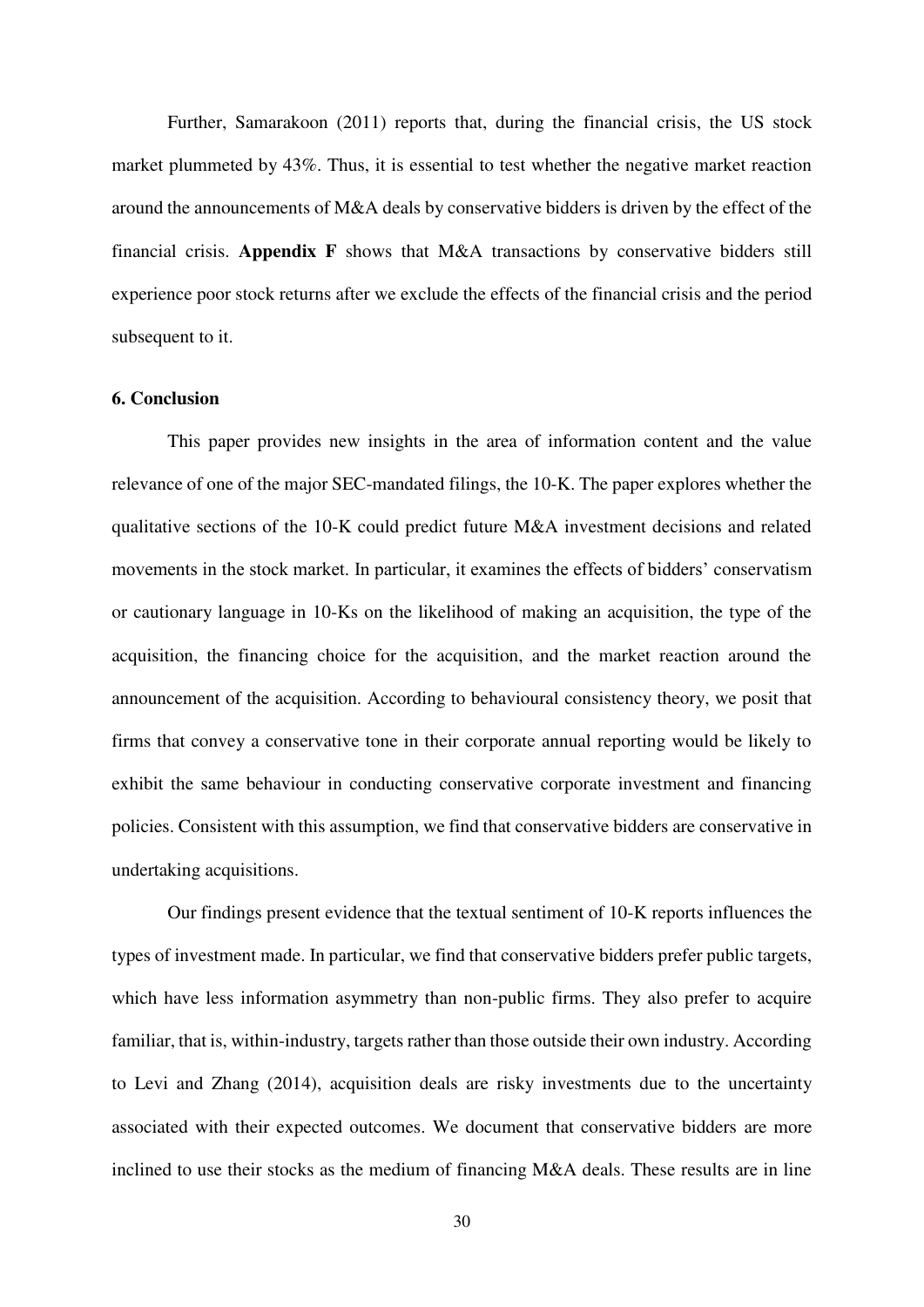with the notion that conservative bidders use stock acquisition in order to reduce the uncertainty associated with the acquisition process. Finally, we investigate how the market perceives M&A investments made by conservative bidders. We find that these conservative firms experience negative abnormal returns around the announcement of M&A deals. This provides direct evidence of the mechanism through which bidder sentiment could influence shareholders' wealth. Collectively, this paper is one of the first to address the predictive power of mandatory 10-K filings regarding subsequent M&A decisions. Our results have several implications for the area of corporate mandatory disclosure. For instance, investors should carefully analyse corporate textual sentiment in order to effectively grasp corporate attitudes and their potential impact on the quality of future M&A investment decisions.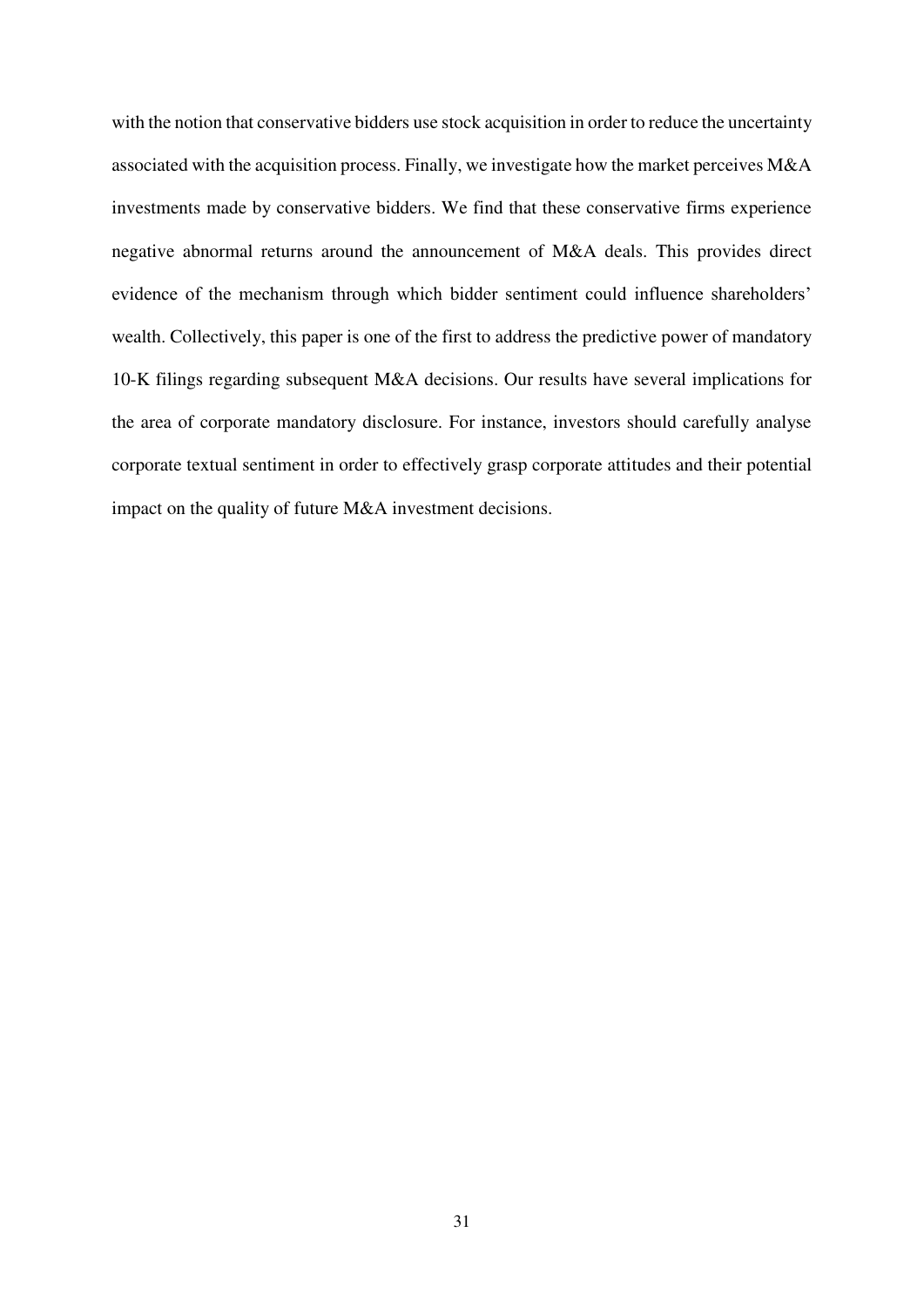# **References**

Alexandridis, G., Fuller, K. P., Terhaar, L., & Travlos, N. G. (2013). Deal size, acquisition premia and shareholder gains. *Journal of Corporate Finance*, *20*, 1-13.

Almazan, A., De Motta, A., Titman, S., & Uysal, V. (2010). Financial structure, acquisition opportunities, and firm locations. *The Journal of Finance*, *65*(2), 529-563.

Amihud, Y., DeLong, G. L., & Golubov, A. (2013). Why Bidders Lose. Working paper, New York University.

Ang, J., & Kohers, N. (2001). The take‐over market for privately held companies: the US experience. *Cambridge Journal of Economics*, *25*(6), 723-748.

Antweiler, W., & Frank, M. Z. (2004). Is all that talk just noise? The information content of internet stock message boards. *The Journal of Finance*, *59*(3), 1259-1294.

Arnold, T., Fishe, R. P., & North, D. (2010). The effects of ambiguous information on initial and subsequent IPO returns. *Financial Management*, *39*(4), 1497-1519.

Baker, M., & Wurgler, J. (2006). Investor sentiment and the cross-section of stock returns. *The Journal of Finance*, *61*(4), 1645-1680.

Balvers, R. J., Gaski, J. F., & McDonald, B. (2015). Financial disclosure and customer satisfaction: Do companies talking the talk actually walk the walk? *Journal of Business Ethics*, *127*(4), 1-17.

Barber, B. M., & Odean, T. (2008). All that glitters: The effect of attention and news on the buying behavior of individual and institutional investors. *Review of Financial Studies*, *21*(2), 785-818.

Berger, P. G., & Ofek, E. (1995). Diversification's effect on firm value. *Journal of Financial Economics, 37*(1), 39-65.

Bharadwaj, A., & Shivdasani, A. (2003). Valuation effects of bank financing in acquisitions. *Journal of Financial Economics*, *67*(1), 113-148.

Buehlmaier, M. M., & Whited, T. M. (2014). Looking for Risk in Words: A Narrative Approach to Measuring the Pricing Implications of Financial Constraints. Working paper, University of Rochester.

Capron, L., & Shen, J. C. (2007). Acquisitions of private vs. public firms: Private information, target selection, and acquirer returns. *Strategic Management Journal*, *28*(9), 891-911.

Christensen, D. M., Dhaliwal, D. S., Boivie, S., & Graffin, S. D. (2014). Top management conservatism and corporate risk strategies: Evidence from managers' personal political orientation and corporate tax avoidance. *Strategic Management Journal*, available from DOI: 10.1002/smj.2313.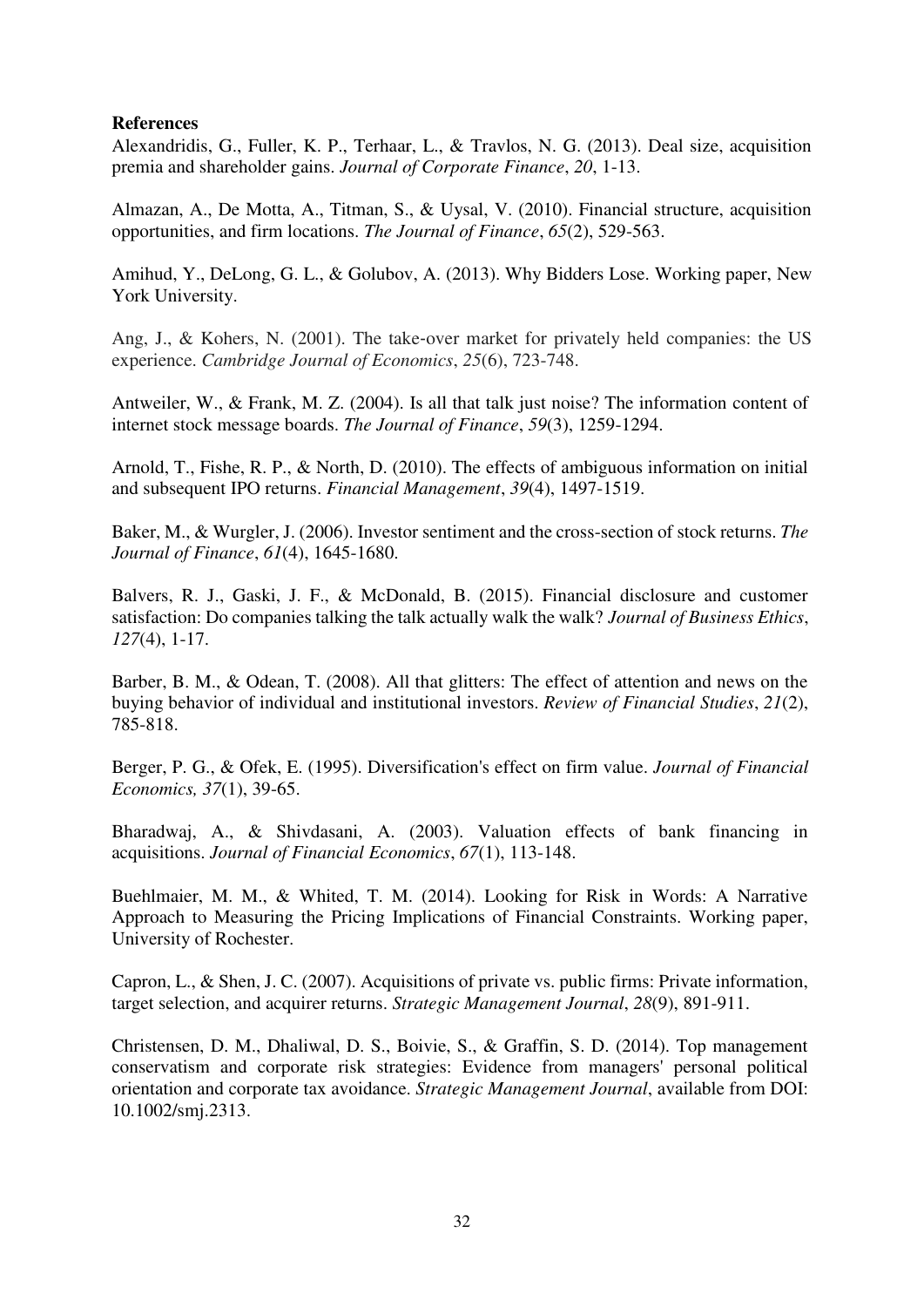Cronqvist, H., Makhija, A. K., & Yonker, S. E. (2012). Behavioral consistency in corporate finance: CEO personal and corporate leverage. *Journal of Financial Economics*, *103*(1), 20- 40.

Custódio, C., & Metzger, D. (2013). How do CEOs matter? The effect of industry expertise on acquisition returns. *Review of Financial Studies*, *26*(6), 2008-2047.

Duchin, R. (2010). Cash holdings and corporate diversification. *The Journal of Finance*, *65*(3), 955-992.

Duchin, R., Ozbas, O., & Sensoy, B. A. (2010). Costly external finance, corporate investment, and the subprime mortgage credit crisis. *Journal of Financial Economics*, *97*(3), 418-435.

Eckbo, B. E. (2009). Bidding strategies and takeover premiums: A review. *Journal of Corporate Finance*, *15*(1), 149-178.

Efron, B. (1979). Bootstrap methods: another look at the jackknife. *The Annals of Statistics*, *7* (1), 1-26.

Ekkayokkaya, M., Holmes, P., & Paudyal, K. (2009). Limited Information and the Sustainability of Unlisted‐Target Acquirers' Returns. *Journal of Business Finance & Accounting*, *36*(9‐10), 1201-1227.

Engelberg, J., & Parsons, C. (2011). The causal impact of media in financial markets. *The Journal of Finance*, *66*(1), 67-97.

Fama, E. F. (1991). Efficient capital markets: II. *The Journal of Finance*, *46*(5), 1575-1617.

Feldman, R., Govindaraj, S., Livnat, J., & Segal, B. (2010). Management's tone change, post earnings announcement drift and accruals. *Review of Accounting Studies*, *15*(4), 915-953.

Ferris, S. P., Hao, Q., & Liao M. (2013). The Effect of Issuer Conservatism on IPO Pricing and Performance. *Review of Finance*, *17*(3), 993-1027.

Frankel, J., & Saravelos, G. (2012). Can leading indicators assess country vulnerability? Evidence from the 2008–09 global financial crisis. *Journal of International Economics*, *87*(2), 216-231.

Fuller, K., Netter, J., & Stegemoller, M. (2002). What do returns to acquiring firms tell us? Evidence from firms that make many acquisitions. *The Journal of Finance*, *57*(4), 1763-1793.

Funder, D. C., & Colvin, C. R. (1991). Explorations in behavioral consistency: properties of persons, situations, and behaviors. *Journal of Personality and Social Psychology*, *60*(5), 773- 794.

Garcia, D. (2013). Sentiment during recessions. *The Journal of Finance*, *68*(3), 1267-1300.

Glasgow, M. R., Cartier, A. M., & Wilson, G. D. (1985). Conservatism, sensation-seeking and music preferences. *Personality and Individual Differences*, *6*(3), 395-396.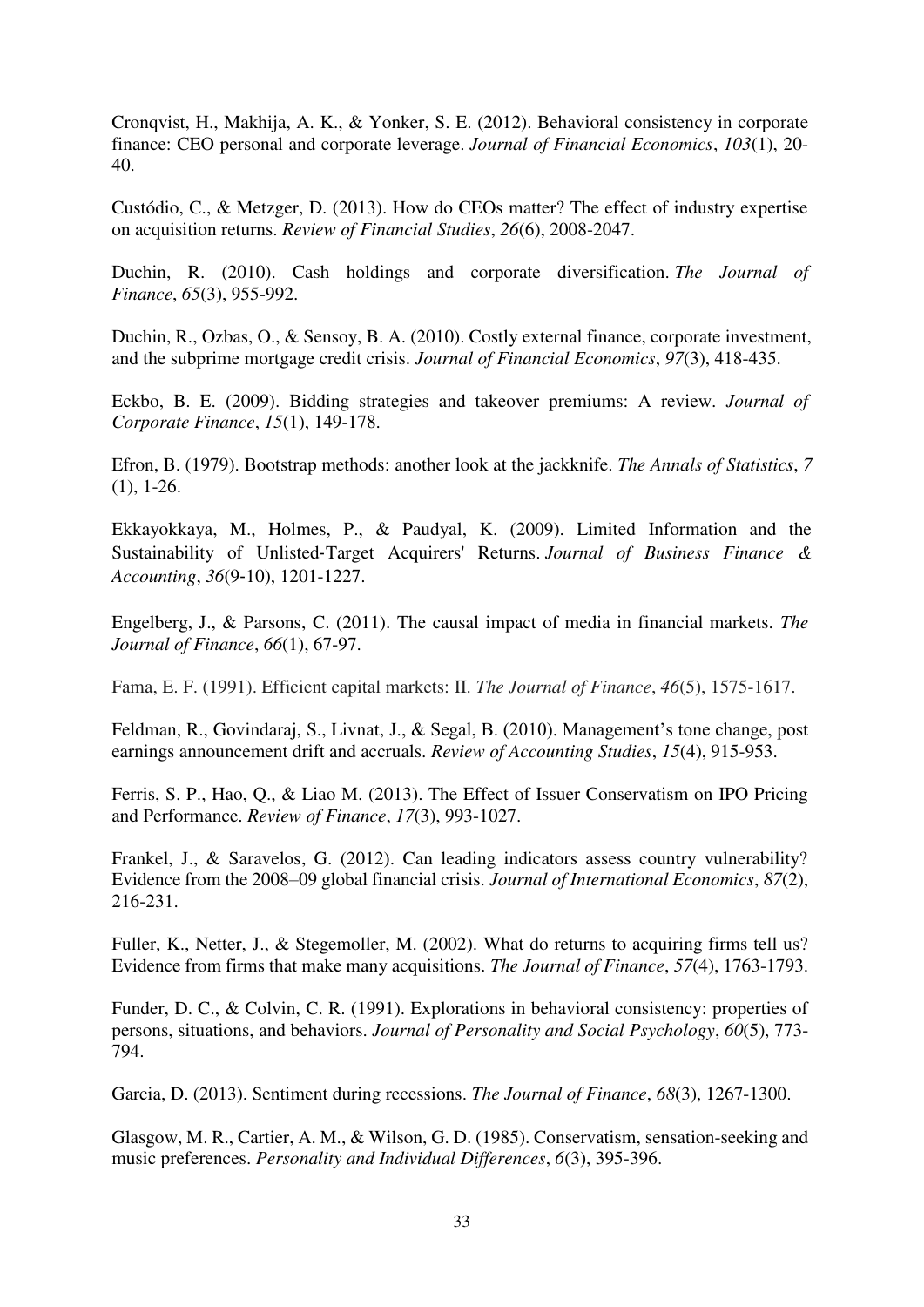Grave, K., Vardiabasis, D., & Yavas, B. (2012). The global financial crisis and M&A. *International Journal of Business and Management*, *7*(11), 56-66.

Harford, J. (1999). Corporate cash reserves and acquisitions. *The Journal of Finance*, *54*(6), 1969-1997.

Harford, J., Klasa, S., & Walcott, N. (2009). Do firms have leverage targets? Evidence from acquisitions. *Journal of Financial Economics*, *93*(1), 1-14.

Henry, E. (2008). Are investors influenced by how earnings press releases are written? *Journal of Business Communication, 45*(4), 363-407.

Hou, K., & Robinson, D. T. (2006). Industry concentration and average stock returns. *The Journal of Finance, 61*(4), 1927-1956.

Huang, A. H., Zang, A. Y., & Zheng, R. (2014). Evidence on the information content of text in analyst reports. *The Accounting Review*, *89*(6), 2151-2180.

Hutton, I., Jiang, D., & Kumar, A. (2014). Corporate policies of republican managers. *Journal of Financial and Quantitative Analysis*, *49*(5/6), 1279-1310.

Jegadeesh, N., & Wu, D. (2013). Word power: A new approach for content analysis. *Journal of Financial Economics*, *110*(3), 712-729.

Jost, J. T., Glaser, J., Kruglanski, A. W., & Sulloway, F. J. (2003). Political conservatism as motivated social cognition. *Psychological Bulletin*, *129*(3), 339-375.

Kam, C. D., & Simas, E. N. (2010). Risk orientations and policy frames. *The Journal of Politics*, *72*(02), 381-396.

Karampatsas, N., Petmezas, D., & Travlos, N. G. (2014). Credit ratings and the choice of payment method in mergers and acquisitions. *Journal of Corporate Finance*, *25*, 474-493.

Kearney, C., & Liu, S. (2014). Textual sentiment in finance: A survey of methods and models. *International Review of Financial Analysis*, 33, 171-185.

Lamont, O., & Polk, C. (2001). The diversification discount: Cash flows versus returns, *The Journal of Finance*, *56*(5), 1693-1721.

Lang, L. H., & Stulz, R. M. (1994). Tobin's q, corporate diversification and firm performance. *Journal of Political Economy, 102*(6), 1248-1280.

Lehavy, R., Li, F., & Merkley, K. (2011). The effect of annual report readability on analyst following and the properties of their earnings forecasts. *The Accounting Review*, *86*(3), 1087- 1115.

Levi, M., Li, K., & Zhang, F. (2014). Director gender and mergers and acquisitions. *Journal of Corporate Finance*, *28*, 185-200.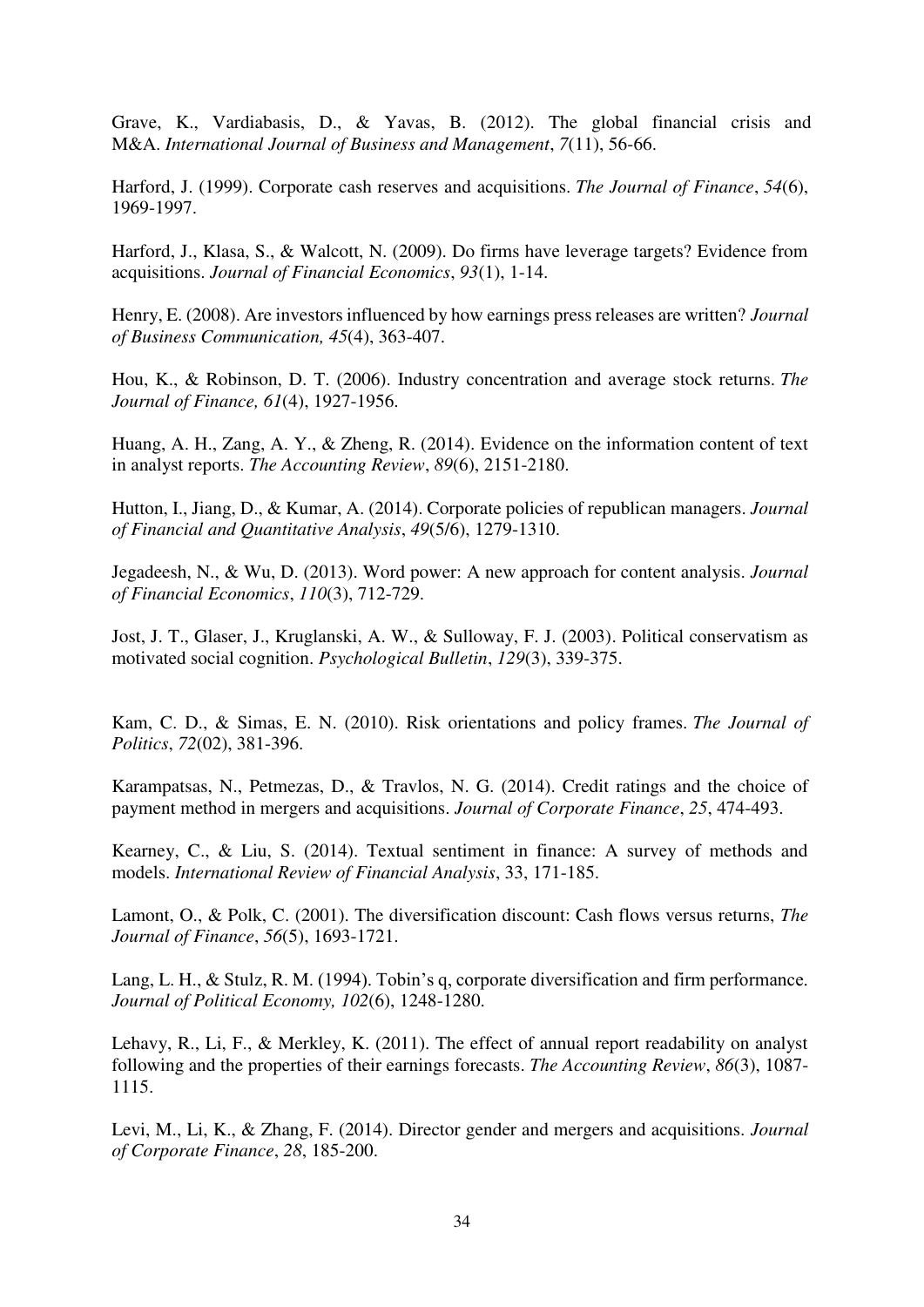Li, F. (2010). The information content of forward‐looking statements in corporate filings - A naïve Bayesian machine learning approach. *Journal of Accounting Research*, *48*(5), 1049- 1102.

Lins, K., & Servaes, H. (1999). International evidence on the value of corporate diversification. *The Journal of Finance*, *54*(6), 2215-2239.

Loughran, T., & McDonald, B. (2011). When is a liability not a liability? Textual analysis, dictionaries, and 10‐Ks. *The Journal of Finance*, *66*(1), 35-65.

Loughran, T., & McDonald, B. (2013). IPO first-day returns, offer price revisions, volatility, and form S-1 language. *Journal of Financial Economics*, *109*(2), 307-326.

Loughran, T., & McDonald, B. (2014). Measuring readability in financial disclosures. *The Journal of Finance*, *69*(4), 1643-1671.

Loughran, T., & McDonald, B. (2015a). Textual Analysis in Accounting and Finance: A Survey. Working paper, [University of Notre Dame.](http://www3.nd.edu/~mcdonald/Word_Lists.html)

Loughran, T., & McDonald, B. (2015b). The use of word lists in textual analysis. *Journal of Behavioral Finance*, *16*(1), 1-11.

Martin, K. J. (1996). The method of payment in corporate acquisitions, investment opportunities, and management ownership. *The Journal of Finance*, *51*(4), 1227-1246.

Matsumoto, D., Pronk, M., & Roelofsen, E. (2011). What makes conference calls useful? The information content of managers' presentations and analysts' discussion sessions. *The Accounting Review*, *86*(4), 1383-1414.

Moeller, S. B., Schlingemann, F. P., & Stulz, R. M. (2004). Firm size and the gains from acquisitions. *Journal of Financial Economics*, *73*(2), 201-228.

Morck, R., Shleifer, A., & Vishny, R. (1990). Do managerial objectives drive bad acquisitions? *The Journal of Finance*, *45*(1), 31-48.

Officer, M. S. (2007). The price of corporate liquidity: Acquisition discounts for unlisted targets. *Journal of Financial Economics*, *83*(3), 571-598.

Officer, M. S., Poulsen, A. B., & Stegemoller, M. (2009). Target-firm information asymmetry and acquirer returns. *Review of Finance*, *13*(3), 467-493.

Reuer, J. J., & Ragozzino, R. (2008). Adverse selection and M&A design: The roles of alliances and IPOs. *Journal of Economic Behavior & Organization*, *66*(2), 195-212.

Rogers, J. L., Buskirk, A., & Zechman, S. L. (2011). Disclosure tone and shareholder litigation. *The Accounting Review*, *86*(6), 2155-2183.

Samarakoon, L. P. (2011). Stock market interdependence, contagion, and the US financial crisis: The case of emerging and frontier markets. *Journal of International Financial Markets, Institutions and Money*, *21*(5), 724-742.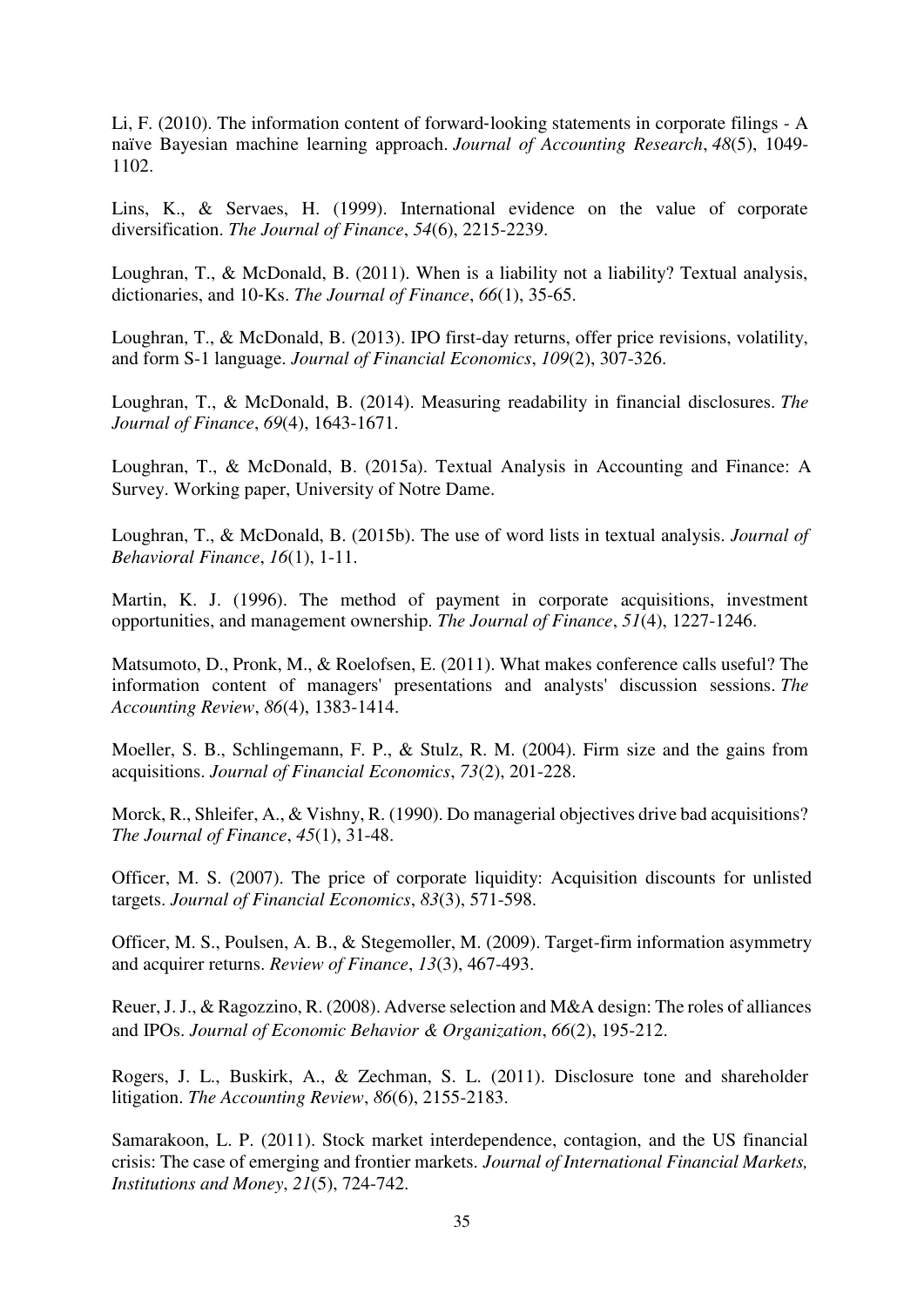Schlingemann, F. P., Stulz, R. M., & Walkling, R. A. (2002). Divestitures and the liquidity of the market for corporate assets. *Journal of Financial Economics*, *64*(1), 117-144.

Schneider, S. L., & Lopes, L. L. (1986). Reflection in preferences under risk: Who and when may suggest why. *Journal of Experimental Psychology: Human Perception and Performance*, *12*(4), 535-548.

Tetlock, P. C. (2007). Giving content to investor sentiment: The role of media in the stock market. *The Journal of Finance*, *62*(3), 1139-1168.

Tetlock, P. C., Saar‐Tsechansky, M., & Macskassy, S. (2008). More than words: Quantifying language to measure firms' fundamentals. *The Journal of Finance*, *63*(3), 1437-1467.

Titman, S., & Wessels, R. (1988). The determinants of capital structure choice. *The Journal of Finance*, *43*(1), 1-19.

Uysal, V. B. (2011). Deviation from the target capital structure and acquisition choices. *Journal of Financial Economics, 102*(3), 602-620.

Wilson, G. (2013). *The Psychology of Conservatism* (Routledge Revivals). London: Routledge.

Yan, S. (2015). Managerial attitudes and takeover outcomes: Evidence from corporate filings. *Journal of International Financial Markets, Institutions and Money*, *35*, 30-44.

Yasu, M., & Mukai, A. (2014). Rakuten Drops on \$900 Million Deal to Buy Viber Message App. *Available from BloombergBusiness.*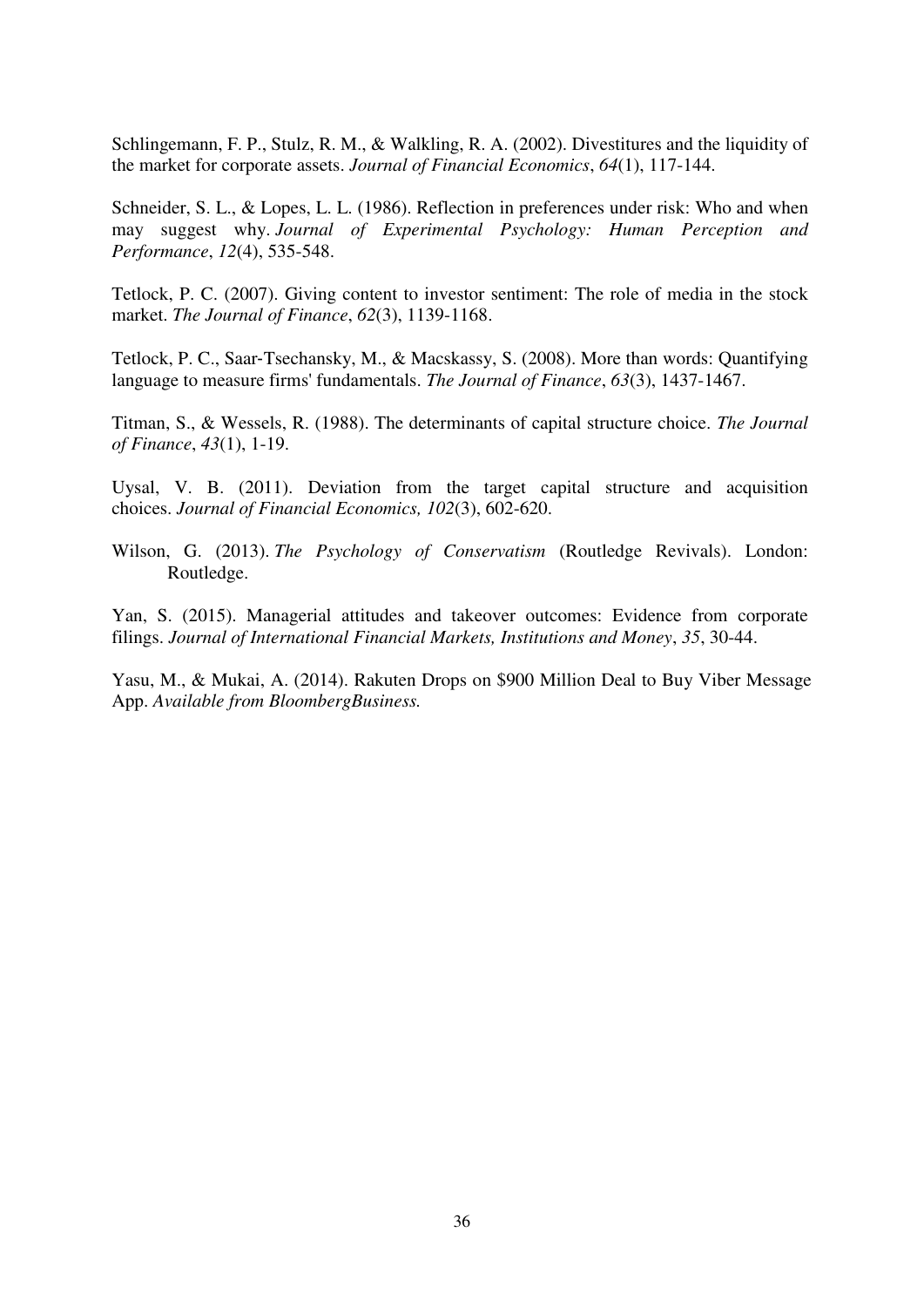# **Table 1. Descriptive statistics of the sample**

Panel A: Summary statistics of main dependent variables used in subsequent tables

| Variables                                  | N      | Mean  | Median | Std. Dev. | Min      | Max   |
|--------------------------------------------|--------|-------|--------|-----------|----------|-------|
| Acquisition dummy                          | 39,260 | 0.253 | 0.000  | 0.428     | 0.000    | 1.000 |
| Sum of acquisitions/TA                     | 39260  | 0.087 | 0.000  | 0.313     | 0.000    | 2.253 |
| Public dummy                               | 9,946  | 0.180 | 0.000  | 0.384     | 0.000    | 1.000 |
| Sum of public acquisitions/ TA             | 9,946  | 0.108 | 0.000  | 0.399     | 0.000    | 2.810 |
| DIV2SIC                                    | 9,946  | 0.400 | 0.000  | 0.490     | 0.000    | 1.000 |
| Diversifying acquisitions/ TA              | 9,946  | 0.172 | 0.000  | 0.518     | 0.000    | 3.676 |
| Stock dominated                            | 9,946  | 0.237 | 0.000  | 0.425     | 0.000    | 1.000 |
| $\%$ of stock                              | 9,946  | 0.245 | 0.000  | 0.390     | 0.000    | 1.000 |
| CAR equally index                          | 9,701  | 0.008 | 0.005  | 0.048     | $-0.067$ | 0.094 |
| CAR_value index                            | 9,701  | 0.008 | 0.004  | 0.048     | $-0.068$ | 0.093 |
| Panel B: Summary statistics of full sample |        |       |        |           |          |       |

| Variables              | N      | Mean  | Median | Std. Dev. | Min       | Max    |
|------------------------|--------|-------|--------|-----------|-----------|--------|
| Bidder conservatism    | 39,260 | 1.630 | 1.632  | 0.442     | 0.575     | 2.740  |
| Market leverage        | 39,260 | 0.203 | 0.122  | 0.232     | 0.000     | 0.934  |
| Profitability          | 39,260 | 0.010 | 0.101  | 0.355     | $-2.300$  | 0.395  |
| Bidder size            | 39,260 | 5.365 | 5.433  | 2.315     | 0.000     | 10.693 |
| <b>MTB</b>             | 39,260 | 3.048 | 2.073  | 5.738     | $-20.363$ | 37.138 |
| Stock return           | 39,260 | 0.204 | 0.039  | 0.885     | $-0.926$  | 5.000  |
| Herfindahl index       | 39,260 | 0.140 | 0.099  | 0.127     | 0.031     | 0.794  |
| Industry M&A liquidity | 39,260 | 0.028 | 0.014  | 0.041     | 0.000     | 0.214  |

Panel C: Difference in means between acquiring and non-acquiring firms

|                        | Non-acquiring firms | <b>Acquiring firms</b> | Difference   |
|------------------------|---------------------|------------------------|--------------|
| Variables              | Mean                | Mean                   | t-value      |
| Bidder conservatism    | 1.635               | 1.607                  | 4.995***     |
| Market leverage        | 0.218               | 0.148                  | 24.138***    |
| Profitability          | $-0.008$            | 0.079                  | $-19.973***$ |
| Bidder size            | 5.217               | 5.926                  | $-24.841***$ |
| <b>MTB</b>             | 2.867               | 3.733                  | $-12.175***$ |
| Stock return           | 0.159               | 0.370                  | $-19.159***$ |
| Herfindahl index       | 0.143               | 0.131                  | $7.737***$   |
| Industry M&A liquidity | 0.027               | 0.031                  | $-7.734***$  |
| Number of observations | 29,314              | 9,946                  |              |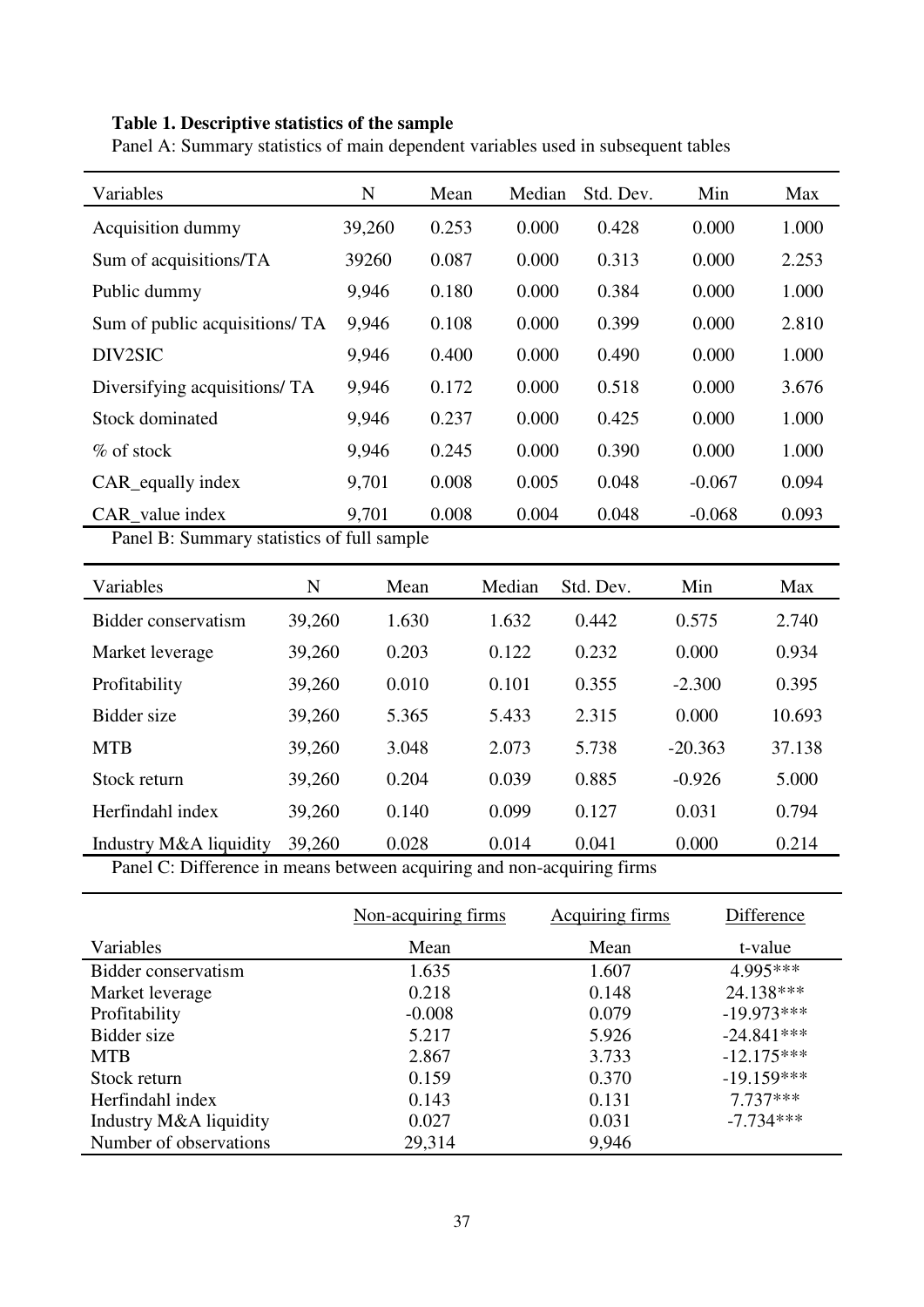|                         | Highly conservative firms | Less conservative firms | Difference   |
|-------------------------|---------------------------|-------------------------|--------------|
| Variables               | Mean                      | Mean                    | t-value      |
| Market leverage         | 0.196                     | 0.209                   | $-5.258***$  |
| Profitability           | $-0.022$                  | 0.043                   | $-18.268***$ |
| Bidder size             | 5.325                     | 5.404                   | $-3.407***$  |
| <b>MTB</b>              | 2.967                     | 3.128                   | $-2.770***$  |
| Sum of acquisitions/ TA | 0.082                     | 0.092                   | $-3.212***$  |
| Stock return            | 0.179                     | 0.229                   | $-5.625***$  |
| Herfindahl index        | 0.134                     | 0.147                   | $-10.382***$ |
| Industry M&A liquidity  | 0.027                     | 0.028                   | $1.712***$   |
| Number of observations  | 19,630                    | 19,630                  |              |

Panel D: Difference in means between highly and less conservative firms

Panels A, B, C and D of this table give descriptive statistics of all variables as follows: Panel A reports summary statistics of the main dependent variables used in the paper. Panel B reports summary statistics for US public firms with 10-K SEC filings from 1996 to 2013. Panel C reports the t-test on the statistical significance of the difference in means between nonacquiring firms and acquiring firms. Panel D reports t-tests on the statistical significance of the difference in means between highly and less conservative firms. Panels C and D also show the t-values of the differences that are statistically significant at the  $(*10\%, (**)5\%,$  and  $(***)1\%$ levels. Variable definitions are given in **Appendix A**. All continuous variables are winsorised at the 1% level.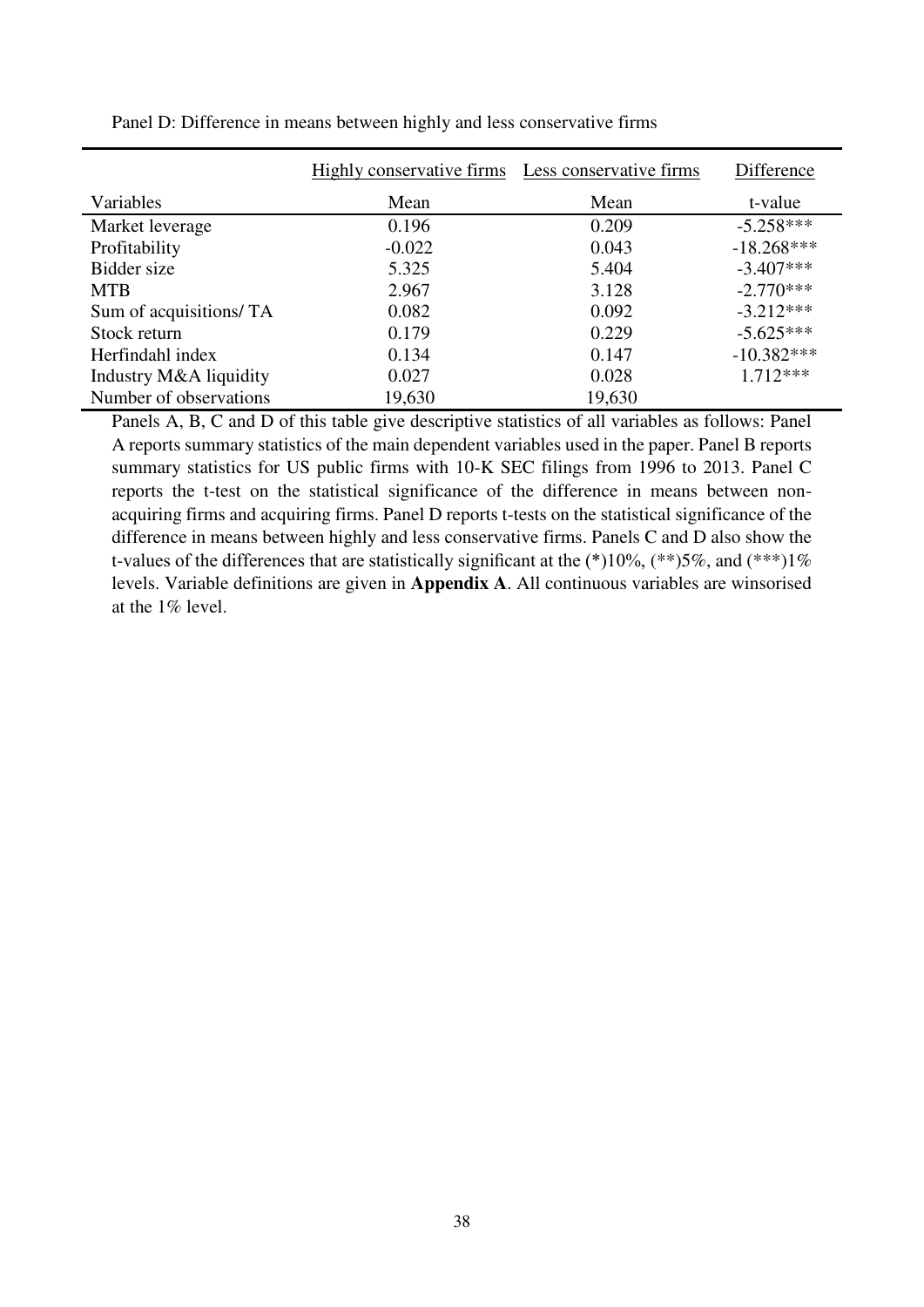|                        | (1)         | (2)         | (3)             | (4)             |
|------------------------|-------------|-------------|-----------------|-----------------|
|                        | Acquisition | Acquisition | Sum of          | Sum of          |
|                        | dummy       | dummy       | acquisitions/TA | acquisitions/TA |
| Bidder conservatism    | $-0.083***$ |             | $-0.047***$     |                 |
| [Marginal effects]     | $[-0.021]$  |             | $[-0.010]$      |                 |
|                        | $(-3.17)$   |             | $(-2.77)$       |                 |
| Highly conservative    |             |             |                 |                 |
| firms                  |             | $-0.052**$  |                 | $-0.029**$      |
| [Marginal effects]     |             | $[-0.013]$  |                 | $[-0.006]$      |
|                        |             | $(-2.40)$   |                 | $(-2.06)$       |
| Market leverage        | $-1.080***$ | $-1.081***$ | $-0.796***$     | $-0.796***$     |
|                        | $(-18.60)$  | $(-18.63)$  | $(-19.84)$      | $(-19.86)$      |
| Profitability          | $0.215***$  | $0.222***$  | $0.095***$      | $0.099***$      |
|                        | (4.62)      | (4.74)      | (3.51)          | (3.64)          |
| Bidder size            | $0.090***$  | $0.089***$  | $0.025***$      | $0.025***$      |
|                        | (12.83)     | (12.78)     | (5.36)          | (5.32)          |
| <b>MTB</b>             | $0.004**$   | $0.004**$   | $0.004***$      | $0.004***$      |
|                        | (2.44)      | (2.45)      | (3.90)          | (3.91)          |
| Stock return           | $0.102***$  | $0.102***$  | $0.095***$      | $0.095***$      |
|                        | (9.07)      | (9.08)      | (13.54)         | (13.54)         |
| Herfindahl index       | $-0.157$    | $-0.164$    | $-0.123$        | $-0.127$        |
|                        | $(-1.51)$   | $(-1.57)$   | $(-1.55)$       | $(-1.60)$       |
| Industry M&A liquidity | 0.064       | 0.063       | $-0.056$        | $-0.055$        |
|                        | (0.25)      | (0.25)      | $(-0.33)$       | $(-0.33)$       |
| Year FE                | Yes         | Yes         | Yes             | Yes             |
| <b>Industry FE</b>     | Yes         | Yes         | Yes             | Yes             |
| N                      | 39,260      | 39,260      | 39,260          | 39,260          |

**Table 2. Does bidder conservatism affect the probability of making an acquisition?** 

This table reports the coefficient estimates of the random-effects probit analysis in columns 1 and 2 and the random-effects Tobit analysis in columns 3 and 4. The dependent variable in the probit models takes the value one if the firm makes an acquisition and zero otherwise. The Tobit analysis estimates the ratio of the sum of the acquisition value to the firm's total assets. Variable definitions are given in **Appendix A**. All continuous variables are winsorised at the 1% level. Marginal effects for bidder conservatism and highly conservative firms are reported in square brackets. *T-statistics* are reported in parenthesis. Standard errors are robust and clustered by firm for the probit models and bootstrapped for the Tobit models. The estimates in the models are statistically significant at the  $(*10\%, (**)5\%,$  and  $(***)1\%$  levels.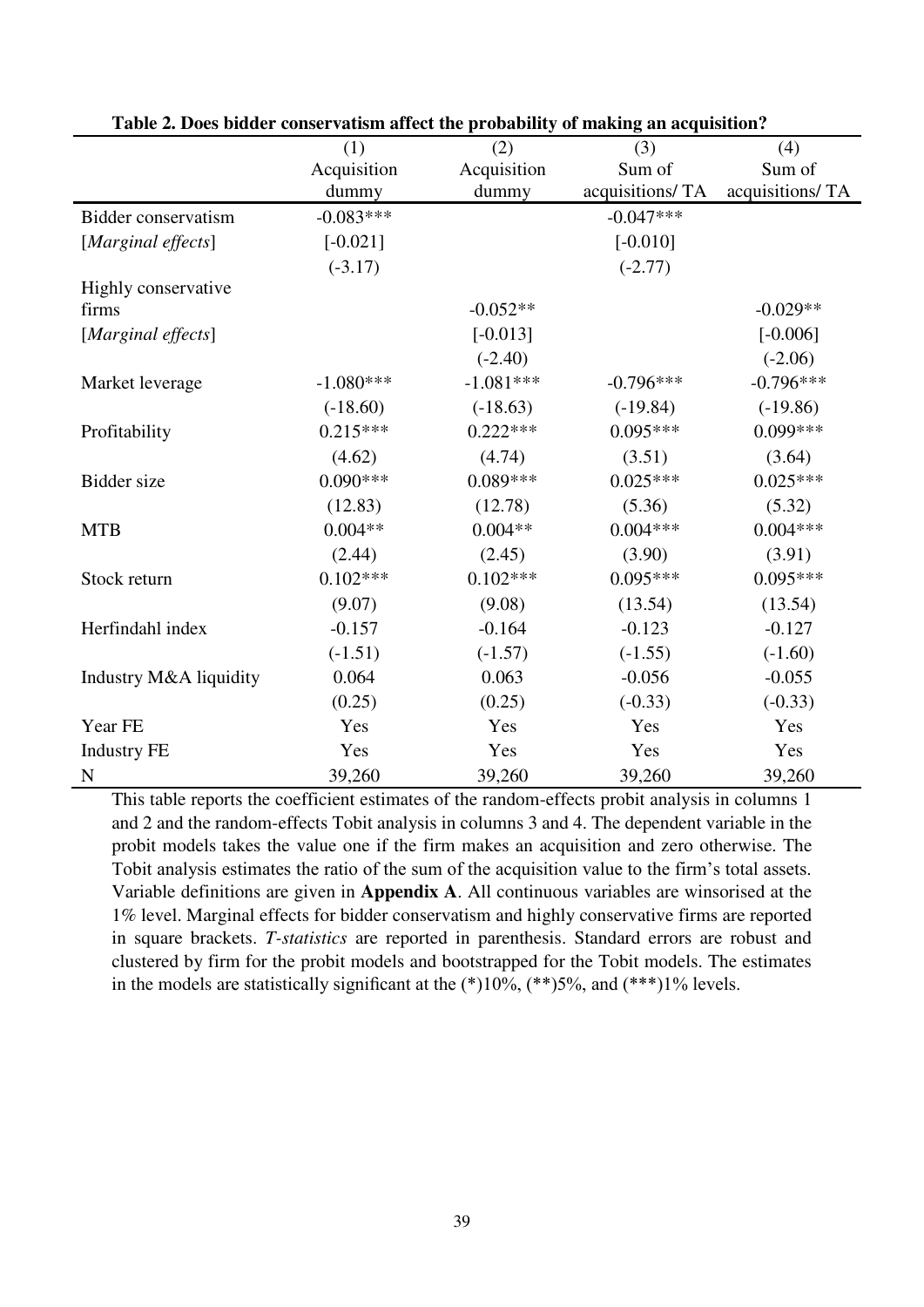|                            | (1)         | (2)         | (3)             | (4)             |
|----------------------------|-------------|-------------|-----------------|-----------------|
|                            | Public      | Public      | Sum of public   | Sum of public   |
|                            | dummy       | dummy       | acquisitions/TA | acquisitions/TA |
| <b>Bidder Conservatism</b> | $0.123***$  |             | $0.153***$      |                 |
| [Marginal effects]         | [0.026]     |             | [0.032]         |                 |
|                            | (2.59)      |             | (3.57)          |                 |
| Highly conservative firms  |             | $0.093**$   |                 | $0.097***$      |
| [Marginal effects]         |             | [0.019]     |                 | [0.020]         |
|                            |             | (2.31)      |                 | (2.67)          |
| Market leverage            | $-0.141$    | $-0.142$    | $-0.138$        | $-0.141$        |
|                            | $(-1.15)$   | $(-1.16)$   | $(-1.30)$       | $(-1.33)$       |
| Profitability              | $-0.381***$ | $-0.391***$ | 0.074           | 0.056           |
|                            | $(-2.92)$   | $(-3.00)$   | (0.66)          | (0.51)          |
| Relative size              | $0.398***$  | $0.397***$  | $0.567***$      | $0.566***$      |
|                            | (16.57)     | (16.57)     | (32.37)         | (32.31)         |
| Bidder size                | $0.291***$  | $0.292***$  | $0.230***$      | $0.230***$      |
|                            | (22.39)     | (22.43)     | (18.95)         | (18.99)         |
| <b>MTB</b>                 | 0.004       | 0.004       | 0.005           | 0.005           |
|                            | (1.01)      | (1.03)      | (1.59)          | (1.61)          |
| Stock return               | $-0.039*$   | $-0.038$    | $-0.017$        | $-0.016$        |
|                            | $(-1.66)$   | $(-1.62)$   | $(-0.86)$       | $(-0.81)$       |
| Herfindahl index           | $-0.743***$ | $-0.739***$ | $-0.810***$     | $-0.809***$     |
|                            | $(-3.23)$   | $(-3.21)$   | $(-4.22)$       | $(-4.21)$       |
| Foreign acquisition        | $-0.126**$  | $-0.126**$  | $-0.126***$     | $-0.126***$     |
|                            | $(-2.57)$   | $(-2.56)$   | $(-3.00)$       | $(-3.00)$       |
| Industry M&A liquidity     | $-1.519***$ | $-1.513***$ | $-1.432***$     | $-1.427***$     |
|                            | $(-3.04)$   | $(-3.03)$   | $(-3.17)$       | $(-3.16)$       |
| Year FE                    | Yes         | Yes         | Yes             | Yes             |
| <b>Industry FE</b>         | Yes         | Yes         | Yes             | Yes             |
| $\mathbf N$                | 9,946       | 9,946       | 9,946           | 9,946           |

**Table 3. Does bidder conservatism affect the probability of making public versus nonpublic acquisitions?** 

This table reports the coefficient estimates of the random-effects probit analysis in columns 1 and 2 and the random-effects Tobit analysis in columns 3 and 4. The dependent variable in the probit models takes the value one if the firm acquires a public target and zero if it acquires a non-public target. Tobit analysis estimates the ratio of the sum of public acquisition values to the firm's total assets. Variable definitions are given in **Appendix A**. All continuous variables are winsorised at the 1% level. Marginal effects for bidder conservatism and highly conservative firms are reported in square brackets. *T-*statistics are reported in parenthesis. Standard errors are robust and clustered by firm for the probit models and bootstrapped for the Tobit models. The estimates in the models are statistically significant at the (\*)10%, (\*\*)5%, and  $(***1%$  levels.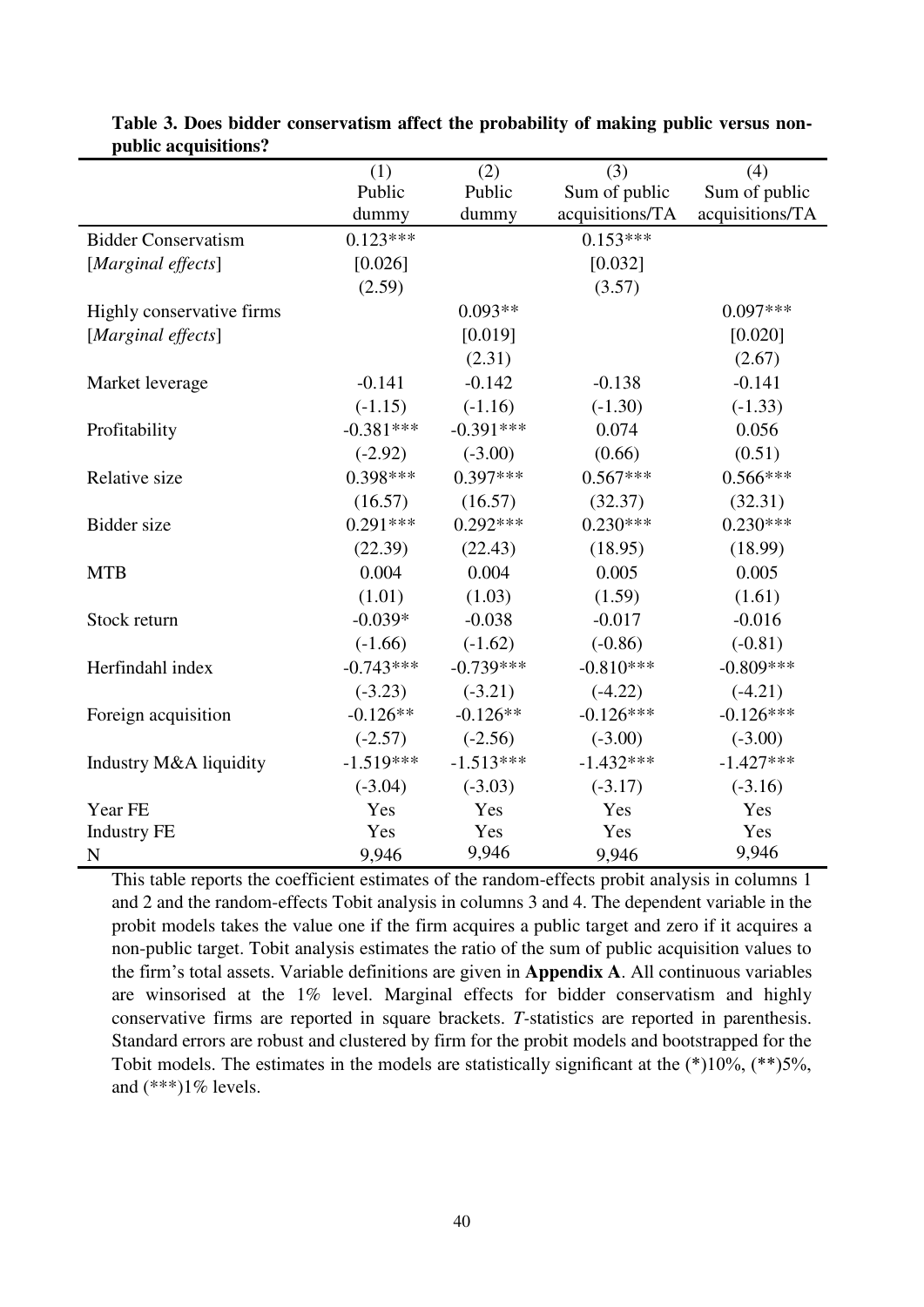|                           |             |             | (3)             | (4)             |
|---------------------------|-------------|-------------|-----------------|-----------------|
|                           | (1)         | (2)         | Diversifying    | Diversifying    |
|                           | DIV2SIC     | DIV2SIC     | acquisitions/TA | acquisitions/TA |
| Bidder conservatism       | $-0.105**$  |             | $-0.043*$       |                 |
| [Marginal effects]        | $[-0.040]$  |             | $[-0.013]$      |                 |
|                           | $(-2.55)$   |             | $(-1.79)$       |                 |
| Highly conservative firms |             | $-0.120***$ |                 | $-0.062***$     |
| [Marginal effects]        |             | $[-0.045]$  |                 | $[-0.018]$      |
|                           |             | $(-3.45)$   |                 | $(-2.98)$       |
| Market leverage           | $-0.189*$   | $-0.195*$   | $-0.166***$     | $-0.172***$     |
|                           | $(-1.72)$   | $(-1.77)$   | $(-2.91)$       | $(-3.02)$       |
| Profitability             | $-0.431***$ | $-0.433***$ | $-0.345***$     | $-0.350***$     |
|                           | $(-4.05)$   | $(-4.06)$   | $(-5.48)$       | $(-5.59)$       |
| Relative size             | $-0.009$    | $-0.009$    | $0.317***$      | $0.317***$      |
|                           | $(-0.52)$   | $(-0.52)$   | (27.25)         | (27.25)         |
| <b>Bidder</b> size        | $0.059***$  | $0.058***$  | $0.017***$      | $0.017***$      |
|                           | (3.92)      | (3.90)      | (3.13)          | (3.09)          |
| <b>MTB</b>                | $-0.006$    | $-0.006$    | $-0.003*$       | $-0.004*$       |
|                           | $(-1.52)$   | $(-1.56)$   | $(-1.75)$       | $(-1.78)$       |
| Stock return              | $-0.024$    | $-0.024$    | 0.017           | 0.017           |
|                           | $(-1.26)$   | $(-1.31)$   | (1.50)          | (1.47)          |
| Herfindahl index          | $1.457***$  | 1.449***    | $0.794***$      | $0.786***$      |
|                           | (8.73)      | (8.68)      | (9.03)          | (8.95)          |
| Foreign acquisition       | 0.003       | 0.003       | $-0.008$        | $-0.008$        |
|                           | (0.07)      | (0.07)      | $(-0.29)$       | $(-0.29)$       |
| Industry M&A liquidity    | $-0.203$    | $-0.192$    | $-0.424$        | $-0.412$        |
|                           | $(-0.50)$   | $(-0.47)$   | $(-1.57)$       | $(-1.53)$       |
| Year FE                   | Yes         | Yes         | Yes             | Yes             |
| N                         | 9,946       | 9,946       | 9,946           | 9,946           |

**Table 4. Does bidder conservatism affect the probability of the firm making an industrially diversified acquisition versus a same-industry acquisition?** 

This table reports the coefficient estimates of a random-effects probit analysis in columns 1 and 2 and a random-effects Tobit analysis in columns 3 and 4. The dependent variable in the probit models takes the value one if the bidder's two-digit SIC code differs from the target's two-digit SIC code and zero otherwise. The Tobit analysis estimates the ratio of the sum of the values of diversifying acquisitions to the firm's total assets. Variable definitions are given in **Appendix A**. All continuous variables are winsorised at the 1% level. Marginal effects for bidder conservatism and highly conservative firms are reported in square brackets. *T-*statistics are reported in parenthesis. Standard errors are robust and clustered by firm for the probit models and bootstrapped for the Tobit models. The estimates in the models are statistically significant at the  $(*)10\%$ ,  $(*)5\%$ , and  $**1\%$  levels. We do not include industry-fixed effects in these models because we wish to observe the impact of bidder conservatism on our main variable of interest, the dependent variable, which is industrially diversified acquisitions.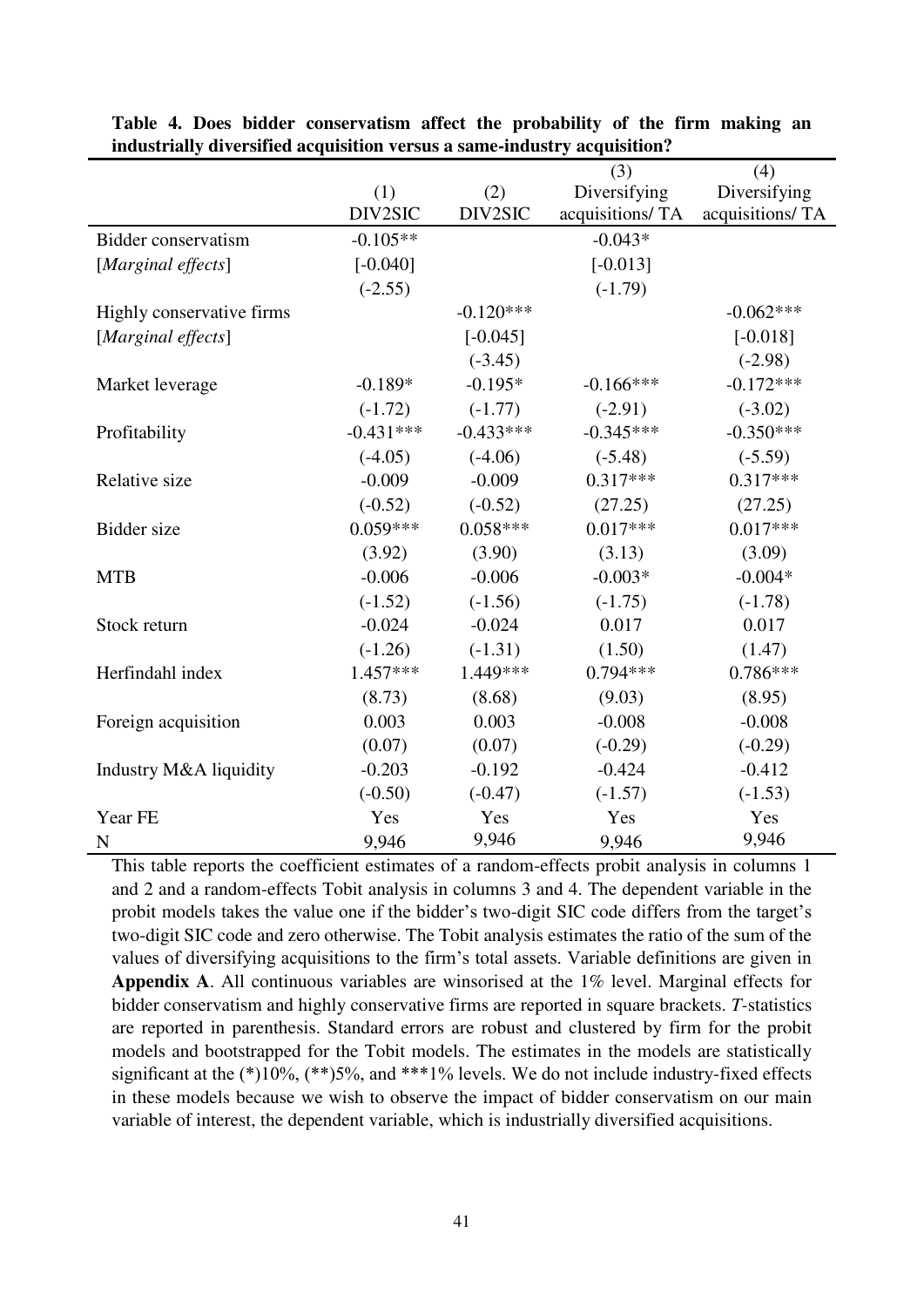|                           | (1)             | (2)             | (3)         | (4)         |
|---------------------------|-----------------|-----------------|-------------|-------------|
|                           | Stock dominated | Stock dominated | % of stock  | % of stock  |
| Bidder conservatism       | $0.116**$       |                 | $0.064***$  |             |
| [Marginal effects]        | [0.023]         |                 | [0.020]     |             |
|                           | (2.20)          |                 | (2.68)      |             |
| Highly conservative firms |                 | $0.076*$        |             | $0.041**$   |
| [Marginal effects]        |                 | [0.015]         |             | [0.013]     |
|                           |                 | (1.69)          |             | (1.97)      |
| Market leverage           | $-0.050$        | $-0.065$        | $-0.008$    | $-0.010$    |
|                           | $(-0.37)$       | $(-0.49)$       | $(-0.14)$   | $(-0.16)$   |
| Profitability             | $-1.254***$     | $-1.250***$     | $-0.439***$ | $-0.446***$ |
|                           | $(-7.99)$       | $(-8.01)$       | $(-7.66)$   | $(-7.80)$   |
| Relative size             | $0.323***$      | $0.322***$      | $0.138***$  | $0.138***$  |
|                           | (9.70)          | (9.62)          | (14.11)     | (14.08)     |
| Bidder size               | $-0.059***$     | $-0.065***$     | $-0.067***$ | $-0.067***$ |
|                           | $(-4.23)$       | $(-4.69)$       | $(-10.48)$  | $(-10.42)$  |
| <b>MTB</b>                | $0.032***$      | $0.032***$      | $0.015***$  | $0.015***$  |
|                           | (6.70)          | (6.70)          | (8.54)      | (8.55)      |
| Stock return              | 0.016           | 0.017           | 0.012       | 0.012       |
|                           | (0.73)          | (0.77)          | (1.25)      | (1.27)      |
| Herfindahl index          | $-0.758***$     | $-0.769***$     | $-0.303***$ | $-0.300***$ |
|                           | $(-3.06)$       | $(-3.10)$       | $(-2.73)$   | $(-2.71)$   |
| Foreign acquisition       | $-0.360***$     | $-0.358***$     | $-0.208***$ | $-0.208***$ |
|                           | $(-6.67)$       | $(-6.62)$       | $(-8.18)$   | $(-8.17)$   |
| Industry M&A liquidity    | 0.863           | 0.871           | 0.295       | 0.301       |
|                           | (1.62)          | (1.64)          | (1.19)      | (1.22)      |
| Year FE                   | Yes             | Yes             | Yes         | Yes         |
| <b>Industry FE</b>        | Yes             | Yes             | Yes         | Yes         |
| $\mathbf N$               | 9,946           | 9,946           | 9,946       | 9,946       |

**Table 5. Does bidder conservatism affect the payment method used for M&As?** 

This table reports the coefficient estimates of random-effects probit analysis in columns 1 and 2 and random-effects Tobit analysis in columns 3 and 4. The dependent variable in the probit models takes the value one if the deal is financed with more than 50% stock and zero if it is financed with more than 50% cash. The Tobit analysis estimates the percentage of stock financing in the M&A transactions. Variable definitions are given in **Appendix A**. All continuous variables are winsorised at the 1% level. Marginal effects for bidder conservatism and highly conservative firms are reported in square brackets. *T-*statistics are reported in parenthesis. Standard errors are robust and clustered by firm for the probit models and bootstrapped for the Tobit models. The estimates in the models are statistically significant at the  $(*10\%, (**)5\%,$  and  $(***1\%$  levels.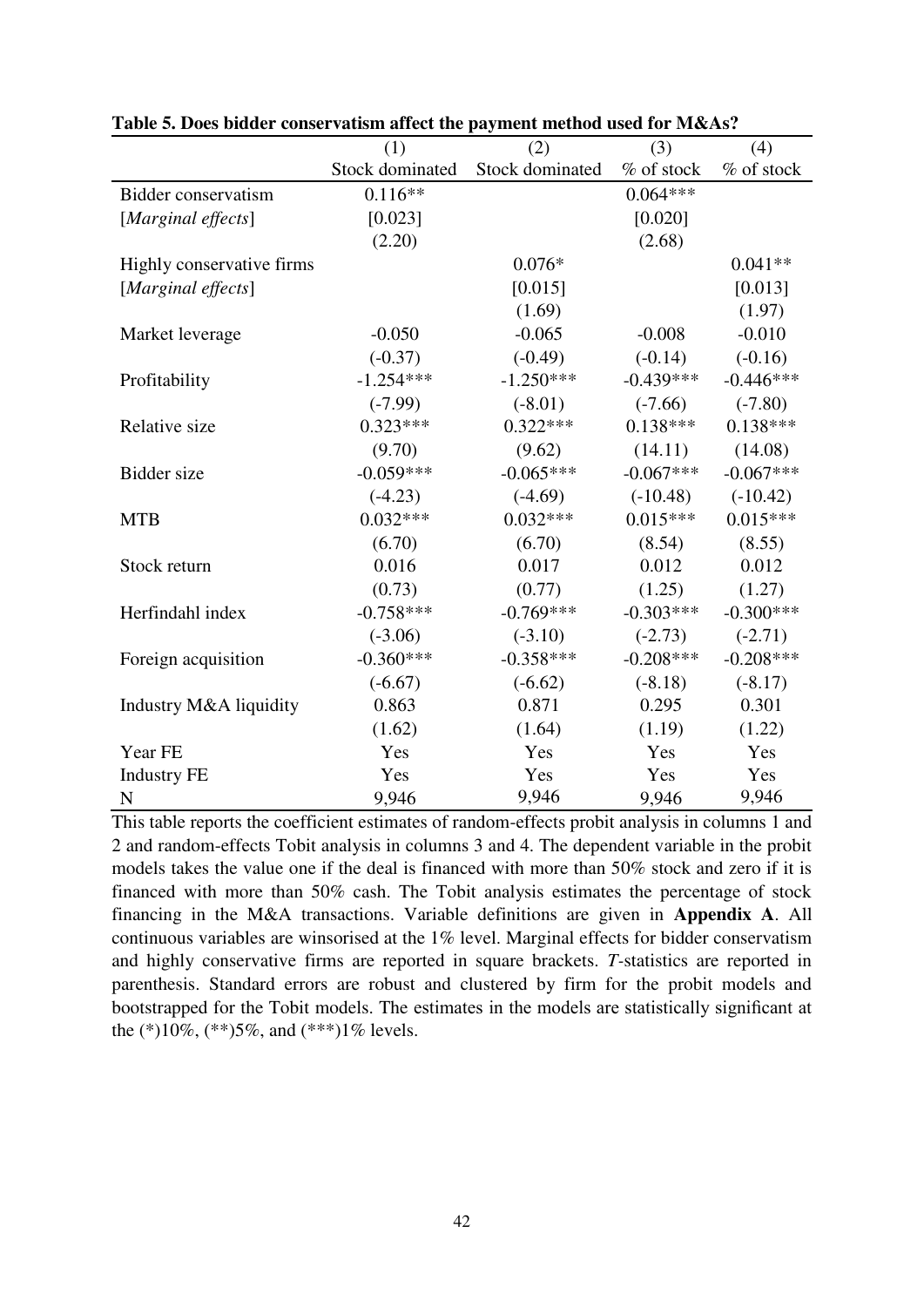|                           | (1)         | (2)          | (3)         | (4)          |
|---------------------------|-------------|--------------|-------------|--------------|
|                           | CAR_equally | CAR_equally  | CAR_value   | CAR_valu     |
|                           | index       | index        | index       | e index      |
| Bidder conservatism       | $-0.008*$   |              | $-0.007*$   |              |
|                           | $(-1.85)$   |              | $(-1.71)$   |              |
| Highly conservative firms |             | $-0.005*$    |             | $-0.005*$    |
|                           |             | $(-1.70)$    |             | $(-1.68)$    |
| Market leverage           | $0.027*$    | $0.028*$     | $0.025*$    | $0.025*$     |
|                           | (1.93)      | (1.95)       | (1.78)      | (1.80)       |
| Profitability             | $-0.005$    | $-0.005$     | $-0.006$    | $-0.006$     |
|                           | $(-0.52)$   | $(-0.48)$    | $(-0.63)$   | $(-0.60)$    |
| Relative size             | $0.009**$   | $0.009*$     | $0.011**$   | $0.011**$    |
|                           | (1.98)      | (1.95)       | (2.33)      | (2.30)       |
| Bidder size               | $-0.008***$ | $-0.008$ *** | $-0.008***$ | $-0.008$ *** |
|                           | $(-3.46)$   | $(-3.41)$    | $(-3.37)$   | $(-3.32)$    |
| <b>MTB</b>                | $-0.002***$ | $-0.002***$  | $-0.002***$ | $-0.002***$  |
|                           | $(-2.64)$   | $(-2.64)$    | $(-2.65)$   | $(-2.66)$    |
| Stock return              | 0.001       | 0.001        | 0.001       | 0.001        |
|                           | (0.69)      | (0.69)       | (0.83)      | (0.83)       |
| Herfindahl index          | 0.017       | 0.018        | 0.019       | 0.020        |
|                           | (0.60)      | (0.61)       | (0.67)      | (0.68)       |
| Foreign acquisition       | $-0.001$    | $-0.001$     | $-0.001$    | $-0.001$     |
|                           | $(-0.45)$   | $(-0.45)$    | $(-0.30)$   | $(-0.30)$    |
| Industry M&A liquidity    | $-0.071$    | $-0.071$     | $-0.063$    | $-0.062$     |
|                           | $(-1.34)$   | $(-1.34)$    | $(-1.19)$   | $(-1.19)$    |
| Competed dummy            | 0.001       | 0.001        | $-0.000$    | 0.000        |
|                           | (0.09)      | (0.10)       | $(-0.01)$   | (0.00)       |
| Hostile dummy             | $-0.021$    | $-0.021$     | $-0.019$    | $-0.019$     |
|                           | $(-1.06)$   | $(-1.05)$    | $(-0.96)$   | $(-0.95)$    |
| Pure cash acquisition     | $0.005**$   | $0.005**$    | 0.004       | 0.004        |
|                           | (2.05)      | (2.07)       | (1.52)      | (1.54)       |
| Pure stock acquisition    | $-0.009**$  | $-0.009**$   | $-0.009***$ | $-0.009***$  |
|                           | $(-2.44)$   | $(-2.44)$    | $(-2.68)$   | $(-2.68)$    |
| Year FE                   | Yes         | Yes          | Yes         | Yes          |
| Firm FE                   | Yes         | Yes          | Yes         | Yes          |
| $\mathbf N$               | 9,701       | 9,701        | 9,701       | 9,701        |

**Table 6. Does bidder conservatism affect the market reaction to M&A deals?** 

This table reports the coefficient estimates of fixed-effects OLS analyses. The dependent variable is the CAR (cumulative abnormal return) estimated over a three-day event window (from one day before to one day after the announcement date). For columns 1 and 2, the benchmark return is the equally weighted index of returns, and for columns 3 and 4 it is the value-weighted index of returns including dividends for the New York Stock Exchange, American Stock Exchange, and NASDAQ combined. Variable definitions are given in **Appendix A**. All continuous variables are winsorised at the 1% level. The standardised betas for bidder conservatism and highly conservative firms are reported in square brackets. *T*statistics are reported in parenthesis. Standard errors are robust and clustered by acquiring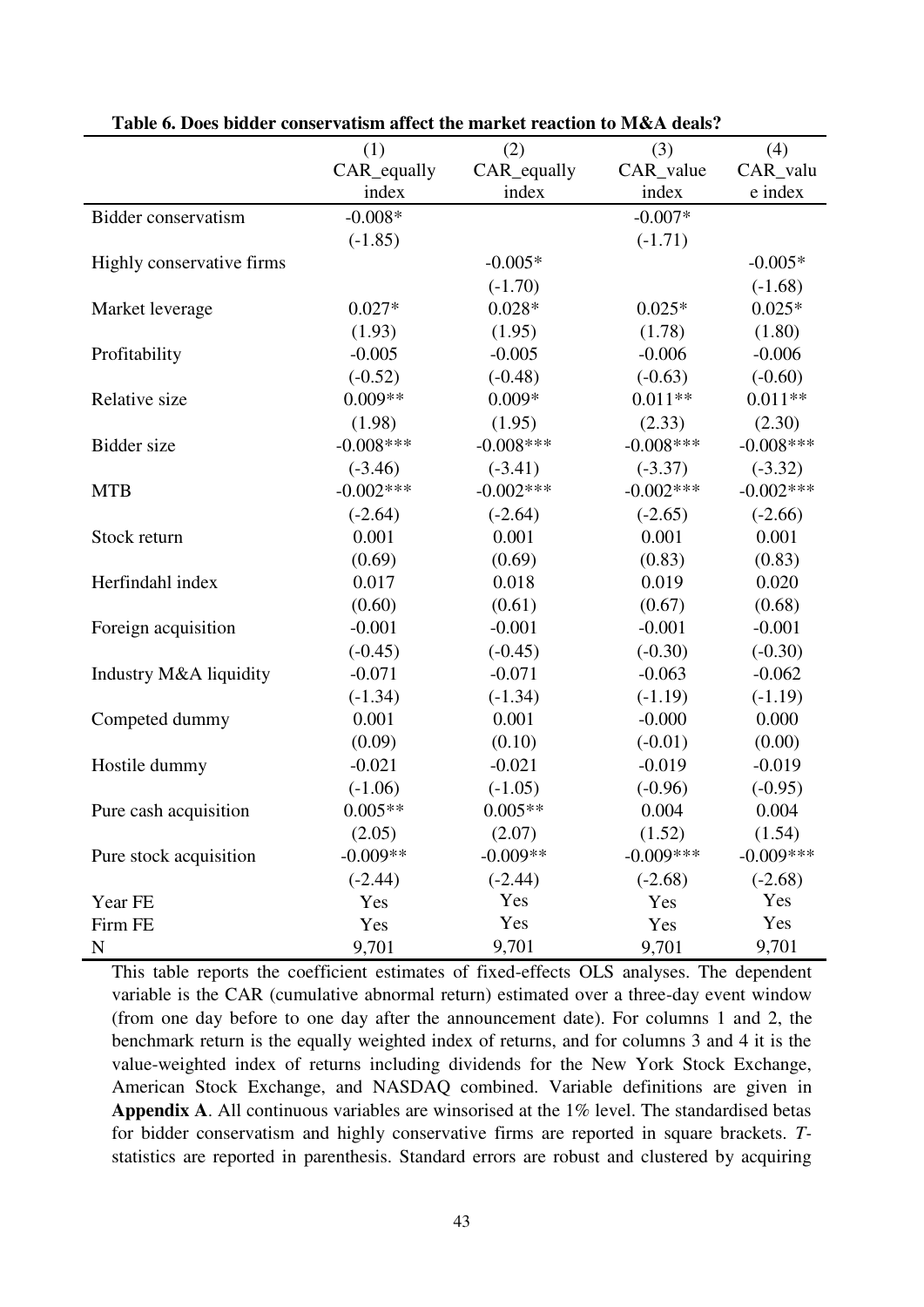firms. The estimates in the models are statistically significant at the  $(*10\%, (**)5\%$ , and  $(***1%$  levels.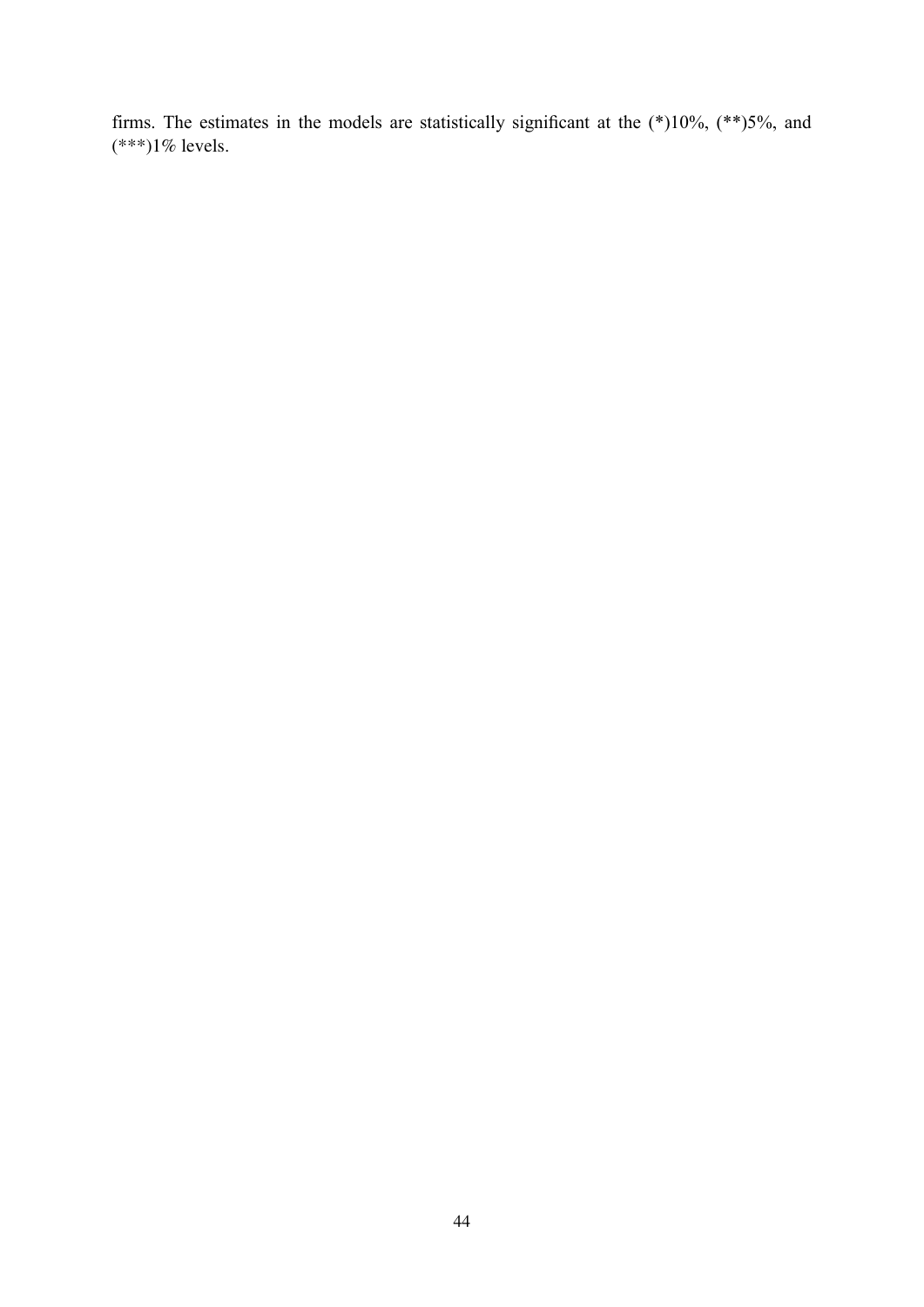| <b>Appendix A. Variable definitions</b> |  |  |
|-----------------------------------------|--|--|
|-----------------------------------------|--|--|

| Variable                              | Definition                                                                                                                                                                                                                                                                                                         | Unit |
|---------------------------------------|--------------------------------------------------------------------------------------------------------------------------------------------------------------------------------------------------------------------------------------------------------------------------------------------------------------------|------|
| Acquisition dummy                     | Takes the value one if the firm makes an acquisition and<br>zero otherwise.                                                                                                                                                                                                                                        | 0, 1 |
| Bidder conservatism                   | Frequency of negative words divided by total number of<br>words in the 10-K, multiplied by 100, using Loughran<br>and McDonald's (2011) word list.                                                                                                                                                                 | $\%$ |
| Bidder size                           | Natural logarithm of sales (\$million).                                                                                                                                                                                                                                                                            | LN   |
| CAR_equally index                     | Cumulative abnormal returns estimated over a three-day<br>event window (from one day before to one day after the<br>announcement date). The benchmark return is the equally<br>weighted index of returns.                                                                                                          | $\%$ |
| CAR_value index                       | Cumulative abnormal returns estimated over a three-day<br>event window (from one day before to one day after the<br>announcement date). The benchmark return is the value-<br>weighted index of returns, including dividends, for the<br>New York Stock Exchange, American Stock Exchange,<br>and NASDAQ combined. | $\%$ |
| Competed dummy                        | Takes the value one if there is more than one bidder and<br>zero otherwise.                                                                                                                                                                                                                                        | 0, 1 |
| DIV2SIC                               | Dummy variable that takes the value one if the bidder's<br>two-digit SIC code differs from that of the target, and<br>zero otherwise.                                                                                                                                                                              | 0, 1 |
| Diversifying<br>acquisitions/TA       | The ratio of the sum of diversifying acquisition values<br>(\$million) to the firm's total assets (\$million).                                                                                                                                                                                                     | 0, 1 |
| During financial crisis               | Dummy variable that takes the value one for the years<br>2008 and 2009 and zero otherwise.                                                                                                                                                                                                                         | 0, 1 |
| During crisis* bidder<br>conservatism | An interaction term between the during financial crisis<br>and bidder conservatism variables.                                                                                                                                                                                                                      | $\%$ |
| Foreign acquisition                   | Dummy variable that takes the value one if a firm<br>acquires a foreign target and zero otherwise.                                                                                                                                                                                                                 | 0, 1 |
| Herfindahl index                      | The sum of the squares of sales (\$million) of a firm<br>divided by the sum of sales (\$million) of all firms sharing<br>the same three-digit SIC code.                                                                                                                                                            | $\%$ |
| Highly conservative<br>firms          | Dummy variable that takes the value one if the bidder<br>conservatism ratio for the firm is higher than the sample<br>median and zero otherwise.                                                                                                                                                                   | 0, 1 |
| Hostile dummy                         | Takes the value one if the deal is a hostile acquisition and<br>zero otherwise.                                                                                                                                                                                                                                    | 0, 1 |
| Industry M&A liquidity                | Total acquisition value (\$million), for each year and<br>three-digit SIC code, scaled by the total assets (\$million)<br>of all US firms that share the same three-digit SIC code<br>and year.                                                                                                                    | $\%$ |
| Market leverage                       | Total debt (\$million) divided by the sum of total debt plus<br>the market value of equity (\$million).                                                                                                                                                                                                            | $\%$ |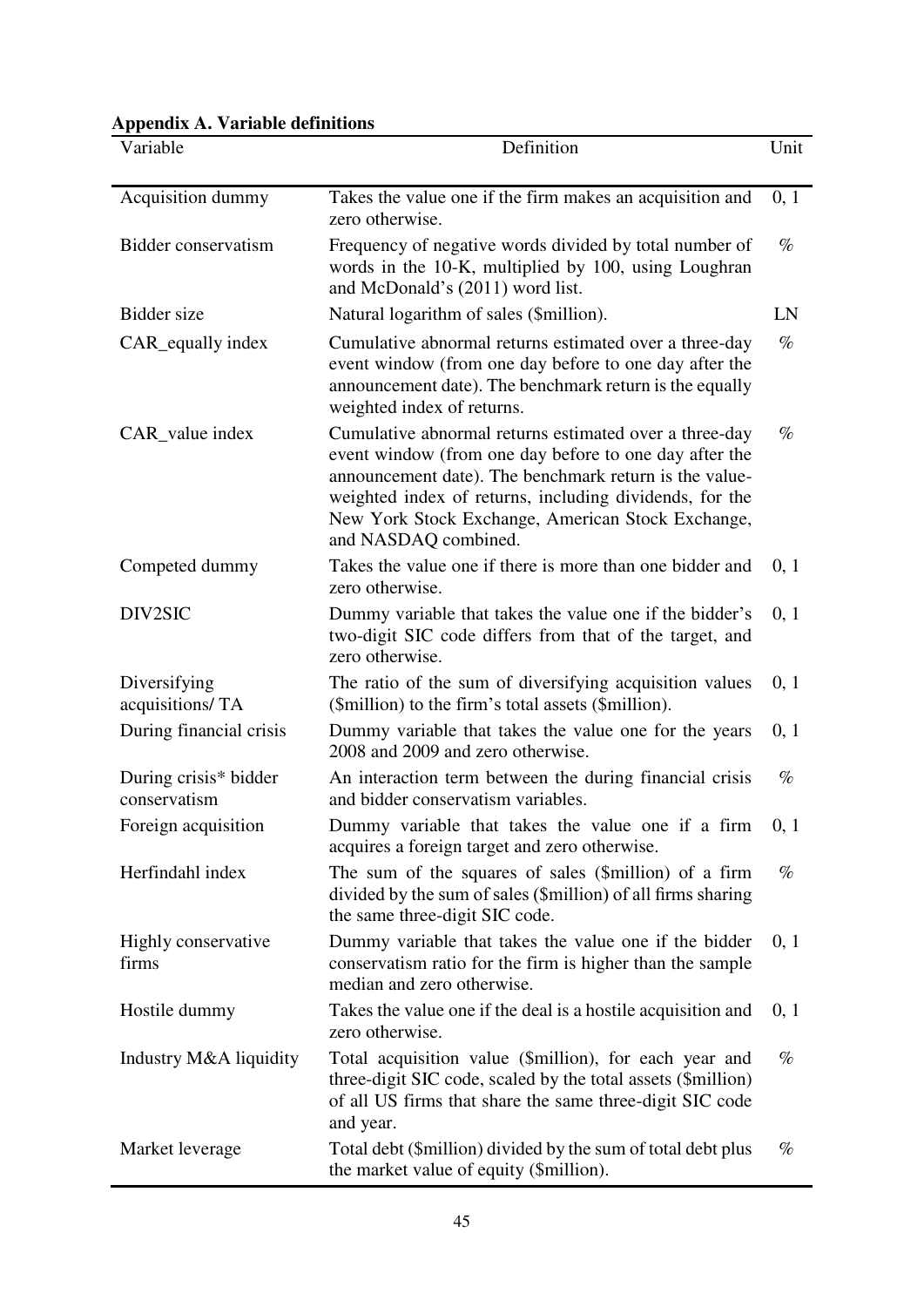| Mixed payments method               | Dummy variable that takes the value one if the<br>acquisition transaction is paid in both cash and stock, and<br>zero otherwise.              | 0, 1 |
|-------------------------------------|-----------------------------------------------------------------------------------------------------------------------------------------------|------|
| <b>MTB</b>                          | Market value (\$million) over the book value of total<br>assets (\$million).                                                                  | $\%$ |
| $%$ of stock                        | Percentage of stock financing in the M&A transactions.                                                                                        | $\%$ |
| Post financial crisis               | Dummy variable that takes the value one for years after<br>2009 and zero otherwise.                                                           | 0, 1 |
| Post crisis* bidder<br>conservatism | An interaction term between the post financial crisis and<br>bidder conservatism variables.                                                   | $\%$ |
| Profitability                       | Earnings before interest, taxes and depreciations<br>(\$million) divided by total assets (\$million).                                         | $\%$ |
| Public dummy                        | Takes the value one if the firm acquires a public target<br>and zero if it acquires a non-public target.                                      | 0, 1 |
| Pure cash acquisition               | Dummy variable that takes the value one if the whole<br>transaction is paid for in cash and zero otherwise.                                   | 0, 1 |
| Pure stock acquisition              | Dummy variable that takes the value one if the whole<br>transaction is paid for in stock and zero otherwise.                                  | 0, 1 |
| Relative size                       | Natural logarithm of the ratio of the deal value (\$million)<br>to the acquirers' total assets (\$million) prior to the<br>announcement date. | LN   |
| Stand. bidder<br>conservatism       | Bidder conservatism ratio minus its mean divided by its<br>standard deviation, at the firm level.                                             | $\%$ |
| Stand. conservative<br>words        | The number of negative words minus the mean, divided<br>by the standard deviation, at the firm level.                                         | $\%$ |
| Stock dominated                     | Dummy variable that takes the value one if the deal is<br>financed with more than 50% stock and zero if financed<br>with more than 50% cash.  | 0, 1 |
| Sum of acquisitions/ TA             | The ratio of the sum of the acquisition values (\$million)<br>to the firm's total assets (\$million).                                         | $\%$ |
| Sum of public<br>acquisitions/TA    | The ratio of the sum of public acquisition values<br>(\$million) to the firm's total assets (\$million).                                      | $\%$ |
| Stock return                        | The compounded total stock returns one year prior to a<br>firm's fiscal year-end.                                                             | $\%$ |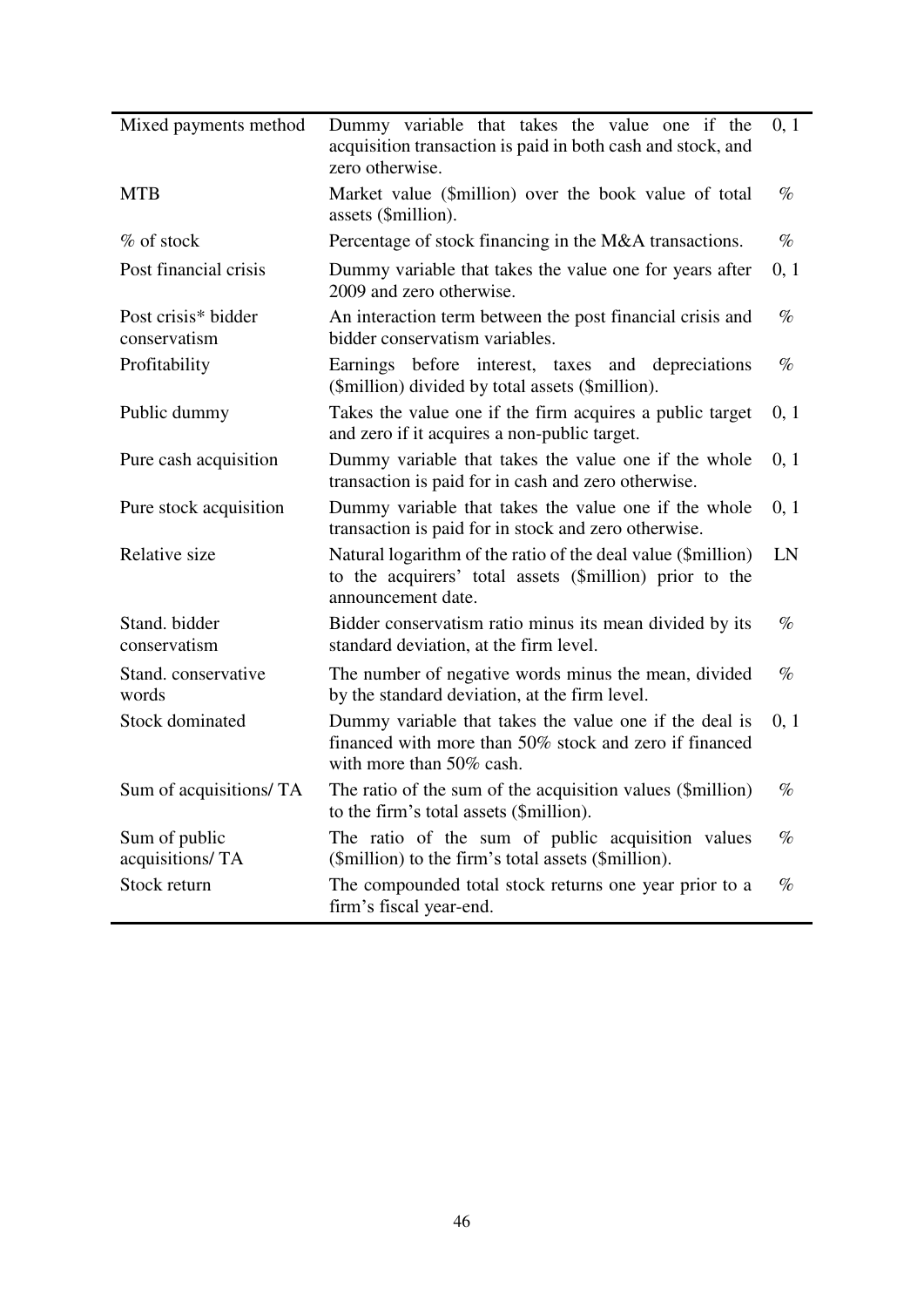|                           | (1)            | (2)            | (3)           | (4)           |
|---------------------------|----------------|----------------|---------------|---------------|
|                           | Pure stock vs. | Pure stock vs. | Mixed payment | Mixed payment |
|                           | pure cash      | pure cash      | vs. pure cash | vs. pure cash |
| Bidder conservatism       | $0.215**$      |                | $0.151**$     |               |
|                           | (2.28)         |                | (2.14)        |               |
| Highly conservative firms |                | $0.138*$       |               | 0.068         |
|                           |                | (1.66)         |               | (1.17)        |
| Market leverage           | $-0.767***$    | $-0.788***$    | 0.189         | 0.167         |
|                           | $(-2.62)$      | $(-2.65)$      | (1.21)        | (1.07)        |
| Profitability             | $-2.906***$    | $-2.961***$    | $-1.351***$   | $-1.407***$   |
|                           | $(-8.68)$      | $(-8.88)$      | $(-4.72)$     | $(-4.92)$     |
| Relative size             | $1.137***$     | $1.137***$     | $0.979***$    | $0.980***$    |
|                           | (8.27)         | (8.27)         | (7.37)        | (7.37)        |
| Bidder size               | $-0.090***$    | $-0.088***$    | $-0.173***$   | $-0.172***$   |
|                           | $(-2.66)$      | $(-2.60)$      | $(-9.78)$     | $(-9.70)$     |
| <b>MTB</b>                | $0.057***$     | $0.058***$     | 0.009         | 0.009         |
|                           | (5.20)         | (5.20)         | (1.25)        | (1.28)        |
| Stock return              | 0.057          | 0.058          | $0.070**$     | $0.071**$     |
|                           | (1.36)         | (1.38)         | (2.13)        | (2.16)        |
| Herfindahl index          | $-1.886***$    | $-1.893***$    | $-0.115$      | $-0.128$      |
|                           | $(-4.38)$      | $(-4.39)$      | $(-0.52)$     | $(-0.58)$     |
| Foreign acquisition       | $-0.515***$    | $-0.514***$    | $-0.206***$   | $-0.206***$   |
|                           | $(-4.96)$      | $(-4.95)$      | $(-3.14)$     | $(-3.14)$     |
| Industry M&A liquidity    | 0.458          | 0.479          | $-0.265$      | $-0.244$      |
|                           | (0.75)         | (0.78)         | $(-0.46)$     | $(-0.42)$     |
| Year FE                   | Yes            | Yes            | Yes           | Yes           |
| <b>Industry FE</b>        | Yes            | Yes            | Yes           | Yes           |
| N                         | 9,946          | 9,946          | 9,946         | 9,946         |

**Appendix B. Robustness check of the impact of bidder conservatism on the payment method for M&As**

This table reports the coefficient estimates of the multinomial-logit analysis. The dependent variable has three different categories, namely pure stock acquisitions, pure cash acquisitions and mixed payment methods. Pure stock acquisitions takes the value one if the whole transaction is paid for in stock and zero otherwise. Pure cash acquisitions takes the value one if the whole transaction is paid for in cash and zero otherwise. Mixed payments method takes the value one if the transaction is paid for in both cash and stock and zero otherwise. The estimated coefficients in this table report differences relative to the baseline group of pure cash acquisitions. Columns 1 and 2 report the coefficient estimates for pure stock acquisitions relative to the baseline group. Columns 3 and 4 report the coefficient estimates for mixed payment methods relative to the baseline group. Variable definitions are given in Appendix A. All continuous variables are winsorised at the 1% level. *T-*statistics are reported in parenthesis. Standard errors are robust and clustered by acquiring firms. The estimates in the models are statistically significant at the  $(*10\%, (**)5\%,$  and  $(***)1\%$  levels.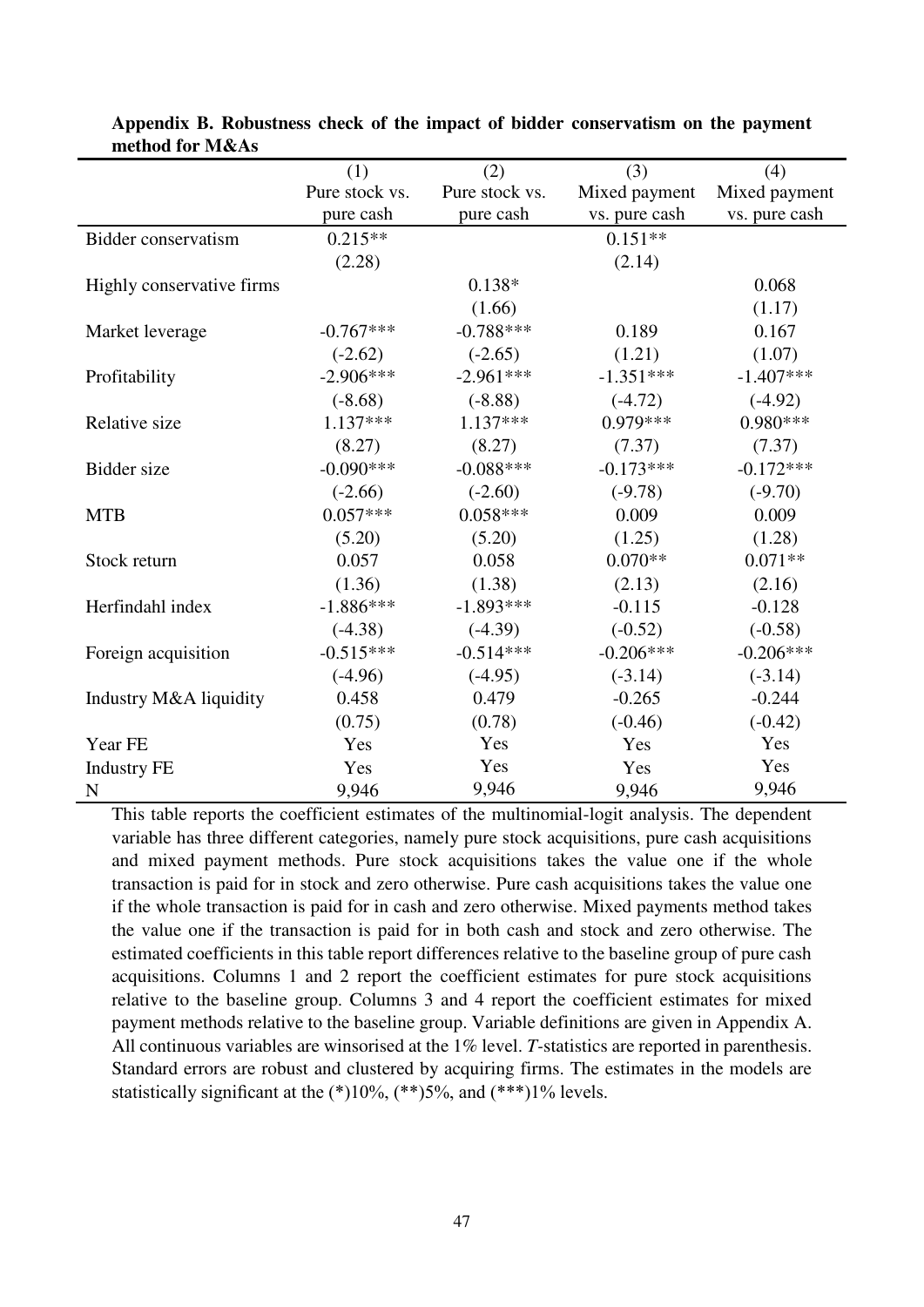|                            | (1)         | (2)         | (3)             | (4)             |
|----------------------------|-------------|-------------|-----------------|-----------------|
|                            | Acquisition | Acquisition | Sum of          | Sum of          |
|                            | dummy       | dummy       | acquisitions/TA | acquisitions/TA |
| Stand. conservative words  | $-0.053***$ |             | $-0.035***$     |                 |
|                            | $(-4.78)$   |             | $(-5.10)$       |                 |
| Stand. bidder conservatism |             | $-0.054***$ |                 | $-0.044***$     |
|                            |             | $(-4.91)$   |                 | $(-6.35)$       |
| Market leverage            | $-1.064***$ | $-1.066***$ | $-0.783***$     | $-0.781***$     |
|                            | $(-18.28)$  | $(-18.40)$  | $(-19.52)$      | $(-19.52)$      |
| Profitability              | $0.212***$  | $0.217***$  | $0.091***$      | $0.093***$      |
|                            | (4.56)      | (4.65)      | (3.39)          | (3.46)          |
| <b>Bidder</b> size         | $0.090***$  | $0.090***$  | $0.025***$      | $0.025***$      |
|                            | (12.86)     | (12.88)     | (5.34)          | (5.36)          |
| <b>MTB</b>                 | $0.004**$   | $0.004**$   | $0.004***$      | $0.004***$      |
|                            | (2.46)      | (2.42)      | (3.92)          | (3.86)          |
| Stock return               | $0.102***$  | $0.102***$  | $0.094***$      | $0.094***$      |
|                            | (8.99)      | (9.03)      | (13.44)         | (13.47)         |
| Herfindahl index           | $-0.169$    | $-0.170$    | $-0.130*$       | $-0.129$        |
|                            | $(-1.61)$   | $(-1.63)$   | $(-1.65)$       | $(-1.63)$       |
| Industry M&A liquidity     | 0.090       | 0.099       | $-0.037$        | $-0.026$        |
|                            | (0.36)      | (0.39)      | $(-0.22)$       | $(-0.15)$       |
| Year FE                    | Yes         | Yes         | Yes             | Yes             |
| <b>Industry FE</b>         | Yes         | Yes         | Yes             | Yes             |
| N                          | 39,209      | 39,209      | 39,209          | 39,209          |

| Appendix C. Robustness check of the effect of the standardised conservatism on the |  |  |  |  |
|------------------------------------------------------------------------------------|--|--|--|--|
| likelihood of undertaking acquisitions                                             |  |  |  |  |

This table reports the coefficient estimates of random-effects probit analysis in columns 1 and 2 and random-effects Tobit analysis in columns 3 and 4. The dependent variable in the probit models takes the value one if the firm makes an acquisition. The Tobit analysis estimates the ratio of the sum of all the acquisition values to the firm's total assets. Variable definitions are given in Appendix A. All continuous variables are winsorised at the 1% level. *T-statistics* are reported in parenthesis. Standard errors are robust and clustered by firm for the probit models and bootstrapped for the Tobit models. The estimates in the models are statistically significant at the  $(*10\%, (**)5\%,$  and  $(***1\%$  levels.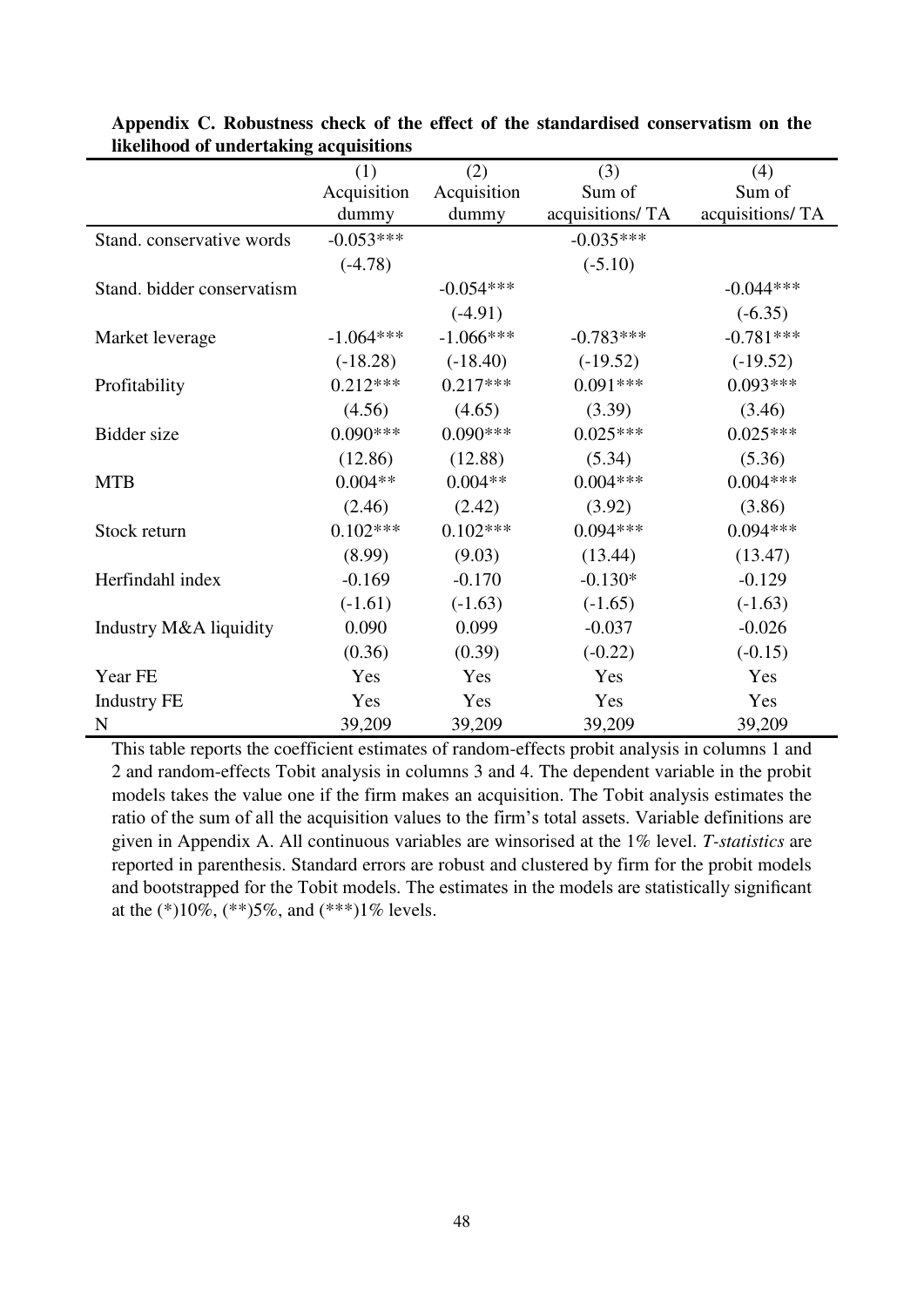|                            | (1)         | (2)          | (3)         | (4)         |
|----------------------------|-------------|--------------|-------------|-------------|
|                            | CAR_equally | CAR_equally  | CAR_value   | CAR_value   |
|                            | index       | index        | index       | index       |
| Stand. conservative words  | $-0.003*$   |              | $-0.003*$   |             |
|                            | $(-1.91)$   |              | $(-1.81)$   |             |
| Stand. bidder conservatism |             | $-0.002*$    |             | $-0.002**$  |
|                            |             | $(-1.82)$    |             | $(-2.14)$   |
| Market leverage            | 0.014       | $0.018**$    | 0.010       | $0.017**$   |
|                            | (0.85)      | (2.17)       | (0.65)      | (2.02)      |
| Profitability              | $-0.006$    | $-0.008$     | $-0.008$    | $-0.007$    |
|                            | $(-0.56)$   | $(-1.30)$    | $(-0.70)$   | $(-1.13)$   |
| Relative size              | 0.005       | $0.006**$    | 0.006       | $0.008***$  |
|                            | (0.98)      | (2.31)       | (1.14)      | (2.82)      |
| Bidder size                | $-0.010***$ | $-0.005***$  | $-0.010***$ | $-0.005***$ |
|                            | $(-3.63)$   | $(-3.50)$    | $(-3.56)$   | $(-3.38)$   |
| <b>MTB</b>                 | $-0.002**$  | 0.000        | $-0.002**$  | 0.000       |
|                            | $(-2.22)$   | (0.52)       | $(-2.29)$   | (0.49)      |
| Stock return               | 0.001       | $-0.001$     | 0.001       | $-0.001$    |
|                            | (0.78)      | $(-0.96)$    | (0.87)      | $(-1.07)$   |
| Herfindahl index           | 0.043       | $-0.004$     | 0.047       | 0.000       |
|                            | (1.31)      | $(-0.26)$    | (1.47)      | (0.01)      |
| Foreign acquisition        | 0.000       | $-0.000$     | 0.001       | $-0.001$    |
|                            | (0.07)      | $(-0.30)$    | (0.27)      | $(-0.42)$   |
| Industry M&A liquidity     | $-0.070$    | $-0.033$     | $-0.063$    | $-0.030$    |
|                            | $(-1.17)$   | $(-1.06)$    | $(-1.06)$   | $(-0.97)$   |
| Competed dummy             | 0.006       | 0.005        | 0.005       | 0.004       |
|                            | (0.52)      | (0.96)       | (0.46)      | (0.70)      |
| Hostile dummy              | $-0.013$    | $-0.016$     | $-0.011$    | $-0.014$    |
|                            | $(-0.58)$   | $(-1.36)$    | $(-0.46)$   | $(-1.21)$   |
| Pure cash acquisition      | $0.006**$   | $0.004**$    | 0.004       | $0.003**$   |
|                            | (2.05)      | (2.53)       | (1.47)      | (1.96)      |
| Pure stock acquisition     | $-0.008**$  | $-0.008$ *** | $-0.009**$  | $-0.008***$ |
|                            | $(-2.02)$   | $(-3.85)$    | $(-2.27)$   | $(-3.99)$   |
| Year FE                    | Yes         | Yes          | Yes         | Yes         |
| Firm FE                    | Yes         | Yes          | Yes         | Yes         |
| $\mathbf N$                | 9,691       | 9,691        | 9,691       | 9,691       |

**Appendix D. Robustness check of the effect of the standardised conservatism on acquirers' cumulative abnormal returns**

This table reports the coefficient estimates of fixed-effects OLS analyses. The dependent variable is CARs (cumulative abnormal returns) estimated over a three-day event window (from one day before to one day after the announcement date). The benchmark return in columns 1 and 2 is the equally weighted index of returns and in columns 3 and 4 is the valueweighted index of returns, including dividends, for the New York Stock Exchange, American Stock Exchange, and NASDAQ combined. Variable definitions are given in Appendix A. All continuous variables are winsorised at the 1% level. *T-*statistics are reported in parenthesis. Standard errors are robust and clustered by acquiring firms. The estimates in the models are statistically significant at the  $(*)10\%$ ,  $(**)5\%$ , and  $(***)1\%$  levels.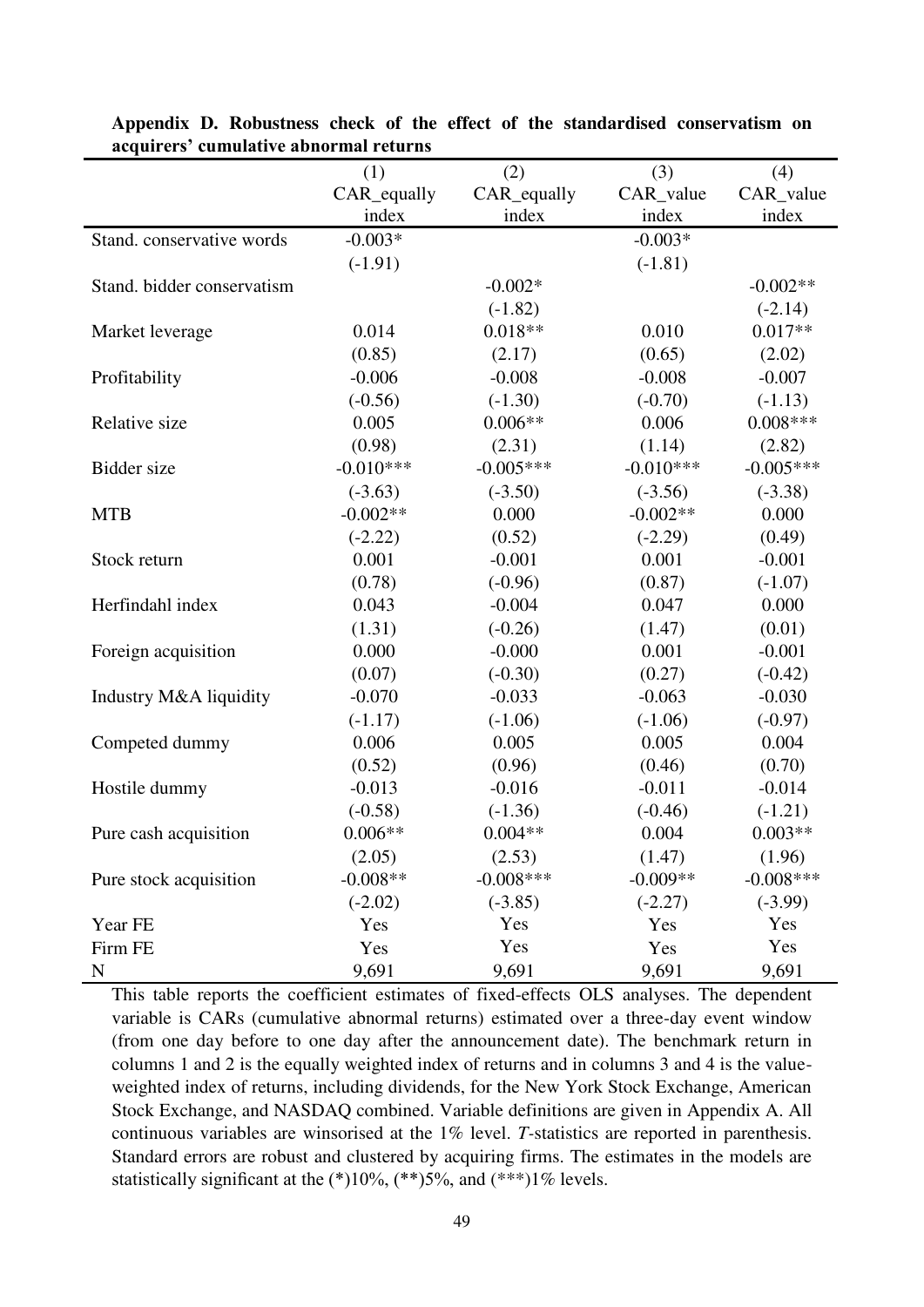|                                   |             |             | (3)           | (4)             |
|-----------------------------------|-------------|-------------|---------------|-----------------|
|                                   | (1)         | (2)         | Sum of        | Sum of          |
|                                   | Acquisition | Acquisition | acquisitions/ | acquisitions/TA |
|                                   | dummy       | dummy       | <b>TA</b>     |                 |
| Bidder conservatism               | $-0.163***$ | $-0.166***$ | $-0.130***$   | $-0.133***$     |
|                                   | $(-6.47)$   | $(-6.27)$   | $(-7.95)$     | $(-7.74)$       |
| Market leverage                   | $-1.103***$ | $-1.103***$ | $-0.821***$   | $-0.821***$     |
|                                   | $(-19.20)$  | $(-19.20)$  | $(-20.38)$    | $(-20.38)$      |
| Profitability                     | $0.272***$  | $0.271***$  | $0.153***$    | $0.153***$      |
|                                   | (5.70)      | (5.68)      | (5.56)        | (5.53)          |
| <b>Bidder</b> size                | $0.074***$  | $0.075***$  | $0.010**$     | $0.010**$       |
|                                   | (10.41)     | (10.42)     | (2.08)        | (2.09)          |
| <b>MTB</b>                        | $0.005***$  | $0.005***$  | $0.005***$    | $0.005***$      |
|                                   | (2.68)      | (2.66)      | (4.53)        | (4.52)          |
| Stock return                      | $0.100***$  | $0.100***$  | $0.093***$    | $0.093***$      |
|                                   | (9.36)      | (9.36)      | (13.69)       | (13.69)         |
| Herfindahl index                  | $-0.234**$  | $-0.234**$  | $-0.203**$    | $-0.203**$      |
|                                   | $(-2.23)$   | $(-2.23)$   | $(-2.50)$     | $(-2.51)$       |
| Industry M&A liquidity            | 0.105       | 0.107       | 0.099         | 0.101           |
|                                   | (0.45)      | (0.46)      | (0.63)        | (0.64)          |
| During financial crisis           | $-0.170***$ | $-0.120$    | $-0.144***$   | $-0.102$        |
|                                   | $(-5.23)$   | $(-0.77)$   | $(-6.46)$     | $(-0.94)$       |
| Post financial crisis             | $-0.078***$ | $-0.183$    | $-0.045**$    | $-0.140$        |
|                                   | $(-2.58)$   | $(-1.25)$   | $(-2.33)$     | $(-1.48)$       |
| During crisis*bidder conservatism |             | $-0.027$    |               | $-0.023$        |
|                                   |             | $(-0.32)$   |               | $(-0.39)$       |
| Post crisis* bidder conservatism  |             | 0.058       |               | 0.053           |
|                                   |             | (0.73)      |               | (1.02)          |
| <b>Industry FE</b>                | Yes         | Yes         | Yes           | Yes             |
| $\mathbf N$                       | 39,260      | 39,260      | 39,260        | 39,260          |

**Appendix E. Robustness check of the effect of bidder conservatism on the likelihood of undertaking acquisitions during the financial crisis** 

This table reports the coefficient estimates of random-effects probit analysis in columns 1 and 2 and random-effects Tobit analysis in columns 3 and 4. The dependent variable in the probit models takes the value one if the firm makes an acquisition. Tobit analysis estimates the ratio of the sum of the acquisition values to the firm's total assets. Variable definitions are given in Appendix A. All continuous variables are winsorised at the 1% level. *T-statistics* are reported in parenthesis. Standard errors are robust and clustered by firm for the probit models and bootstrapped for the Tobit models. The estimates in the models are statistically significant at the  $(*10\%, (**)5\%,$  and  $(***1\%$  levels.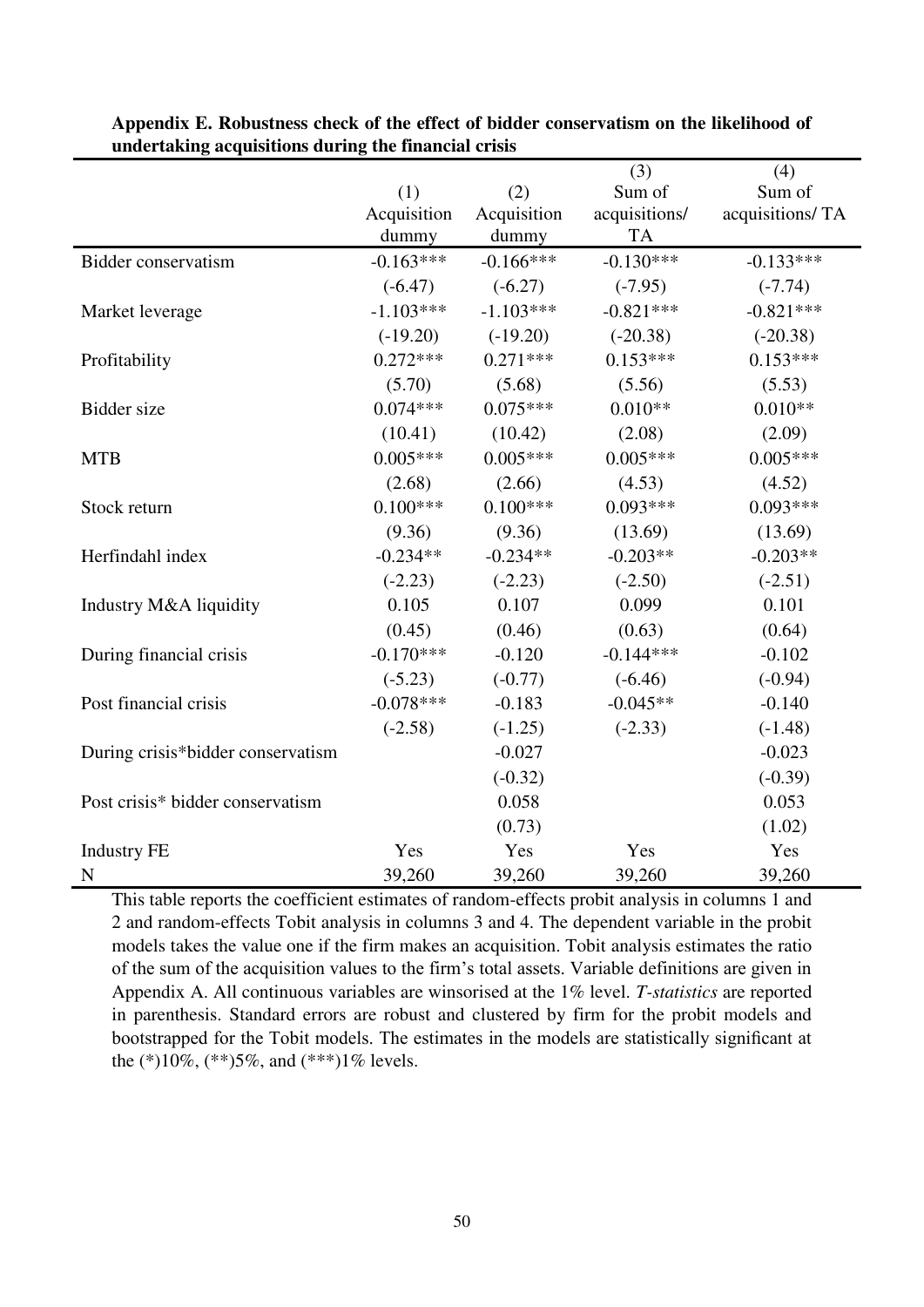|                                   | o<br>(1)    | (2)          | (3)         | (4)         |
|-----------------------------------|-------------|--------------|-------------|-------------|
|                                   | CAR_equally | CAR_equally  | CAR_value   | CAR_value   |
|                                   | index       | index        | index       | index       |
| Bidder conservatism               | $-0.008**$  | $-0.008**$   | $-0.008**$  | $-0.008*$   |
|                                   | $(-2.09)$   | $(-2.03)$    | $(-1.98)$   | $(-1.95)$   |
| Market leverage                   | $0.027**$   | $0.027**$    | $0.025*$    | $0.025*$    |
|                                   | (1.97)      | (1.96)       | (1.79)      | (1.78)      |
| Profitability                     | $-0.004$    | $-0.004$     | $-0.006$    | $-0.006$    |
|                                   | $(-0.41)$   | $(-0.41)$    | $(-0.63)$   | $(-0.63)$   |
| Relative size                     | $0.009**$   | $0.009**$    | $0.011**$   | $0.011**$   |
|                                   | (2.01)      | (2.00)       | (2.36)      | (2.35)      |
| Bidder size                       | $-0.009***$ | $-0.009***$  | $-0.009***$ | $-0.009***$ |
|                                   | $(-4.59)$   | $(-4.57)$    | $(-4.46)$   | $(-4.44)$   |
| <b>MTB</b>                        | $-0.002***$ | $-0.002$ *** | $-0.002**$  | $-0.002**$  |
|                                   | $(-2.60)$   | $(-2.61)$    | $(-2.57)$   | $(-2.57)$   |
| Stock return                      | 0.000       | 0.000        | 0.001       | 0.001       |
|                                   | (0.49)      | (0.49)       | (0.94)      | (0.93)      |
| Herfindahl index                  | 0.016       | 0.016        | 0.017       | 0.017       |
|                                   | (0.56)      | (0.55)       | (0.61)      | (0.60)      |
| Foreign acquisition               | $-0.001$    | $-0.001$     | $-0.001$    | $-0.001$    |
|                                   | $(-0.45)$   | $(-0.45)$    | $(-0.30)$   | $(-0.30)$   |
| Industry M&A liquidity            | $-0.082*$   | $-0.082*$    | $-0.063$    | $-0.062$    |
|                                   | $(-1.68)$   | $(-1.66)$    | $(-1.30)$   | $(-1.29)$   |
| Competed dummy                    | 0.000       | 0.000        | $-0.000$    | $-0.000$    |
|                                   | (0.05)      | (0.05)       | $(-0.05)$   | $(-0.05)$   |
| Hostile dummy                     | $-0.020$    | $-0.020$     | $-0.019$    | $-0.018$    |
|                                   | $(-0.99)$   | $(-0.99)$    | $(-0.94)$   | $(-0.93)$   |
| Pure cash acquisition             | $0.005**$   | $0.005**$    | 0.004       | 0.004       |
|                                   | (2.05)      | (2.05)       | (1.53)      | (1.52)      |
| Pure stock acquisition            | $-0.008**$  | $-0.008**$   | $-0.009***$ | $-0.009***$ |
|                                   | $(-2.34)$   | $(-2.35)$    | $(-2.61)$   | $(-2.62)$   |
| During financial crisis           | 0.004       | 0.009        | 0.004       | 0.008       |
|                                   | (0.96)      | (0.44)       | (0.95)      | (0.36)      |
| Post financial crisis             | $0.012***$  | 0.008        | $0.011***$  | 0.005       |
|                                   | (3.21)      | (0.41)       | (3.12)      | (0.28)      |
| During crisis*bidder conservatism |             | $-0.003$     |             | $-0.002$    |
|                                   |             | $(-0.27)$    |             | $(-0.19)$   |
| Post crisis* bidder conservatism  |             | 0.002        |             | 0.003       |
|                                   |             | (0.20)       |             | (0.31)      |
| Firm FE                           | Yes         | Yes          | Yes         | Yes         |
| $\mathbf N$                       | 9,691       | 9,691        | 9,691       | 9,691       |

**Appendix F. Robustness check of the effect of bidder conservatism on the acquirers' cumulative abnormal returns during the financial crisis** 

This table reports the coefficient estimates of fixed-effects OLS analyses. The dependent variable is the CAR estimated over a three-day event window. The benchmark return in columns 1 and 2 is the equally weighted index of returns and in columns 3 and 4 is the valueweighted index of returns. Variable definitions are given in **Appendix A**. All continuous